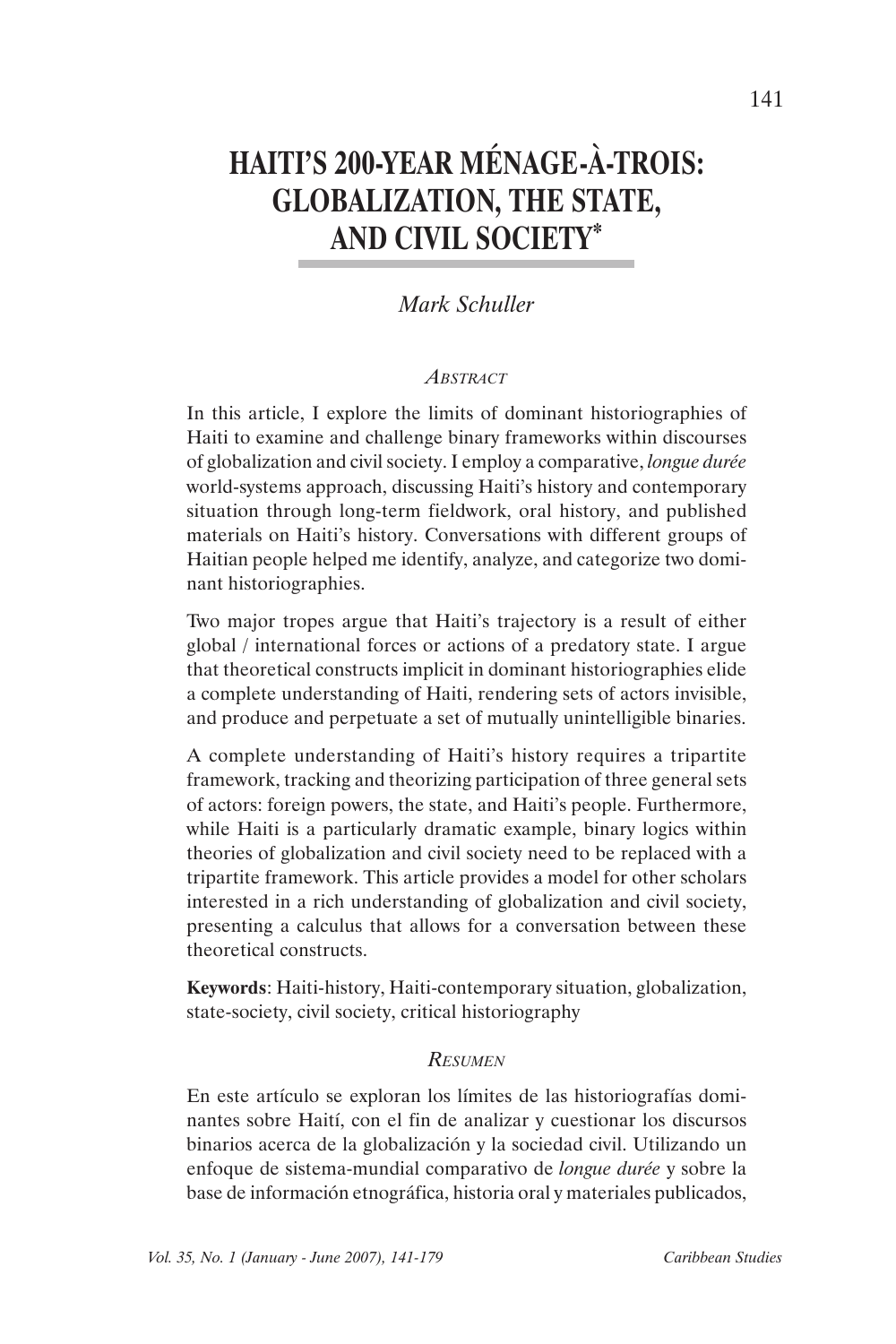se discute la historia y la situación contemporánea de Haití. Conversaciones y encuentros con distintos grupos de la sociedad haitiana fueron de gran ayuda a fin de identificar, analizar y categorizar las dos historiografías dominantes.

Dos grandes tropos señalan que la trayectoria histórica haitiana es resultado ya sea de fuerzas globales / internacionales o bien de un Estado depredador. En el artículo se argumenta que las configuraciones teóricas implícitas en las historiografías dominantes, eluden una completa comprensión de Haití, y que además de mantener en la invisibilidad a grupos de actores, producen y perpetúan un conjunto de binarios ininteligibles.

La comprensión completa de la historia haitiana requiere de un marco tripartito, que rastree y teorice la participación de tres grupos de actores: los poderes externos, el Estado y la gente haitiana. Se indica que, aun cuando Haití constituye un caso particularmente dramático, las lógicas binarias dentro de las teorías de la globalización y la sociedad civil, necesitan ser reemplazadas por marcos tripartitos. Este artículo provee un modelo para los estudiosos interesados en una comprensión más rica de la globalización y la sociedad civil presentando un cálculo que da lugar para la conversación entre estas configuraciones teóricas.

**Palabras clave:** Haití-historia; Haití- situación contemporánea; globalización; Estado-sociedad; sociedad civil; historiografías críticas

#### *RÉSUMÉ*

Dans cet article, j'explore les limitations des historiographies dominantes d'Haïti dans le but d'examiner et de critiquer les logiques binaires des discours sur la globalisation et la société civile. J'utilise l'approche comparative et de longue durée du système-monde pour analyser l'histoire d'Haïti et la situation actuelle à l'aide d'études de terrain prolongées, de l'histoire orale et de publications. Des conversations avec différents groupes d'Haïtien(ne)s m'ont aidé à identifier, analyser et catégoriser deux historiographies dominantes.

Deux arguments prévalents sont que la trajectoire d'Haïti est le produit de forces globales/internationales ou des actions d'un État prédateur. J'avance pour ma part que les constructions théoriques qui sous-tendent les historiographies dominantes nuisent à une compréhension approfondie d'Haïti en masquant plusieurs acteurs, et produisent et perpétuent une série de binômes mutuellement exclusifs.

Une compréhension approfondie de l'histoire d'Haïti exige un cadre tripartite, qui accompagne et théorise la participation de trois groupes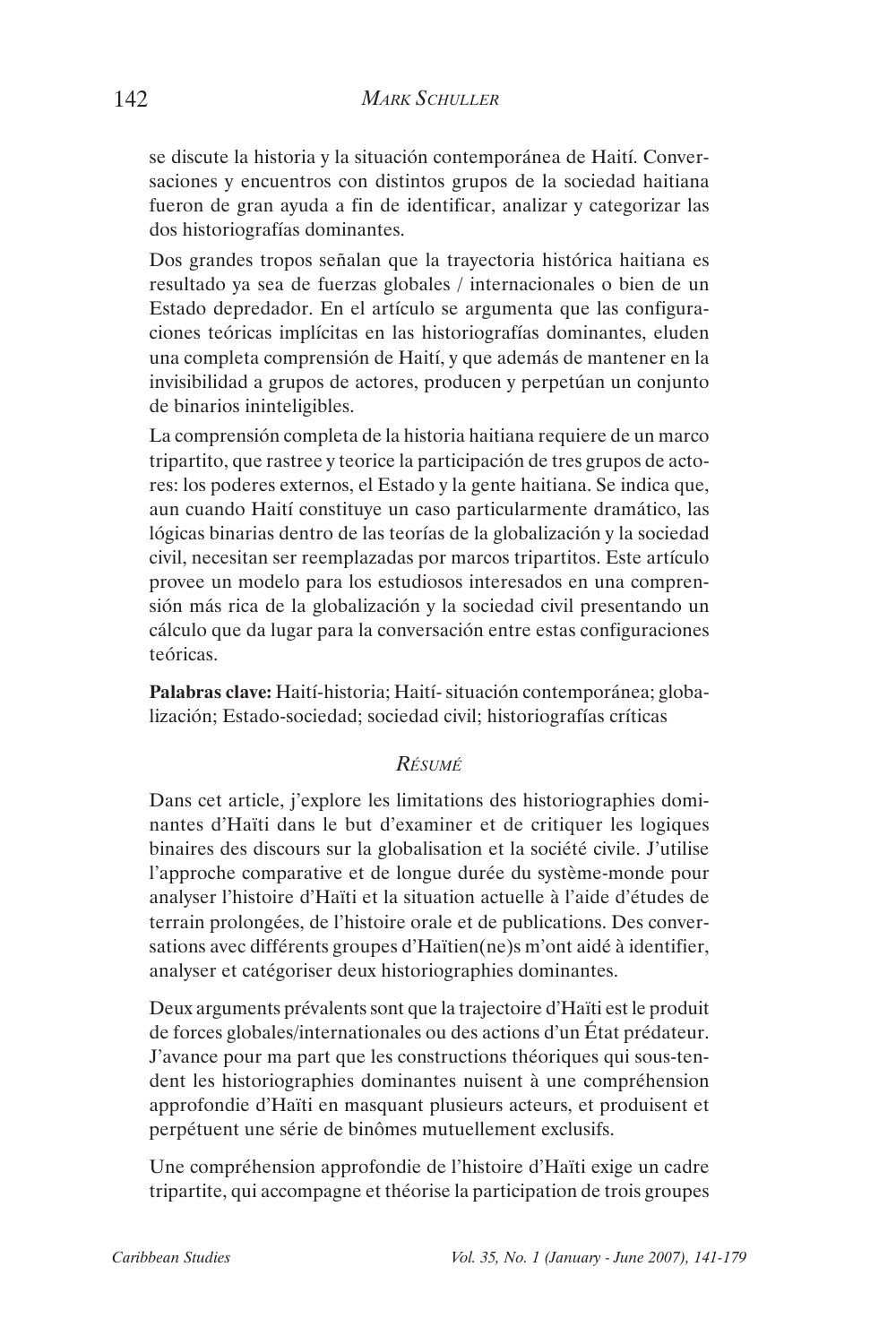d'acteurs : les puissances étrangères, l'État et le peuple haïtien. Bien qu'Haïti soit un exemple particulièrement dramatique, il est nécessaire de remplacer les logiques binaires des théories sur la globalisation et la société civile par une approche tripartite. Cet article présente un modèle pour d'autres chercheurs à la recherche d'une compréhension approfondie de la globalisation et de la société civile, qui permet un dialogue entre ces constructions théoriques.

**Mots-clés:** Haïti-histoire; Haïti-situation actuelle; mondialisation; l'Etat-société; société civile; historiographie critique

Received: 31 October 2006. Revision received: 24 August 2007. Accepted: 30 August 2007.

## **Introduction**

This article provides a brief overview and analysis of the major<br>historiographies of Haiti. I argue that two major stories are<br>embedded in the telling of Haiti's history—"globalist" and<br>itst " and a third lesser known "pop historiographies of Haiti. I argue that two major stories are embedded in the telling of Haiti's history—"globalist" and "statist," and a third, lesser known, "populist"—each focusing on one of three general sets of actors: the international community, the state and local elites, or "the people."<sup>1</sup> Because of bias and methodological exigencies, the first two historiographies are far more elaborated than the third. While some historians consciously incorporate two or more sets of actors in their narratives (e.g., Dupuy 1989; Trouillot 1990), these are exceptional cases.

Haiti's history is among the richest and most fascinating anywhere. It is also one of the most complicated and contradictory. The first slave revolt (1791-1804) to succeed in creating a new nation, the Haitian Revolution permanently ended slavery, the first step toward toppling the plantation complex (Curtin 1990). Yet today Haiti is occupied by U.N. forces, Haiti having been reduced to a state of neocolonial domination. Another oft-cited trope is that Haiti declined from the "world's richest colony" to the "poorest country in the hemisphere." What accounts for these extraordinary contradictions? With the questions posed in this way, boiled down to either "what went wrong" or "why is Haiti poor," there are three predominant answers: that "the Haitian mentality" keeps Haiti underdeveloped; that Haiti has been the victim of its leaders, a "kleptocracy;" or that Haiti has been destroyed at the hands of foreign powers.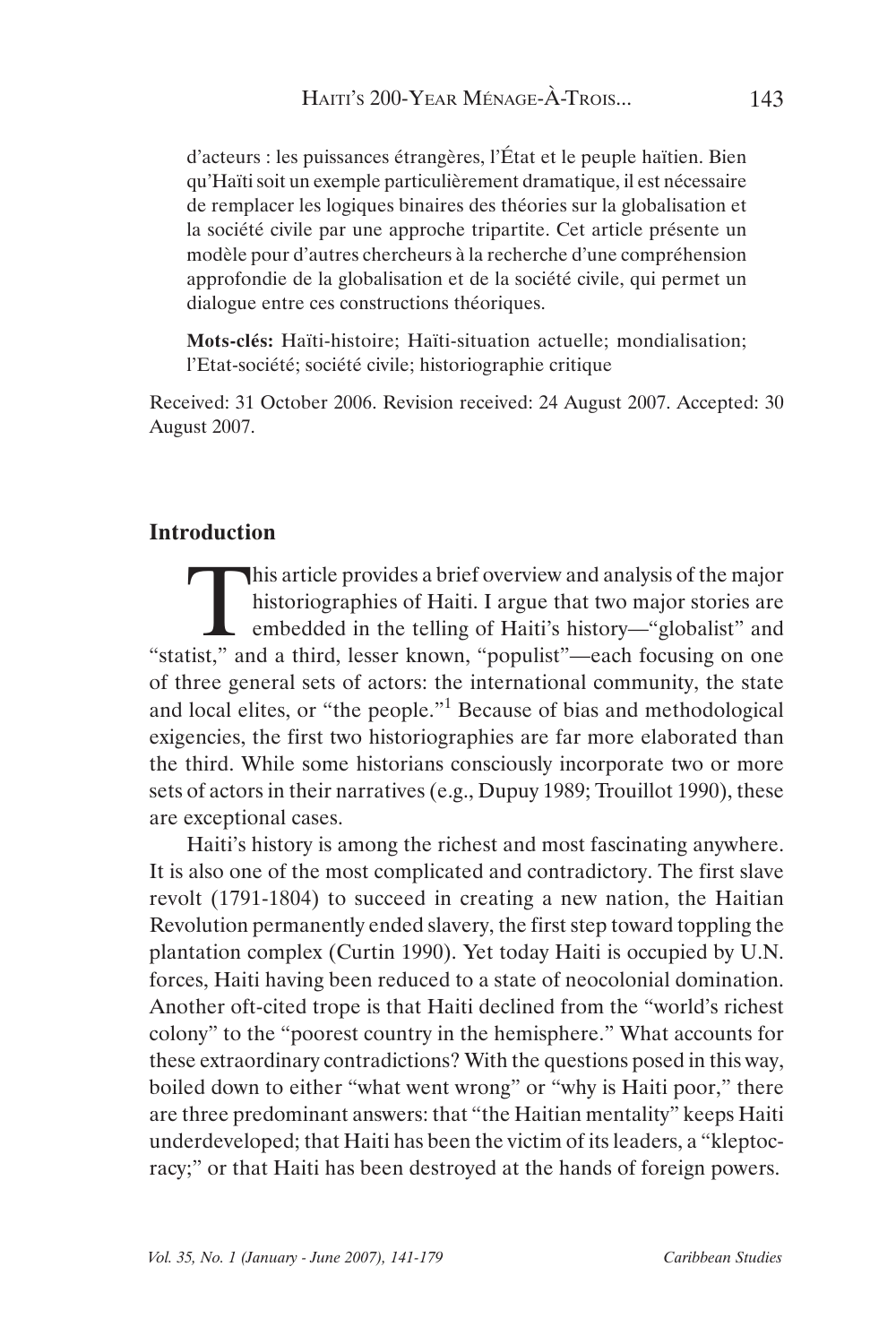## **Haitian Exceptionalism or Pathologization**

The first general pathologizing response, mutually reinforced by the discourse of "Haitian exceptionalism" (Charles 1999; Dash 1997; Trouillot 1994:46), comes in several varieties. Missionaries (Haitians as well as foreigners) promote the idea that "voodoo" [sic., often called "superstition"] is the source of all of Haiti's evils. Others have discussed a "terrified consciousness" (Maingot 1996), "socialized ambivalence" (Herskovits 1937, cited in Bourguignon 2000), or the "culture of violence" (Heinl, Heinl, and Heinl 1996) as obstacles to progress. In this characterization by many missionary groups, development workers, or people with experience in hierarchical relationships with them, Haitian people lack a sense of responsibility, a sense of civic consciousness, and are, in short, a backward and fatalistic people whose future is hopeless, expressed by the phrase, *se pa fòt mwen* (it's not my fault).

Organizations and people continue to make these claims today, reinforced by a legacy of bad press, with powerful destructive effects. While this was the mainstream discourse and analysis written by anthropologists, adventure-seekers, and would-be imperialists in the years following the Haitian Revolution and U.S. Occupation (see, for example, Bohning 2004; Gold 1991; Leyburn 1941; Loederer 1935; Saint-Mery 1973; St. John 1971), this view is individualist, totalizing, and atheoretical, erasing historical, political, economic and social context. Contemporary scholarly discourse has eschewed these stereotypes and tends to cluster around two narratives, each with legitimation from general theoretical approaches within the social sciences, and each falling back on mutually unintelligible binaries. I turn now to a discussion of the stories imbedded in these understanding of Haiti's history.

## *Istwa:* **History as Stories**

In Kreyòl, the word *istwa* means both "history" as well as "story" (Bell 2001) This article analyzes the "story" of Haiti that is told in the writing of Haiti's "history." This is not to denigrate the work of the *griyo*  (storytellers<sup>2</sup>) but I agree with Trouillot's argument that the act of writing history is not "neutral" but an act of power (1995:28)—in Nicholls's words, "a work of combat" (1974). Bias and a theoretical perspective are implicit in the act of writing history. To deny this fact in the search for "truth" about the past is at best, misguided; at worst, a deception (or "ideology" in theoretical terms). As Trouillot has argued, "history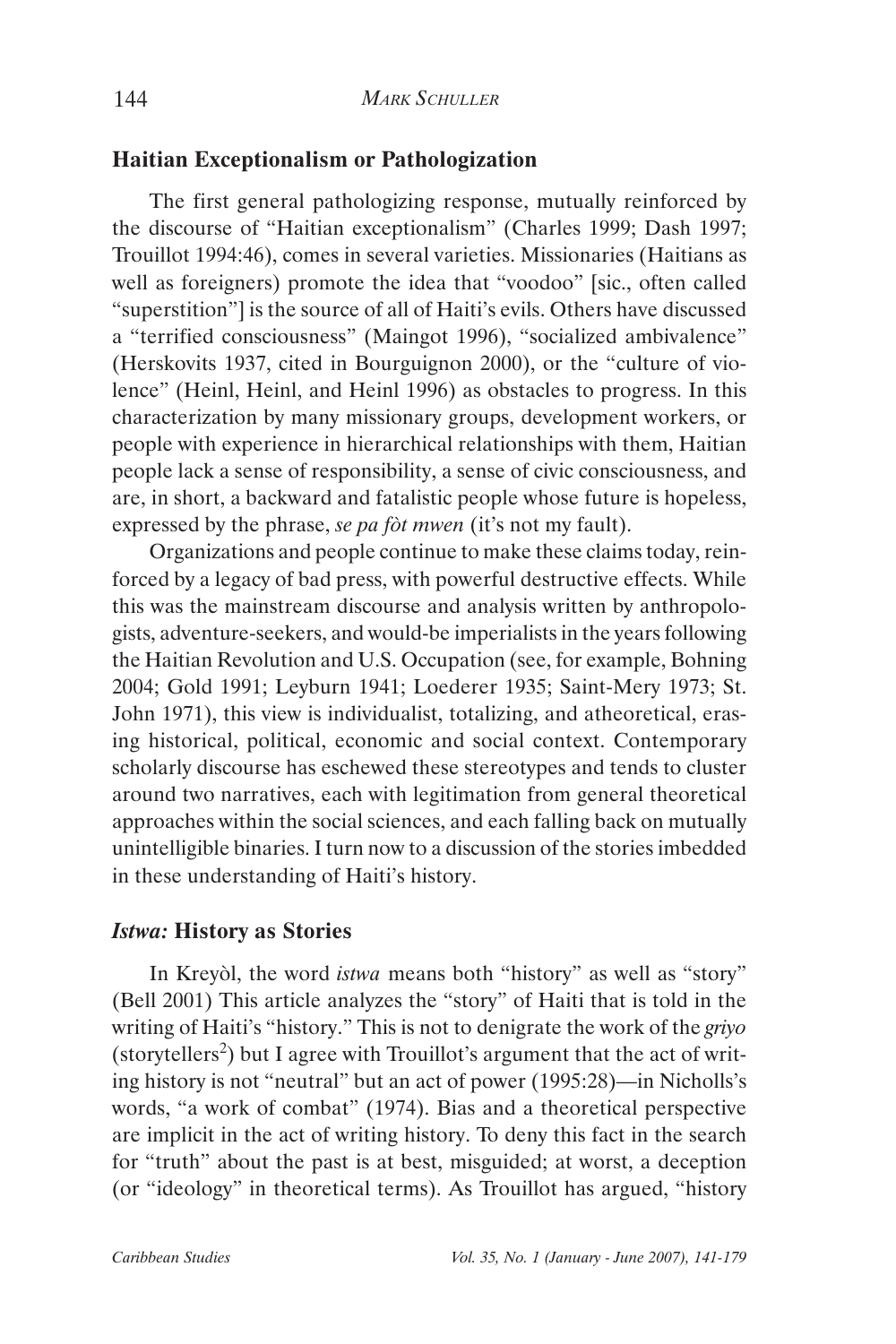is always produced in a specific historical context. Historical actors are also narrators, and vice versa" (1995:22).

As alluded to earlier, knowledge of Haiti has been constructed largely through stereotypic and fearful interlocutors, with a powerful and persistent meta-narrative that Haiti is "African" or with a culture that is resistant to "development" or change, driven by powerful racial ideologies shaped by slavery (Dash 1997; Dayan 1995; Dubois 2004; Plummer 1988). Haiti has played an important and often contradictory symbolic role in the region. Haiti played a central role in the consciousness of Martiniquan scholars Franz Fanon, and especially Aimé Césaire, who wrote a play about Christophe (1970). Leaders within CARICOM, including Bahamian PM Perry Christie, voiced Haiti's strategic importance in the region for its role in paving the way toward emancipation. However, as both Knight (2000) and Rodríguez O. (2000) pointed out, Haiti preceded its Caribbean neighbors—planter societies with allegiance to their metropoles—in independence by generations, so the early reaction was one of a "terrified consciouness" (Maingot 1996). While Venezuelan President Hugo Chávez spoke in terms of the debt owed for Haiti's role in the first Bolivaran revolution, Spanish Caribbean societies were mixed. Some progressive elements within pre-Castro Cuba, including Alejandro Carpentier (1987), heroized Haitian independence and its African cultural roots, whereas dominant narratives within Cuba were fearful (Zacaïr 2005). As many scholars have pointed out (e.g., Howard 2001; Matibag 2003; Sagás 2000; Suárez 2006; Wucker 1999), Haiti inherited a hostile relationship with its immediate neighbor. The 19th Century saw Haitian conquest (Toussaint and Boyer) and Dominicans' defensive invitation of Spanish recolonization, to roles reversed in the 20<sup>th</sup> Century, including a 1937 massacre and continued economic exploitation, especially through sugar plantations, *batèy-*s.<sup>3</sup>

There are many ways in which scholars may analyze the *istwa*. As an anthropologist, I am attempting to understand Haiti's contemporary "impasse," the 2004 regime change and its aftermath. To understand this impasse, it is necessary to look at the second use of *istwa* as story*,* not only the first, official/scholarly "history." While there are exceptions, and space constraints prevent an exhaustive review of the literature on Haiti's history, there are two major narratives: that Haiti's trajectory is a result of either global / international forces or a predatory state. A less widely discussed third narrative addresses movements of non-elite actors within Haitian society.

I argue that too often, the theoretical constructs implicit in these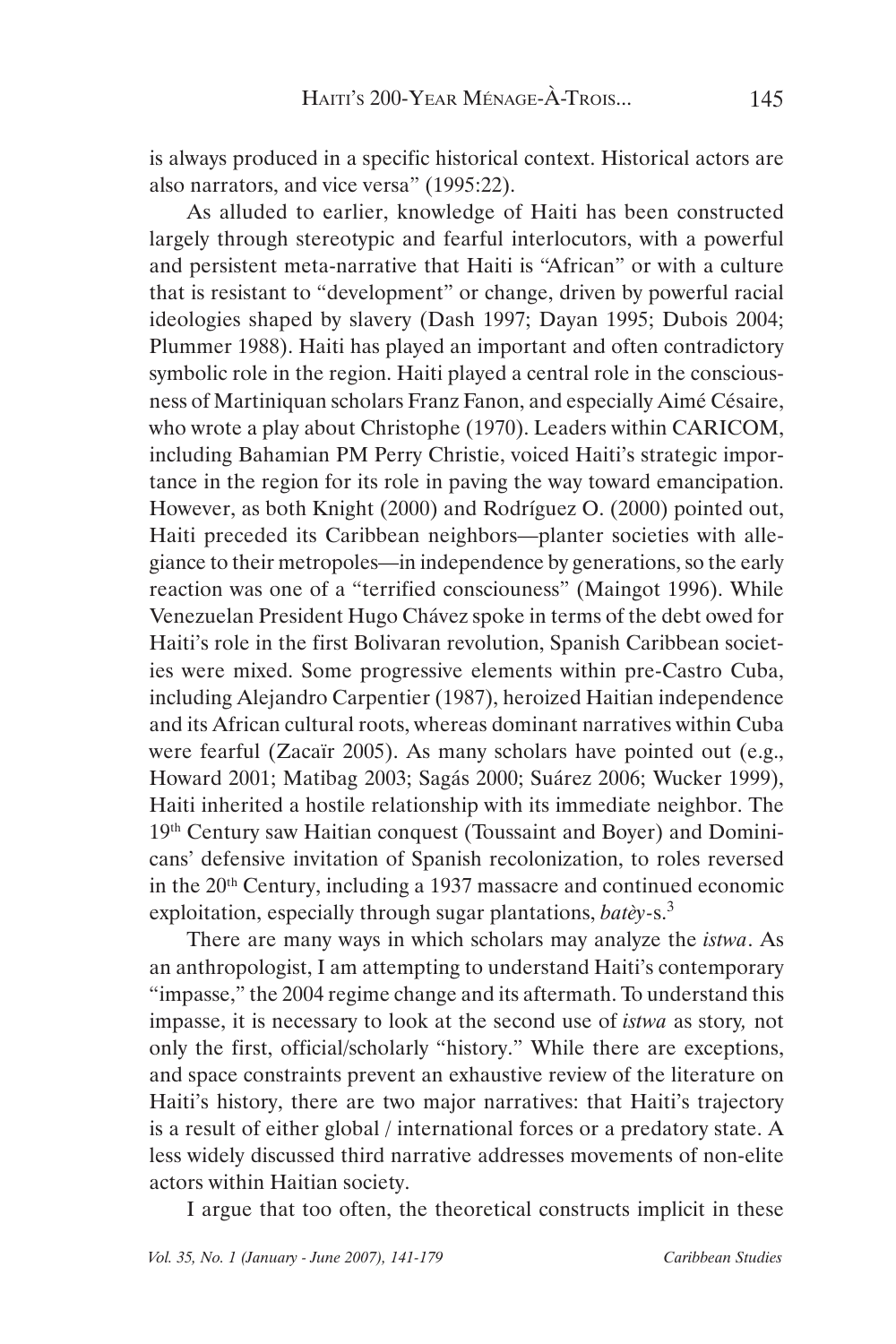historiographies elide a complete understanding of Haiti and at best, produce and perpetuate a set of mutually unintelligible binaries of "state versus society" or "global versus local." Haiti's history, seen particularly in the irony of the bicentennial year commencing a new foreign occupation, is an ideal case to examine the limits of these theoretical constructs. A complete understanding of Haiti's history requires at least a tripartite framework, one that tracks and theorizes the participation of sets of actors at three levels: global, state, and "civil society" (or, "the people"). Furthermore, while Haiti's history is a particularly dramatic example, the binary logics implicit in theories of globalization and civil society should be replaced with a tripartite framework. This article provides such a model for scholars interested in a rich understanding of globalization and civil society, in effect a calculus that allows for a conversation between these theoretical perspectives and hopefully a resolution of the theoretical / political impasse. This tripartite frame allows for a thorough understanding of Haiti's complex current situation, and illuminates other cases, as well. This model should be useful to Caribbean scholars in general because it at once acknowledges both the region's unique character and diversity within individual nations' histories of statehood and Creole identities while at the same time being in the shadow of the world's preeminent imperialist power.

I will begin by tracing the "globalist" trope, a history arguing that Haiti's trajectory was dominated by multinational forces, beginning with the Columbian contact. I begin here not because it is the most powerfully promoted discourse—it is not—but because it provides a general framework, a skeleton, to understand the series of events in Haiti's "history." I assess where and how this discourse is promoted, and then discuss the theories of globalization implicit in this narrative. Next, I discuss the state-centered discourse in the same fashion, discussing implicit theories of state and society. Continuing the metaphor, this *istwa* fleshes out the general story of domination. I then pause from the retelling of the *istwa*-s to assess these two dominant theoretical binaries, globalization and "civil society." After this, I discuss what role "the people" in Haiti play in directing the trajectory. The people provide the life's blood, literally as well as metaphorically. With these three historiographies in place, a tripartite model theorizing the participation (or lack thereof) of three sets of actors at three distinct levels is possible. I end with a brief outline of such a framework, a model for scholars to not only understand Haiti's contemporary situation but also make sense of other complex geopolitical situations.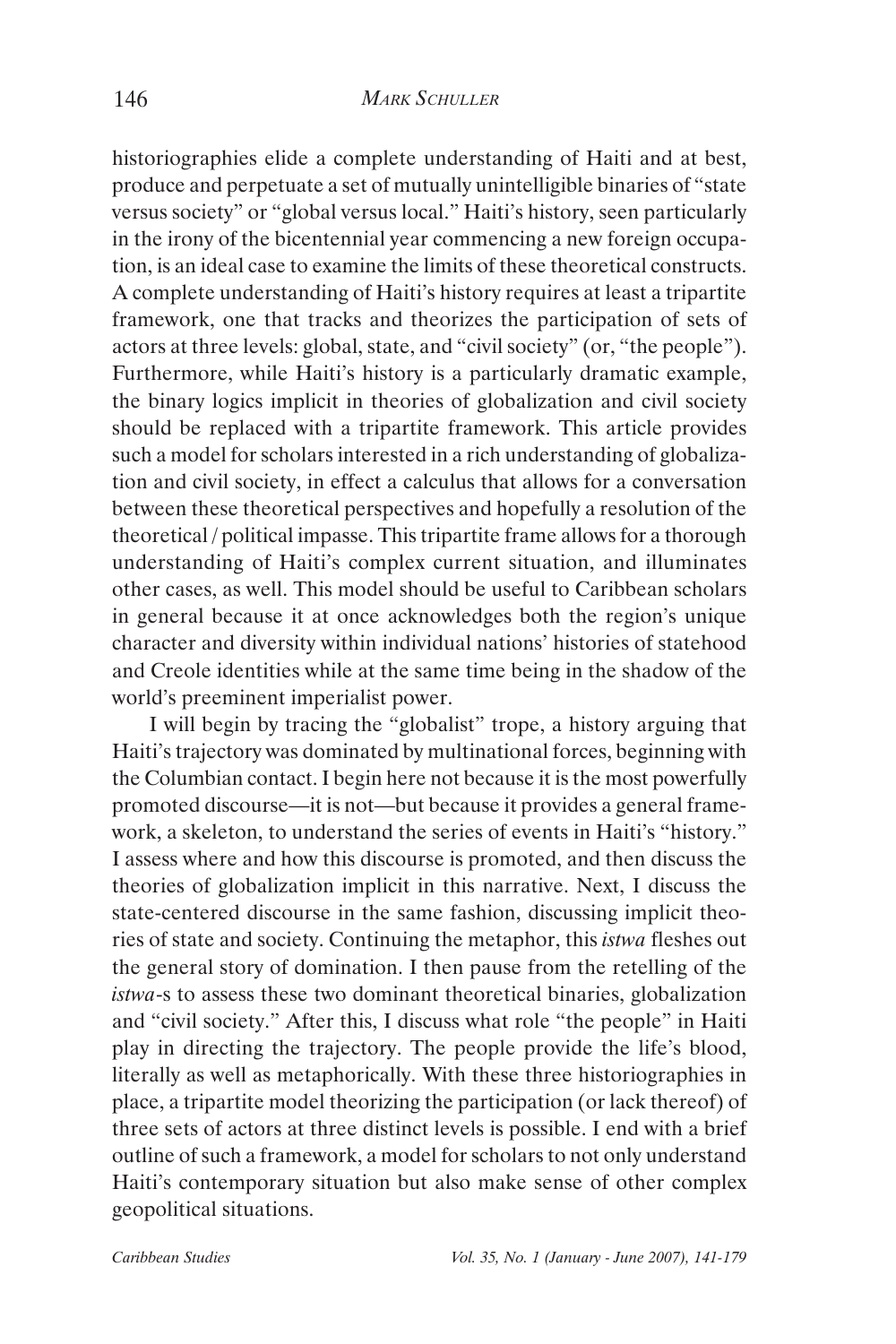Readers should note that the present tripartite analysis is not intended to gloss over the incredible diversity of these sets of actors. For example, Haitian society is very inegalitarian and divided on multiple axes: of color, socioeconomic differences, and gender. And with recent regional/geopolitical shifts, particularly the rise of Chávez and "Lula" style left-leaning governments in Latin America, it makes little sense to talk about "the" international community in the singular. I am arguing, however, that these various levels of analysis need to be integrated, as these *sets* of actors are interacting and intertwined, and each play a role in Haiti's trajectory.

#### **The Skeleton: The Globalist Trope**

The present retelling of this particular *istwa* (e.g., Chin, Dunkel, Flounders, and Ives 2004; Curtin 1990; DeWind and Kinley III 1988; Farmer 2003; Houtart 1995; Knight 2000; Matthewson 2003; Plummer 1988; Renda 2001; Robinson 1996) contains many lacunae, given space constraints. Rather than an exhaustive retelling of details, this article illuminates theoretical constructs in their framing. In 1492, the Spanish monarchy financed an exploratory voyage of Christopher Columbus, in search of gold and other material resources to control. Columbus landed on the north coast of present-day Haiti, leaving a settlement he named "La Navidad" (near present-day En Bas Saline) (Deagan 1998:203). Delighted, the Spanish crown claimed the area as "New Spain," naming Columbus its first viceroy of the island "Hispañola." Unaccustomed to diseases that afflicted previous generations in Europe, native Tainos, with population estimates of two to three million, were decimated (Coppa, Cucina, Chiarelli, Calderón, and Mancinelli 1995; Curet 1998). Meanwhile, Columbus brought African people to the island in 1502 to work as slaves (Price-Mars 1956:19). While Spain turned its attention to Mesoamerica and South America, the Portuguese, Dutch, British and French established plantation societies for sugar production in the Caribbean (Curtin 1990). More competition from European nations ensued, and private profiteers (*boucaniers,* translated as "buccaneers") shifted the balance of control within the western, mountainous third of the island toward France. In 1697, France consummated that control with the Treaty of Ryswick.

During the hundred years of complete French control, the colony (now named Saint-Domingue) became the world's richest ever. The wealth of Saint Domingue was based on extreme brutality, in which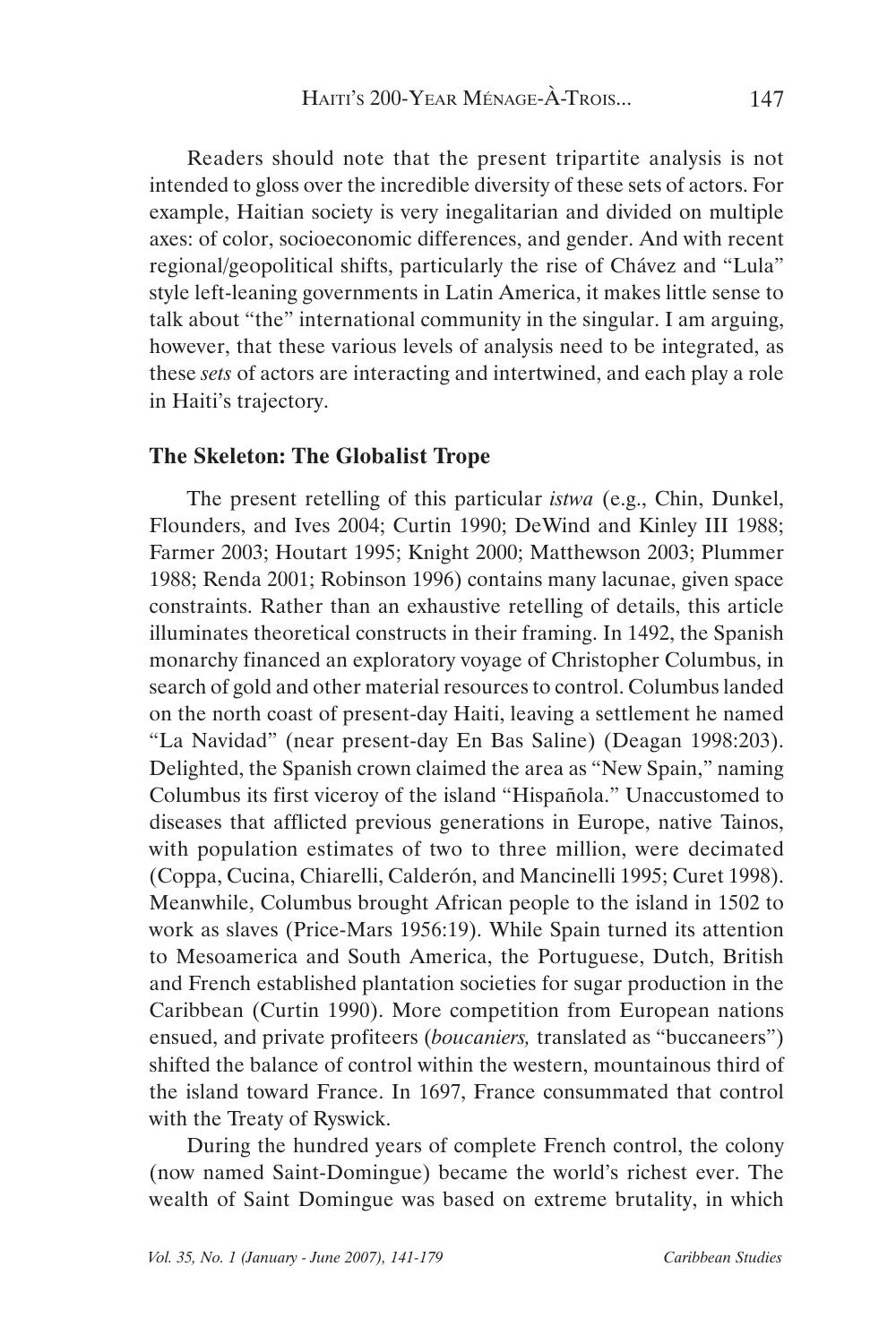sugar mills operated night and day (Mintz 1977). Life expectancy of slaves was seven years (Tannenbaum 1947:46). The owners of this system were absentee landlords, the rising bourgeoisie inching its way toward the French Revolution. The slave society was highly unstable, with whites vastly outnumbered and dependent on intermediaries, free *gens de couleur.* By 1788 there were only 27,717 whites on the colony, compared to 21,808 free people of color, and 405,564 slaves (Price-Mars 1956:25). After the guillotine fell on Marie Antoinette's head, the "Reign of Terror" destroyed the delicate balance within Saint Domingue, deepening and widening the fissures between socioracial categories in Haiti—the "big whites," the "small whites," free mulattos, freed blacks, and slaves, further divided between Creole (island-born, often Francophone) and bossale (African-born, speaking one of several languages).

As this *istwa* is told, while Saint Domingue slaves revolted on August 14, 1791, there have been slave revolts before and since, $4$  so this cannot account for the revolution's success. Contradictions within the world system added fuel to the fire. Specifically, a France weakened by the slave revolt and an ongoing revolution at home was a target for Spanish, English and later American opportunism. France's Old World rivals made military moves to capture the island. Seeking slaves' loyalty, Jacobin governor Sonthonax proclaimed universal emancipation, later ratified by Revolutionary French masses on February 4, 1794. With the help of slave insurrection leader Toussaint Louverture, the French quelled foreign military threats. Meanwhile, the revolution in the metropole took a reactionary turn as Napoleon Bonaparte consolidated power. While engaged in a two-front war in Europe, Bonaparte sent his brother-in-law to invade the colony in December 1802 with a 20,000-person army to destroy Toussaint and to reinstate slavery. With France's army divided, and Bonaparte's attention in Europe, not to mention renewed moves by its European rivals and yellow fever (Matthewson 1996), the slaves defeated the French. On January 1, 1804, Haiti was born.

A couple of points deserve mention here. First, most *istwa*-s do not span Haiti's entire historical sweep, focusing instead on discrete historical time periods. For obvious reasons, more *griyo* focus on the Haitian Revolution. Second, in the *istwa*-s that span Haiti's trajectory, there are often disjunctures in the *istwa*. Many *griyo—*such as Leyburn (1941) and Heinl (1996)—see the Haitian Revolution through the prism of geopolitical forces, downplaying the role and agency of Haitian actors. Once Haiti is its own country, these *griyo* shift their analytical frame, and Haitians are to blame for their situation. Other *griyo* (e.g. Chin *et al.* 2004)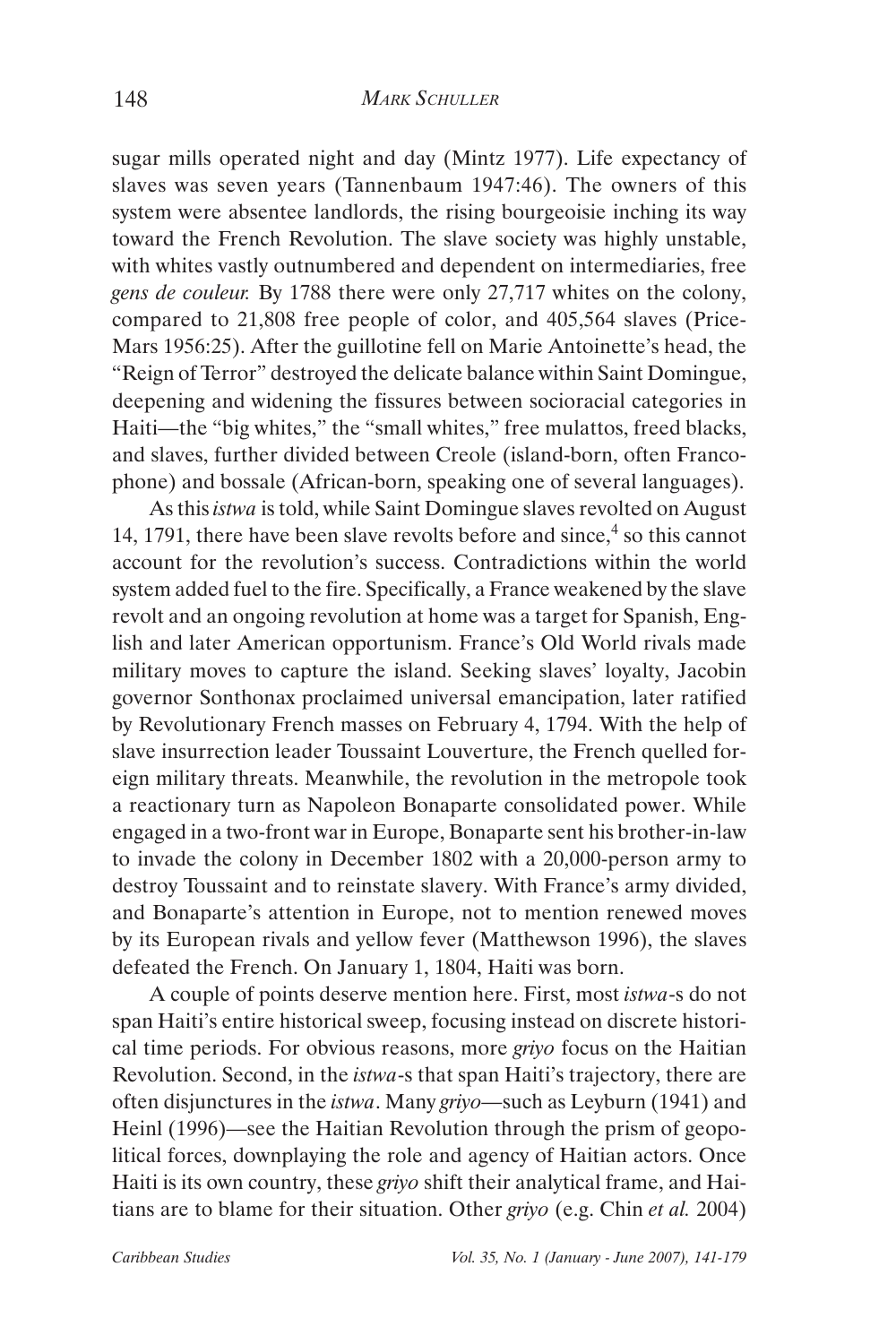do the reverse, seeing the Revolution as a heroic act of Haitian people, and later, foreign powers punished Haiti for this act. These inconsistencies expose the general ideological nature of the *istwa*-s*:* to romanticize or, more often, denigrate Haiti and Haitians (Lawless 1992).

After former slaves created the free nation of Haiti, the world powers took notice and reacted. In 1804, giving up his ambitions in the so-called "New World," Bonaparte sold Louisiana to the U.S.A. at a bargain. The British adopted a pragmatic approach, abolishing the slave trade in 1807—three years later—discovering that indentured servitude with colonized South Asians was more economical<sup>5</sup> (Knight 2000). Surrounded by slaveholding empires, Haiti was punished because of the formers' fear that Haiti's existence inspire slave revolts at home.<sup>6</sup> The U.S. and France refused to recognize Haiti, imposing sanctions while violating Haiti's sovereignty through profiteering, promoting private business interests. The U.S. kept Haiti out of a fledgling Inter-American system<sup>7</sup> in 1825. The same year, France recognized Haitian independence by a treaty requiring Haiti to pay an indemnity of 150 million francs to compensate absentee slaveowners for their losses, plunging Haiti into a debt that required the vast majority of customs revenue (80%) to service it until it was refinanced by U.S. banks in 1922 (Gaillard 1990).

Some events are noted in passing, that the Vatican recognized Haiti in 1860, followed two years later by the U.S. divided by a war that was to end slavery. However, the usual *istwa* skips forward to July 1915,<sup>8</sup> when U.S. Marines landed and occupied Haiti. Some *griyo* discuss prior moves by National City Bank to control the Haitian National Bank, providing a "national interest" justification for the Occupation, in which Haiti's gold reserves were taken to New York on U.S. Navy ships (Plummer 1988:169; Shannon 1996:4). The U.S. Occupation that lasted 19 years brought about a new constitution that Franklin D. Roosevelt claimed to have written personally that among other things specified French, the language of the elite, as the national language and opened up Haitian land for private, foreign ownership. The Marines propped up a series of light-skinned puppet regimes and established an Army, that suppressed and killed the opposition (the *kako*), displaying the crucified corpse of resistance leader Charlemagne Peralte. By destroying resistance, the Occupation thus removed barriers and safeguards against future dictatorships (Renda 2001:36).

Astute observers (e.g., Verna 2005) add to this *istwa* the 1948 U.N. mission to Haiti, a plan set up in six weeks by foreign observers, providing the blueprint for international development assistance—including 101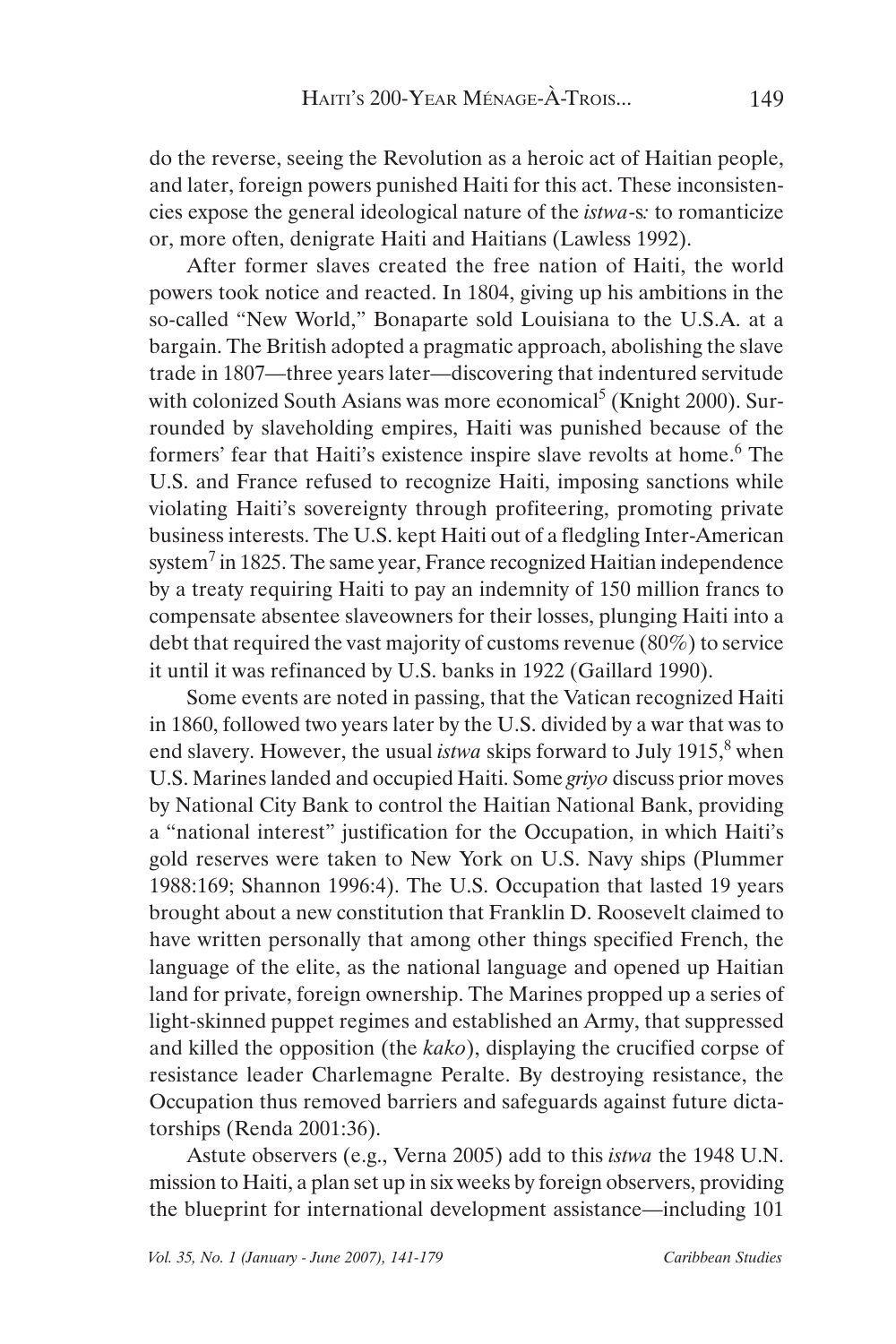specific policy actions (United Nations 1949). This blueprint included centralized authority and implementation on the developmentalist assumption that strong states are best for development. International development institutions such as the World Bank, IDB, U.N. and USAID followed up with hundreds of millions of dollars.

Thus, with civil society safeguards removed by the Marines during the Occupation, and through Cold War state-centered development assistance, foreign powers set the stage for the 29-year father-and-son Duvalier dictatorship and continued to prop it up. The international community poured an enormous sum into the Duvalier dictatorship, by their own accounts funding the *tonton makout* and the Duvaliers' personal accounts (Ferguson 1987:70). Geopolitical reasons account for much of this, with Cuba just across the windward channel. Duvalier cast a deciding vote to exclude Castro's Cuba from the Organization of American States (OAS), and was rewarded in this Cold War context.

The world system also helped ensure "Duvalierism without Duvalier." Upon Duvalier *père*'s (the father) death in 1971, the U.S. military helped to secure the transition of power to Duvalier *fils* (the son) by keeping people—notably exiled professionals—*out* of Haiti (Ferguson 1987:57). During the reign of Duvalier *fils*, the U.S. government's development plan starved Haitian peasants and swelled Haiti's cities with very low wage laborers for export processing zones in a blueprint of the Caribbean Basin Initiative (DeWind and Kinley III 1988). Later, responding to an outbreak of swine fever, the U.S. government killed off Haitian pigs, de-facto bank accounts, replacing them with high-maintenance pink U.S. pigs, amounting to Haiti's "great stock market crash" (Diederich 1985; Smith 2001:29).

The situation in Haiti deteriorated, triggering massive extralegal migrations. The U.S. intervened to stop the so-called "boat people." Suddenly, Duvalier's time had come to leave. On February 7, 1986, rather than give in to popular pressure, the U.S. military secretly flew Duvalier and his family out of the country and helped install an interim government made up of a coalition of military leaders (CNG), led by Henri Namphy. U.S. support for the junta did not waiver, even after an election-day massacre, November 29, 1987. This support was mutual; almost immediately after Duvalier left, the CNG let the U.S. government bombard the Haitian market with cheap, subsidized rice, all but destroying national production.<sup>9</sup>

While the U.S. government bankrolled other candidates including former World Bank official Marc Bazin in the December 16, 1990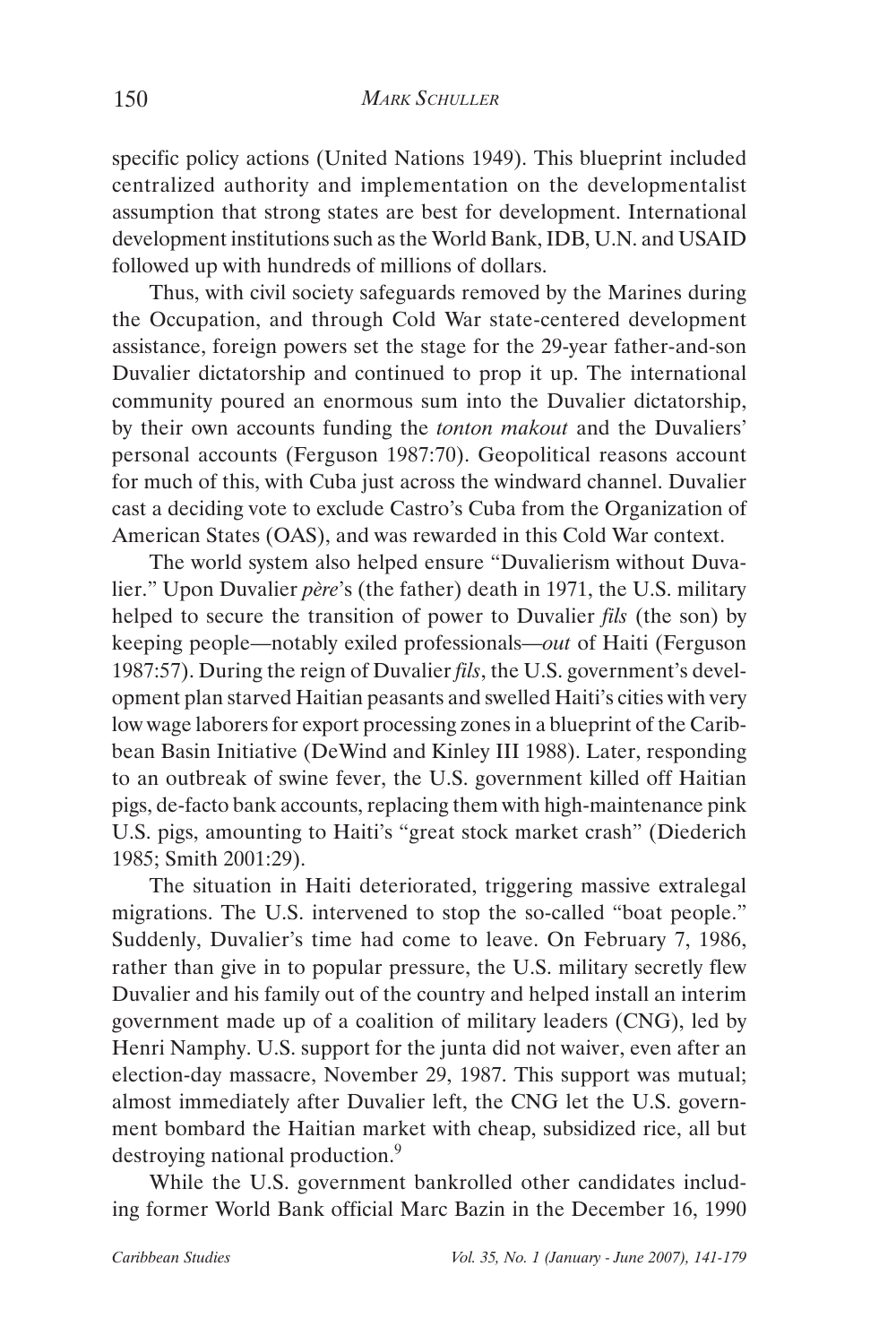election, opposition priest and fiery orator Father Jean-Bertrand Aristide was elected by a *lavalas* (landslide)—65 percent in a field of a dozen candidates. Even before Aristide was set to take office, there was an attempted coup against him, and former president Carter tried to persuade him against taking office. Eight months into his presidency, Aristide was ousted by a coup on September 30, 1991 that had foreign as well as local backing. As this *istwa* goes, foreign support for the junta regime delayed or undermined actions against it. The Vatican even recognized the coup regime led by Raoul Cédras as Haiti's legitimate government. Finally, again after a wave of "boat people"—and after President Clinton needed to thank members of the Congressional Black Caucus for a nearly-lost budget vote—returning Aristide became within the U.S. national interest. But the first attempt in October 1993 to install U.S. troops aboard the *U.S.S. Harlan County* was foiled by a new paramilitary group known as FRAPH (in English, Front for the Advancement and Progress of Haiti, also a pun on the French phrase, "to hit"). FRAPH's leaders, including Toto Constant and Louis-Jodel Chamblain, received U.S. military and paramilitary training (Fort Benning and CIA) as well as legal and extralegal financial support (the CIA and the International Republican Institute, or IRI) (Glick Schiller and Fouron 2001:227; Rohter 1996). The brutality of the FRAPH machine dwarfed that of even the *tonton makout*-s. As the *griyo* argue, this was deliberate pressure to force Aristide to sign the Governor's Island Accord (Clement 1997; Farmer 2003; McFadyen, LaRamée, and NACLA 1995; Ridgeway 1994; Weisbrot 1997). The Accord promised structural adjustment programs (Clement 1997:34; Doyle 1994:51; Farmer 2003:218; Goff 2000:9), granted amnesty for coup leaders (only in 2007 Constant faced a trial), and established a "power-sharing" government forcing Aristide's opposition into his government with less than a year and a half left to finish his elected term.

On October 15, 1994, Aristide returned to a country weakened by junta and FRAPH violence and an international economic embargo. A U.S.-led, 30,000-strong U.N. force failed to disarm Haiti's army and FRAPH, and instead suppressed the popular movement (Goff 2000; Shacochis 1999). The *istwa* skips ahead to post-2000, when international development agencies withheld aid from the government of Haiti. At the same time, through the same channels as in 1990, the U.S. and E.U. governments poured millions of dollars into Aristide's intransigent opposition, both the "political party" opposition, the Convergance Démocratique and later, the "civil society" opposition, the Group of 184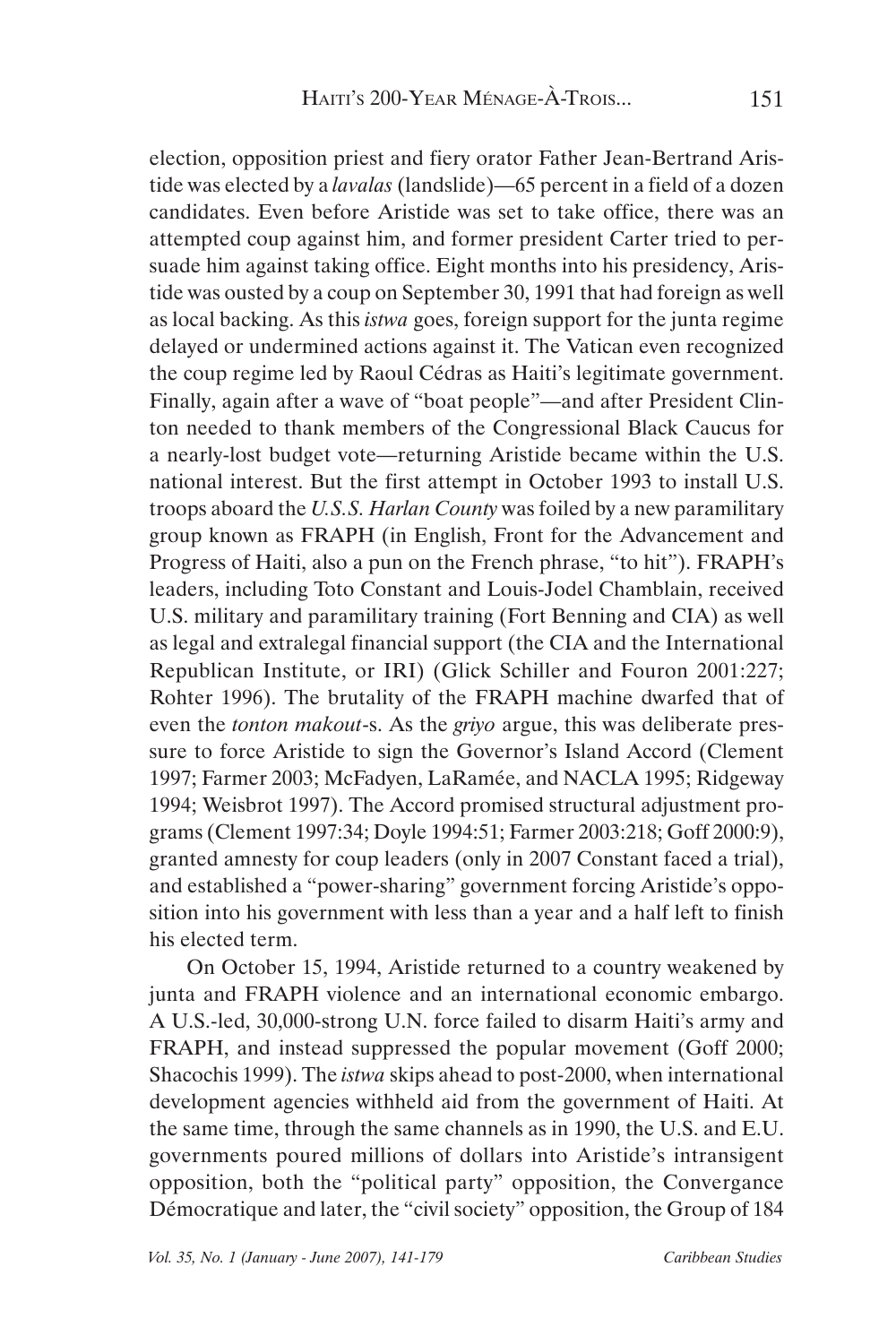(Chomsky, Farmer, and Goodman 2004; Engler and Fenton 2005). These two oppositions were encouraged by mixed signals and official wavering on the part of the international community, who were only clear on keeping Haitians from seeking shelter in the U.S. (Bogdanich and Nordberg 2006; Dupuy 2005). These oppositions fused into one—the Plateforme Démocratique—and named a shadow government in January 2004.

## **"Globalization"**

While this is obviously a rough sketch and a generalization, missing nuance and subtlety in argument, the *istwa* just presented is one of foreign domination, of Haiti being exploited and tampered with to serve foreign interests. Proponents—the *griyo*—of this theory tend to focus on U.S. (and now U.N. troops, or "MINUSTAH") imperialism. They include leftist U.S. and Anglophone Canadian scholars and solidarity organizations, CARICOM, and associated media outlets, especially new media such as blogs.10 For example, a group of (Anglophone) Caribbean women triggered an angry response from a certain segment of Haiti's feminist movement, writing against Aristide's ouster "because Haiti is ours."

World systems theory provides theoretical grounding for this account (e.g., Cox and Schechter 2002; Harvey 2005; McMichael 1996; Robinson 2004; Sassen 1998; Sklair 2001; Stiglitz 2002; Wallerstein 2004). Expressed as a political project, Haiti is suffering at the hands of globalization or imperialism. Again, this is rough and crude, but world systems analysis, and the political project of anti-globalization movement organizing,11 relies on a binary. The two primary actors in this *istwa* are foreign elites—and depending on slice of world systems theory, Northern states—and "Haiti." The power relations are inflexible, with Haiti being the victim of foreign powers. As with all binaries, especially in the political project, normative value judgments can be and are made; there are "good guys" and "bad guys." U.S. imperialism is the bad guy, and playing innocent victim is Haiti—often synonymous with Aristide. A political project can be easily grafted onto this theoretical construction.

## **The Flesh: The Statist Trope**

Another competing *istwa* focuses on the role of the Haitian ruling apparatus, the state (see for example, Deibert and Peck 2005; Diamond 2005; Dupuy 2007; Fatton 2002; Ferguson 1988; Girard 2005; Lundahl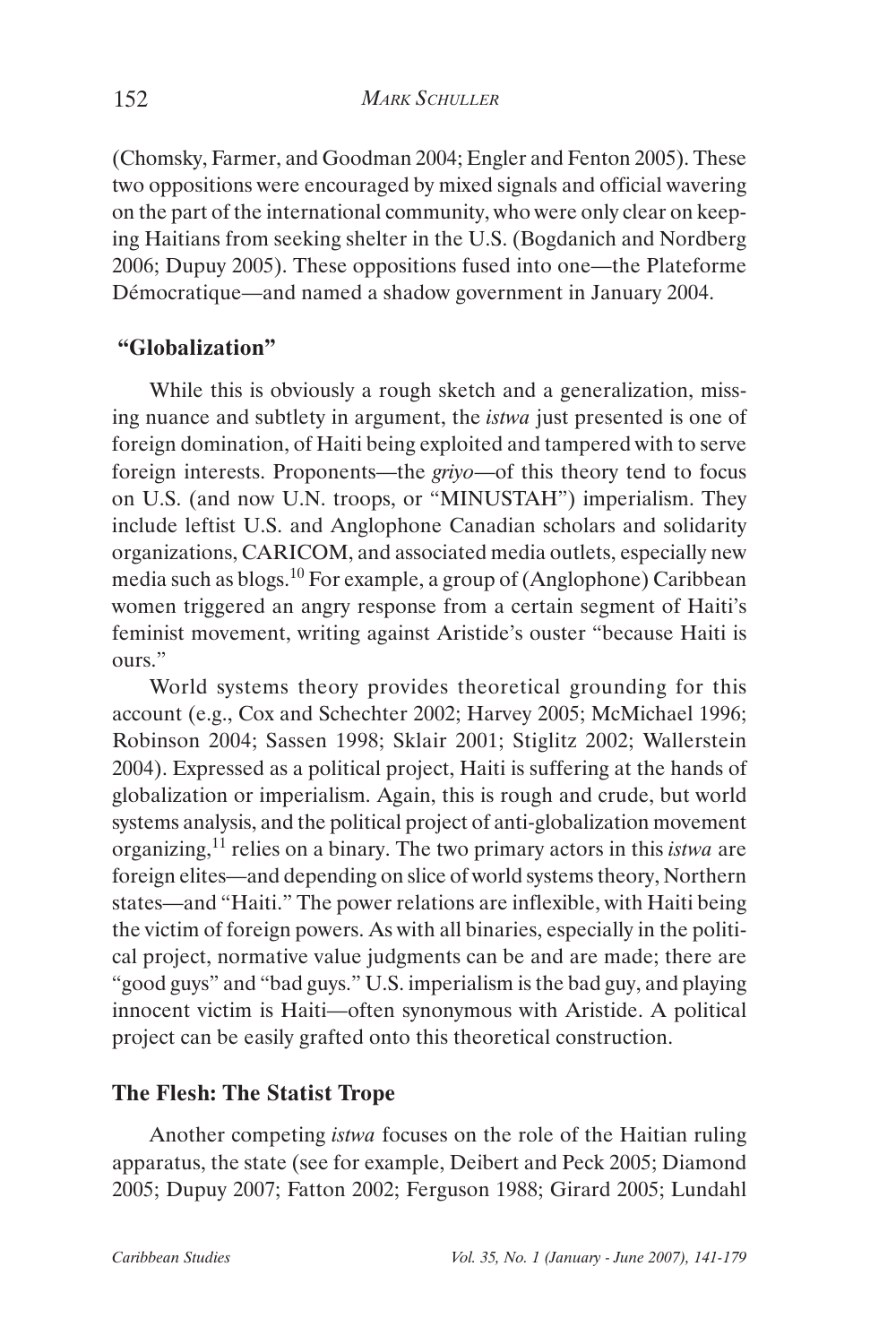1997; Rotberg 1988; Rotberg 2003). Given the same constraints, this account will be similarly imperfect. As these *griyo* argue, Haiti's problems stem from Haiti's 200-year legacy of mismanagement, brutality, and irresponsibility of Haiti's leaders, results of Haiti's "kleptocracy" (Lundahl 1989; Rotberg 1997) or "predatory state" (Fatton 2002; Lundahl 1984). A key question debated within this *istwa—*in its theoretical strain—is when this dictatorial governance began, begging the question of the origins of the Haitian state. Some observers begin with January 1, 1804—Haiti's declaration of independence. However, Haiti's state apparatus began before its juridical independence.

C.L.R. James' original analysis of the Revolution centers on the person of Toussaint (1989 (1938)). James grappled with issues within the Marxist analytic tradition, himself an ideological proponent of Trotsky's Fourth International. His *istwa* was also explicitly aimed at inspiring and educating contemporary nationalist revolutions in other, Anglophone Caribbean islands, such as his home Trinidad.12 As such, the history focuses on the revolutionary party apparatus as embryo of Haiti's state. While James was sympathetic to pressures leading to the centralization of power in a revolutionary vanguard, he criticized Toussaint for its excesses, including cutting off his left wing by killing his adopted nephew, Moïse (Ibid. 278-9). James also criticized Toussaint for his "failure of enlightenment"—that is, his adoption of Western cultural forms, especially models of economic and political governance (Ibid. 288). From 1794 on, Toussaint effectively ruled Haiti as if it were independent, a situation resembling a protectorate status with Jacobin France receiving financial benefits derived from Toussaint's reinstatement of the plantation economy. Toussaint's 1801 constitution formally abolished slavery and welcomed foreign slaves seeking freedom, but it outlined authoritarian military rule, naming Toussaint as Governor-for-Life. This precedent was to be adopted as a model for future leaders. The other aspect of Toussaint's "failure of enlightenment" was that he was wooed into submission, betrayed and captured by French general Leclerc.

As this *istwa* goes, it was the "crude" and brutal Dessalines that delivered Haiti's independence by *koupe tèt, boule kay—*"cuting off the heads, burning the houses." While Toussaint retained foreigners as advisors, Dessalines killed remaining white people following the Revolution, sparing Polish mercenaries who defected and joined the slaves' struggle. The brutality didn't stop at *blan;* he crowned himself Emperor and violently put down several attempted revolts. In one revolt, Dessalines was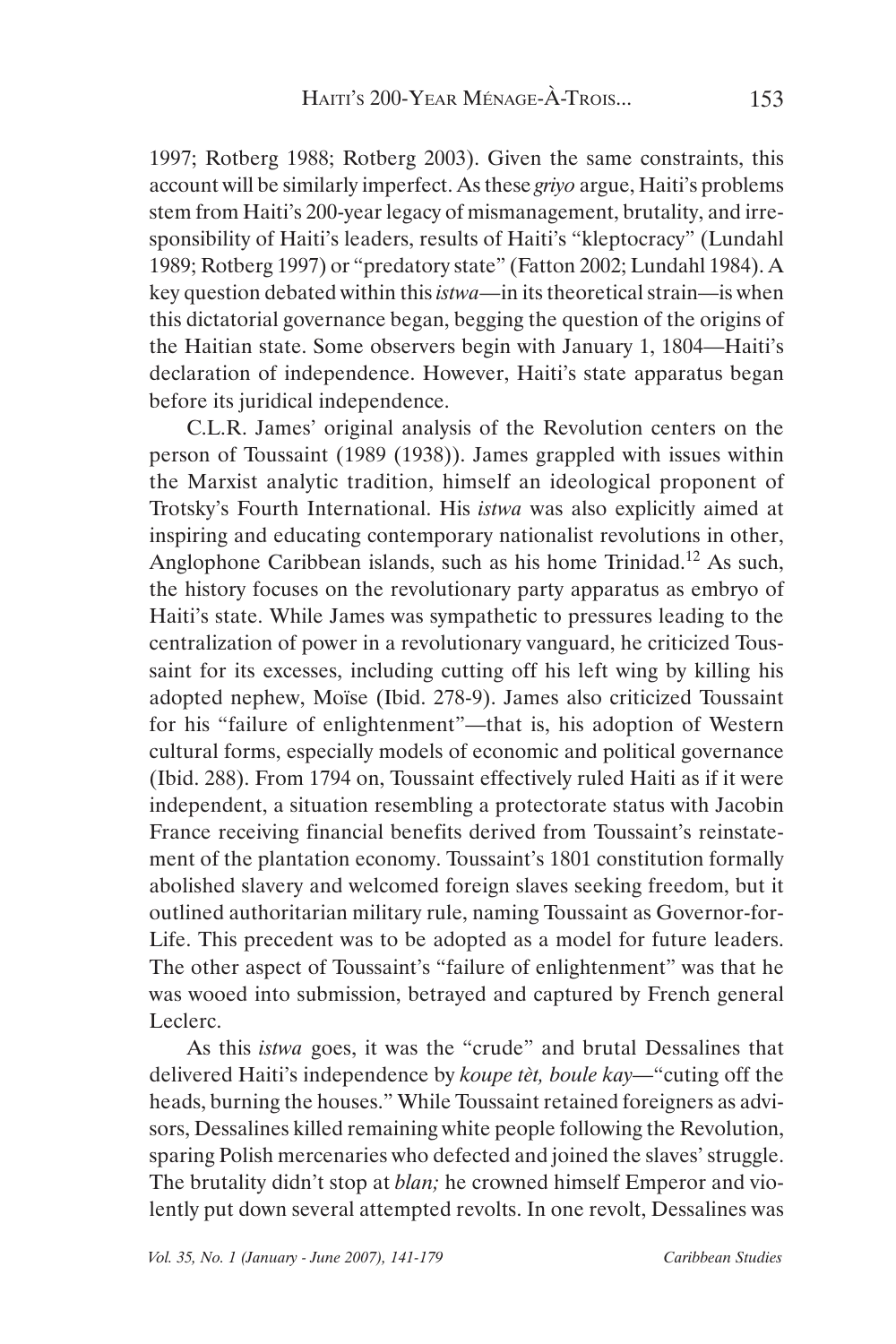ambushed and murdered on October 17, 1806, not even three years into his rule. Haiti's first *coup d'état,* that like the President-for-Life, was to serve as a blueprint and be repeated 32 times.

This coup was blessed, if not planned, by the two other independence leaders, mulatto Pétion and black Christophe, who almost immediately broke rank and divided Haiti into a Southern Republic and Northern Kingdom*.* Depending on ideological position of the *griyo,* one or another was the virtuous heir to the Revolution and the other its destroyer (with wealthy, literate, French-speaking mulattos having more access to producing and promoting the narrative) (Nicholls 1974). However, both can be described as tyrannical, at war with each other, the black masses, and the outside slaveholding world. Christophe's Citadel and impressive military apparatus were accomplished on the backs of militarized plantation agriculture.

Barely a year after the French recognized Haiti's independence, the terms of which mulatto leader (and member of Leclerc's army) Boyer agreed to, the same Boyer instituted his 1826 Rural Code. The Rural Code was in effect a return to the plantation system, undoing minimal land reform that Pétion instituted to appease black masses. Boyer ruled Haiti—and later the entire island—with a military hand until an internal conflict within the urban, merchant mulatto elite weakened him in 1843. The two elites, northern Black military generals and southern mulatto traders, competed with one another to use the reins of the state apparatus for private gain, all the while exploiting rural peasants by taxing coffee exports. There were shifts in the balance between black and mulatto, later expressed in two political parties, the Nationals and Liberals, until the U.S. Occupation, when U.S. white supremacy tipped the balance in favor of lighter skinned Haitians. Color still divides Haitian society, dividing 95 percent of the population from the lighter-skinned elites, and separates two elite groups.

With each iteration of the struggle for control, Haitian peasants became poorer and the leaders more powerful, until François Duvalier neutralized his enemies by playing all against all. The brutality of the Duvalier dictatorship cannot be exaggerated, especially in the first years when he was consolidating control. The *tonton makout-*s and the torture at Fort Dimanche terrorized Haiti's population. While he arguably was not as bloodthirsty as his father, Jean-Claude continued his tradition of terror. He also presided over the "economic revolution" that starved tens of thousands of peasants off their lands, triggering mass migration into the city and out of Haiti, creating in Marxist terms the "lumpenprole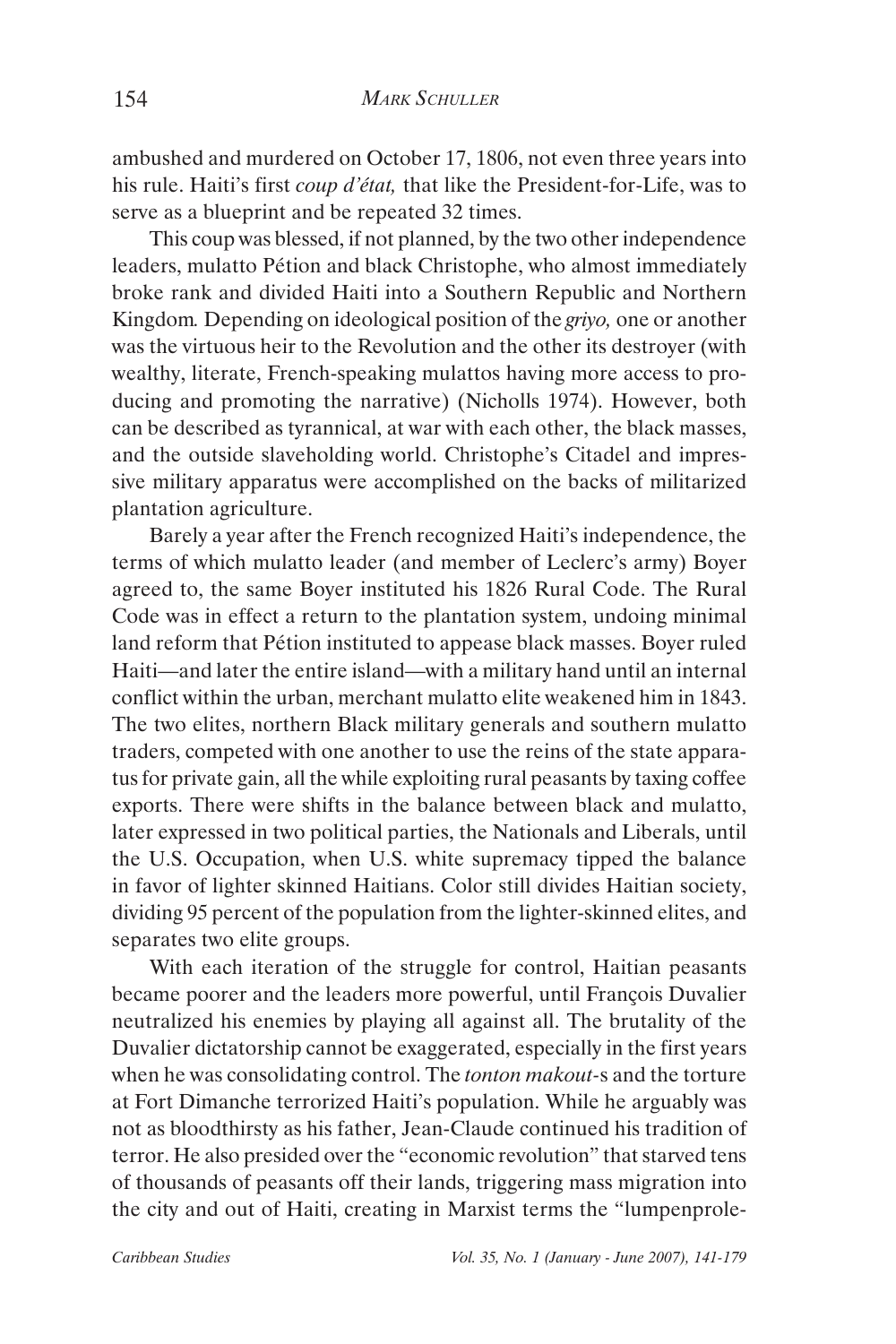tariat" willing to do almost anything to feed their families. Jean-Claude lives in the south of France off the millions stolen from the treasury.<sup>13</sup> Finally, it need not be emphasized that the military juntas that followed Duvalier and the 1991 coup were corrupt and brutal.

Some *griyo* who promote this *istwa* are quick to describe continuities in the system of kleptocracy, even after Haiti's transition to democracy. The first democratic transition to power in 1996 was largely a nonevent. The Lavalas movement gained full control of the legislature, but it quickly imploded into two opposing factions, each side accusing the other of squandering the movement in whose name thousands of Haiti's poor risked (and gave) their lives. Préval, Aristide's late-chosen successor, dismissed Parliament after endless deadlock held up hundreds of millions of dollars in international aid that was designed to rebuild the country. Running without a parliament and ruling by presidential decree, there was no functioning government to sign agreements. These *griyo* argue that the "absorptive capacity" was limited by corruption and malfeasance; governmental structures did not adequately function. A round of legislative elections was tried and failed in 1997 and 1999, when Préval dissolved Parliament. Elections were held in May 2000, a month after the highly visible and as-yet un-investigated murder of journalist Jean Leopold Dominique. These *griyo* denounce irregularities in the vote calculation methods. The 1987 Constitution mandates runoff elections when no single candidate wins a majority, expected in a multi-party system.14 Rather than hold new elections, or hold runoff elections, Aristide asked eight senators whose election was contested by the opposition to step down, inching the parliament towards collapse. Finally, in January of 2004, the lower-house Deputies and a third of the Senate's term expired, rendering Parliament inoperative.

According to these *griyo*, Aristide was not immune to the temptations of corruption. Some argue that he siphoned public funds to build his private mansion and university in Tabarre while allowing the public university to decay and naming his own university administration (Antonin 2004). Low levels of police and his private security have been implicated on drug smuggling charges, with security chief Oriel Jean and other higher-ups convicted at a Miami federal court (Miami Herald 2005). The interim government sued Aristide for millions of dollars allegedly stolen from the telephone company (Charles 2005). They argue that institutions like the National Police were used as political tools, and large unbudgeted discretionary accounts seemed to vanish or go support the lumpenproletariat, the so-called "*chimères*," to repress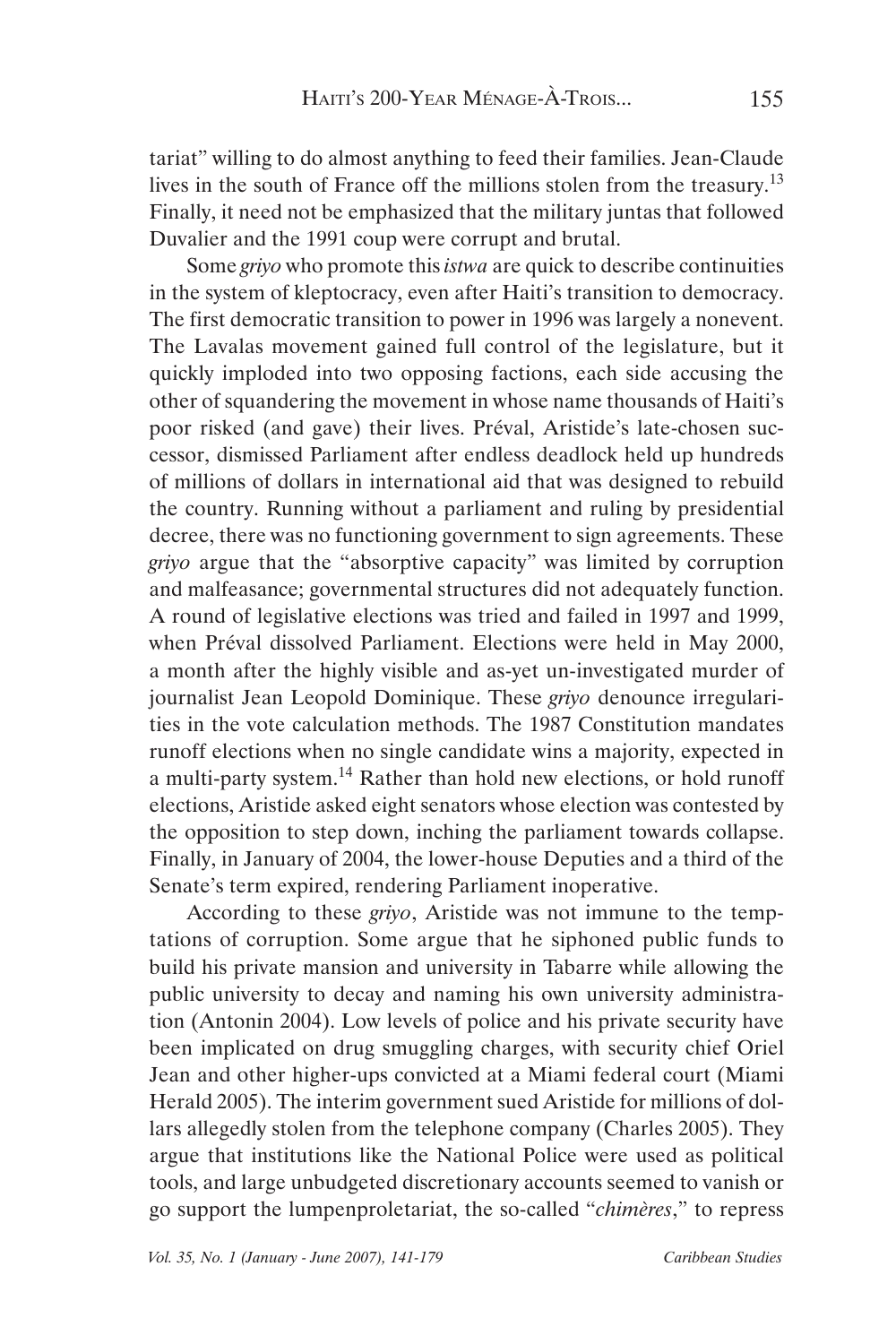and contest the opposition, swelling after university students became involved. Human rights violations, and curtailment of freedom of expression and the media, were tolerated, triggering more (and more vocal) opposition (NCHR 2003). This vicious cycle reached a crisis point in February 2004.

## **"Civil Society"**

The promoters of this historiography are many; this is certainly the more vociferous and enumerated *istwa*, told by agencies like USAID, the IMF, the foreign-funded opposition, and foreign (or foreign-oriented) NGOs. In addition, more Francophone scholarly literature by French presses and Haiti think tanks promote this view. Many Haitian university professors and Haitianist scholars are among its ranks, particularly political scientists and economists. Mainstream news agencies—foreign wire services and elite-owned (Haitian) media—are also more likely to promote this view. This may be in part because of the natural oppositional culture of a national media (and an embattled one at that), in part because of the daily beat of news tends to focus on visible maneuvers what Farmer calls "episodic violence" as opposed to the more hidden transcripts of international power, "structural violence" (2003:350; 2004). Finally, particularly with the Haitian media, owned by powerful business elite families or supported by USAID subcontractor RAMAK, direct control of the media and message cannot be ruled out.

Undergirding this reading of Haiti's history—*istwa—*are theories of the state and civil society. Briefly and roughly, the normative promotion of civil society, defined in culturally-specific "Western" terms, usually theorizes it as locked in a zero-sum opposition against the state (e.g., Booth and Richard 1998; Clastres 1987; de Tocqueville and Grant 2000; Foley and Edwards 1996; Fukuyama 2000; Havel 1999; Pelczynski 1988). This binary logic has moral dimensions. The state is demonized as the locus of oppression,<sup>15</sup> having a monopoly on the use of force. Civil society represents the grassroots democratic spirit of modern societies, a watchdog offering a check on the abuses of state power. A clear political project emerges that focuses on what Kofi Annan called "holding states' feet to the fire" (quoted in Karim and Leve 2001:94).

Missing from this *istwa* is the pressure coming from the world system. The Code Rural and the 97-year debt, tools to oppress poor Haitian peasants, were outcomes of French reassertion of control in their 1825 treaty. The U.S. Marines arrested the development of civil society, providing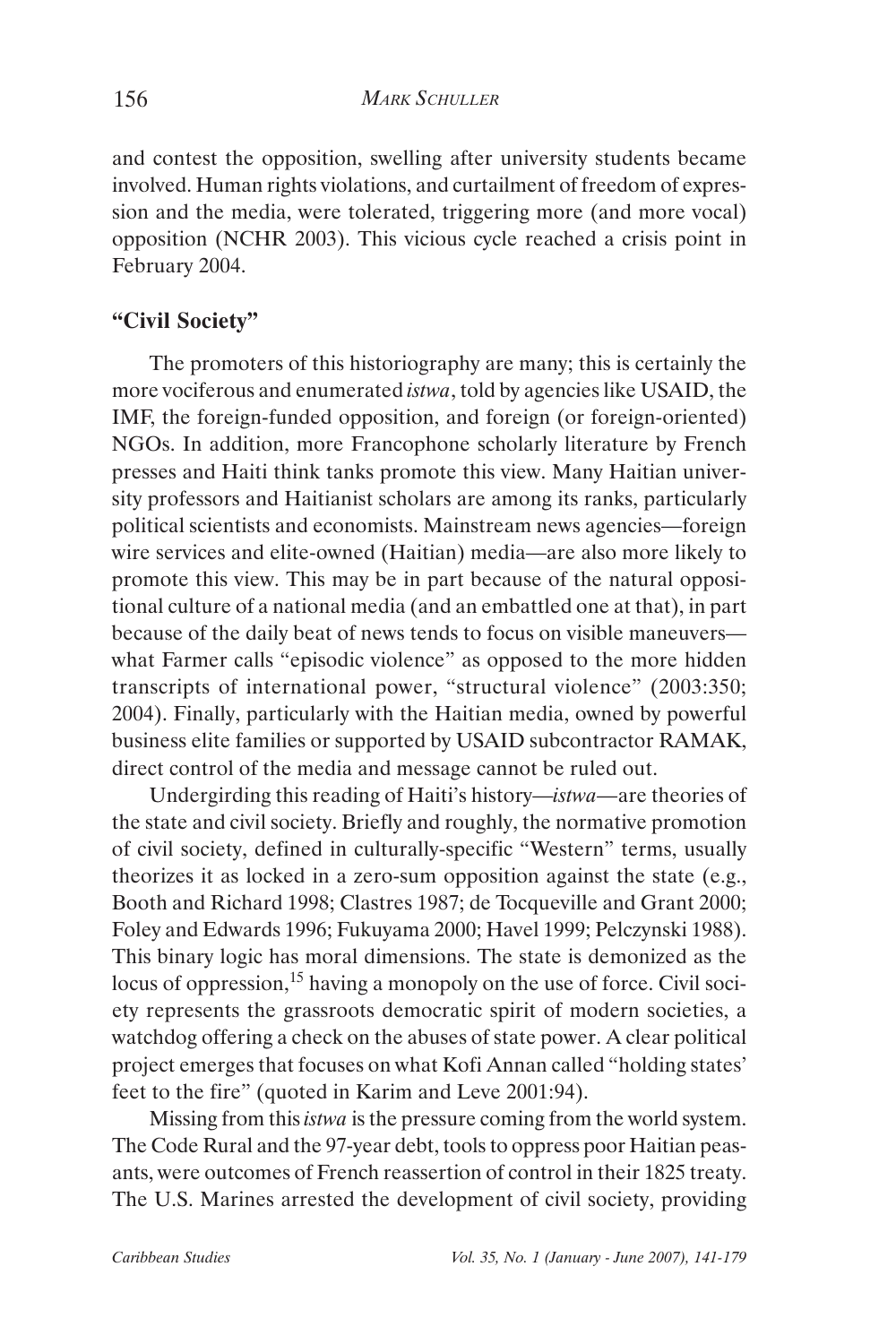the state with an Army to suppress dissent and kill Haitian citizens. The developmentalist project and the Cold War provided Duvalier with enormous sums of money that the Haitian people continue to pay for—Haiti's debt as of 2006 was 1.4 billion dollars, with annual debt service of \$57.4 million (Schuller 2006). And so on.

## **Clash of Ideologies**

This brings the discussion to the contemporary period. Since I began dissertation fieldwork in October 2003 until well after I left in May 2005, Haiti was mired in crisis. The two main sets of protagonists (*rat pa kaka* versus *grenn nan bouda*16) have been intransigent: *Aristid pou senk an* ("Aristide for five years," the cry of Aristide's supporters) versus *vle pa vle, fòk Aristide ale* ("willing or not, Aristide must leave"). This is an archetypical example of the clash of ideologies. Like the political debate "resolved" by an armed group of "rebels"—a motley crew of U.S. trained and armed former FRAPH leaders, regular Army members as well as gang members who had broken with Aristide and common criminals—the theoretical debate has no resolution.<sup>17</sup> The Haitian people, particularly poor urban classes and peasants, lose out in the end.

When state power shifted hands to the regime of U.N. retiree Gérard Latortue, nominated by a "Council of the Wise" under the watchful eye of foreign governments<sup>18</sup> until Préval's May 2006 inauguration, these binary ideologies switched their positions. Aristide supporters lamented and exposed the Haitian state's abuses, and Aristide's opposition—amped by international organizations<sup>19</sup>—silenced them, denigrating pro-Aristide civil society. This shift exposes both the ideological nature of these *istwa*-s as well as their imbalance; the anti-Aristide *istwa* was much more proliferated. And again, the *istwa*-s talked past one another.

I am not suggesting that the truth is "somewhere in the middle." These are two totally different *istwa*-s*,* relying on two separate calculi, talking past one another. As such, two separate claims require two separate sets of evidence. They can both be true, one or the other, or neither. To assemble evidence and bombard media—including listservs, solidarity organizations, wire services and CNN—to promote one *istwa* (usually the bourgeois state-versus-society) does not negate the other. So the only recourse is to "win" by attempting to silence the other.

In the clash of binaries, no resolution is possible, as they are not talking about the same set of actors or even events. Both *istwa*-s discuss two general sets of actors, and only two actors. At least one general set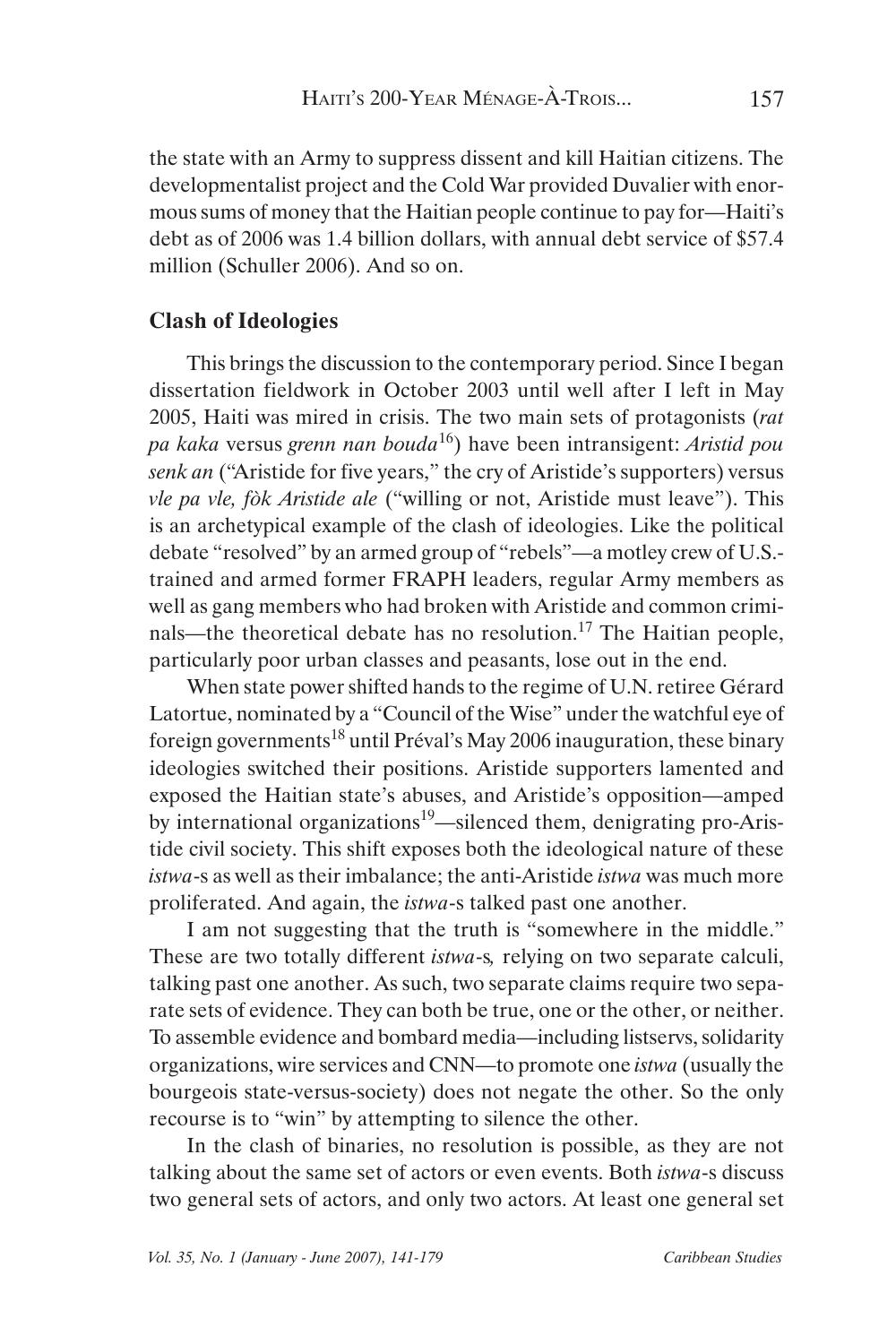of actors is rendered invisible in each *istwa.* The foreign-funded, elite opposition's *istwa* is a tale of the evil Haitian state, including Jean-Bertrand Aristide, oppressing "civil society." This account completely erases the role of foreign powers in destabilizing Aristide, weakening his government to the point where basic needs could not be met. The other *istwa* erases the role of the Haitian state *and* its people, conflating them into a singular "Haiti" that is a victim of colonialism, slavery, white supremacy and now foreign imperialism. Solidarity movements<sup>20</sup> defending bottom-up democracy, Haiti's poor exploited masses, and constitutional rule in Haiti are rendered powerless to respond to the onslaught of Aristide's alleged abuses—or make comparisons between different state leaders—using a binary framework and ideology.

Haiti's people lose in three ways. First, by undermining their elected president and institutions set up to protect their interests, the interim government happily promoted foreign interests—purer forms of neoliberalism—at the expense of the poor majority's (Schuller forthcoming). Second, the ideological accounts heap bad news about the other side in a framework that does not and cannot make sense. The resulting cognitive dissonance and accumulated bad news about Haiti divides, confuses, and weakens the solidarity movement, as Haiti appears hopeless. Lastly, the people's voices, their lives, and their conditions, are silenced while invoking them in the struggle as victims.

#### **The Blood: Populist Trope**

For those with a good ear, the patience, and willingness to take off their binary frames, a third *istwa* is told in whispers (e.g., Bell 2001; Fick 1990; Racine 1999; Smith 2001). Unlike the other two *istwa*-s that focus on elite actors, this *istwa* is rarely written down, as elite methodologies and historiographies fail to notice the role that Haiti's women and men have played in history. Contemporary written accounts focus disproportionate attention on national or international elite actors, missing the activities and perspectives of subaltern actors. Then historians solidify this bias through what counts as acceptable evidence. This *istwa* is told through a vibrant tradition of oral history, folklore, ritual practice, and music—*chan pwen* (Smith 2004). According to this *istwa*, Haiti's people are ultimately responsible for their past and future. Despite the powerful alliances against them, Haitian people have resisted foreign and elite domination, at times shifting the course of its history—and the world around it—altogether.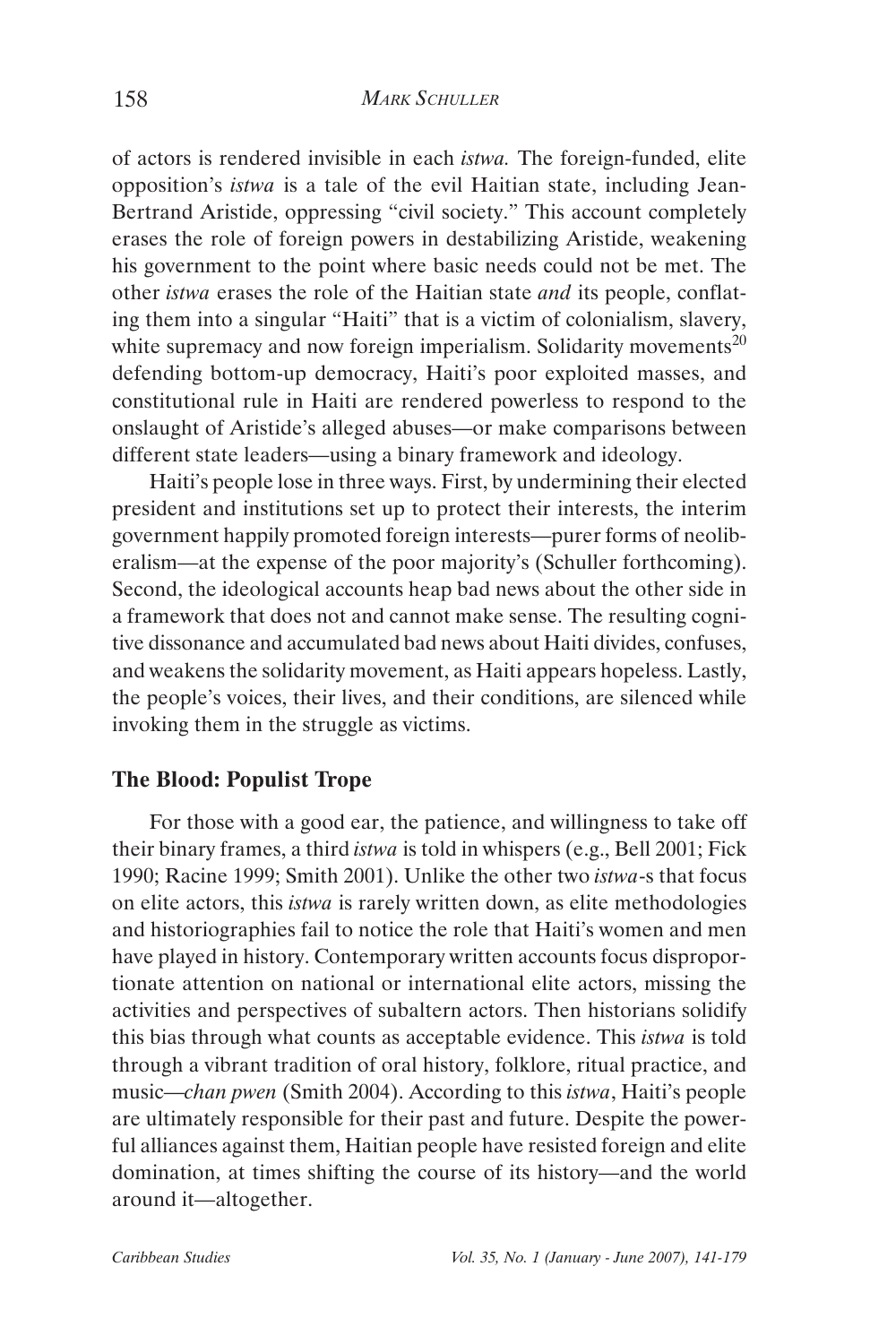From the beginning of foreign colonization and slavery, the people on the island of *Kiskeya* have resisted. Anacaona, an indigenous Taino "queen," led her people in revolt against the colonizing Spanish, memorialized in *ra-ra* processions.21 While eventually her "kingdom" of Xaragua (stretching from present-day Jakmèl to Senmak) finally succumbed to Spanish rule, they held out longer than any other, and imprinted resistance on the soul of the Creole land. Indigenous people also handed down the practice of *marronage—*desertion from the plantation, hiding in the still-forested mountains—to their successors, African-descended slaves (Debbasch 1973; Debien 1973). As the slave system became more brutal, the acts of *marronage* became more forceful, including suicide on the slave ships and eventually, poison. Since planters depended on slaves for literally everything, they were helpless and terrified when maroon leaders practiced this deadly form of resistance. Maroon religious leader Makandal was put to death in the 1760s because of poison's threat to the slave system, and because of an uprising in 1757-58.

Another maroon leader, Boukman, led a religious ceremony on the eve of August 14, 1791 at *Bwa Kayman*, igniting the masses to revolt. Leading the mass with a prayer, Boukman preached total revolution, renouncing the Christian god who supported slavery. With a very short life expectancy—seven years—and having originated from several societies in Western Africa, the first and most effective means marooned slaves had to communicate with one another was through traditional drumming ceremonies. After independence, these ceremonies were solidified (at least in the foreign imagination) as *Vodou*, or "voodoo."

This decisive act by slaves themselves threw colonial Saint-Domingue completely off balance. As this *istwa* is told, while assuming military leadership because of his superior knowledge of the French, Toussaint could only cajole, not give direct orders. Challenging James' elitist account, Carolyn Fick argued that the masses followed Toussaint as long as he promoted their interests, especially emancipation (1990). Toussaint committed a grave error in putting Moïse, an early proponent of independence, to death. The popular masses no longer saw Toussaint, who had taken their loyalty for granted, as their leader and abandoned him. Once abandoned, Toussaint was thus vulnerable for the French ambush. Before he was sent to a cold prison cell in the Jura to die, alone, Toussaint warned his captors that, "you have [only] succeeded in cutting the trunk of the tree of liberty. But the roots are strong and deep."

Indeed, the roots were already at work in continuing the struggle for independence. By this time, a breakaway group of former slaves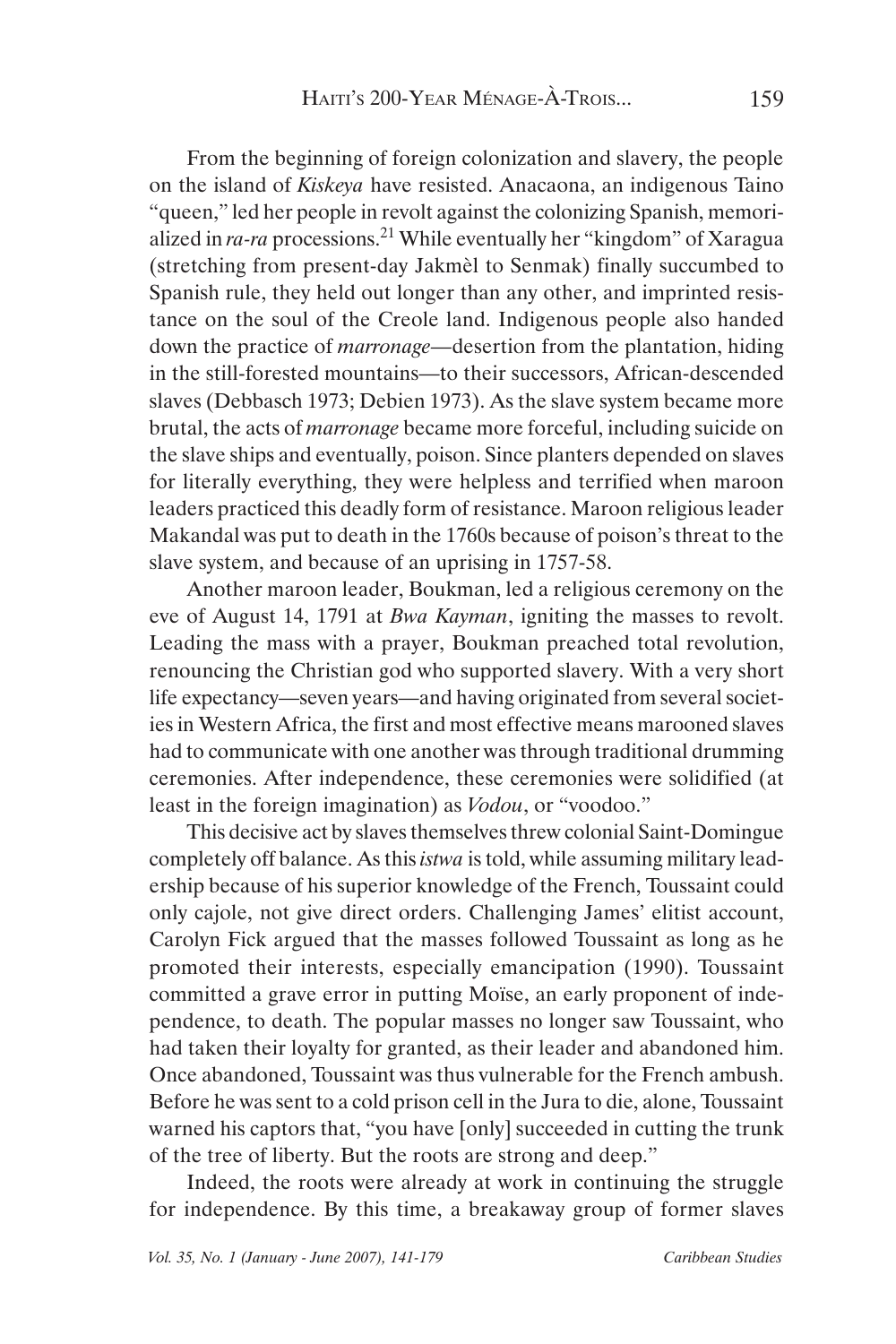had already decided for themselves that the struggle was against the French with independence as their goal, literally "liberty or death." Only later, the "vanguard" of Pétion, Dessalines, and Christophe joined the struggle, and united, they defeated the French. Again, the black masses did not stop the coup against Dessalines, say these *griyo*, because of their disgust at his brutality (Dayan 1995:22). King Christophe, building his military apparatus on the backs of plantation labor and brutality, suffered the same fate.

President Boyer had a similar zeal for conquest as the Revolutionary vanguard. He invaded the Spanish part of the island, and imposed a plantation system to control peasant agriculture. Peasants, if they were aware of this law, openly defied it, continuing their smallholding practices, defending their land tenure with their machetes. The state largely backed off, choosing instead an indirect form of control: export tax on coffee revenues. After the fall of the Revolutionary generation, and the French military threat abated, Haitian elite leaders turned to the goal of plunder rather than conquest. Conscious or not, Haitian ruling elites learned their lesson and no longer attempted direct brutality against the Haitian peasants, particularly after the 1848 peasants' uprising by the "Army of Sufferers" (Sheller 2004).

Spurred on by the U.S. Navy's sale of rusted-out battleships to arm the black military (Plummer 1988:27), the state at the turn of the twentieth century again adopted a more militaristic position against the people. This time, an armed resistance—*kako-*s—fought back. With this military justification, the U.S. Marines invaded to "restore order." The Marines backed the Haitian Gendarmes and created the modern Army that propped up notorious dictators and led coups against democraticallyelected leaders. But the *kako* refused to submit, continuing the struggle of resistance against foreign occupation (Michel 1996; Renda 2001).

Inspired by leaders like Charlemagne Péralte who opposed the U.S. occupation militarily, many Haitian people slowly built other, subtle forms of resistance. In *la Révue Indigène,* black intellectuals like Jean Price-Mars sought to dismantle the myths of European superiority woven into the fabric of Haitian social life by celebrating Haiti's African roots including traditions of folklore and religious practices (Price-Mars 1983; Shannon 1996). Jacques Roumain held a literary circle in which writers challenged the occupation as well as the mulatto hegemony buttressed by it. Following Péralte's crucifixion by a racist<sup>22</sup> U.S. Marines, Haitian women organized around religious spaces. Using their presumed harmless identity as church ladies, they organized visible, peaceful protests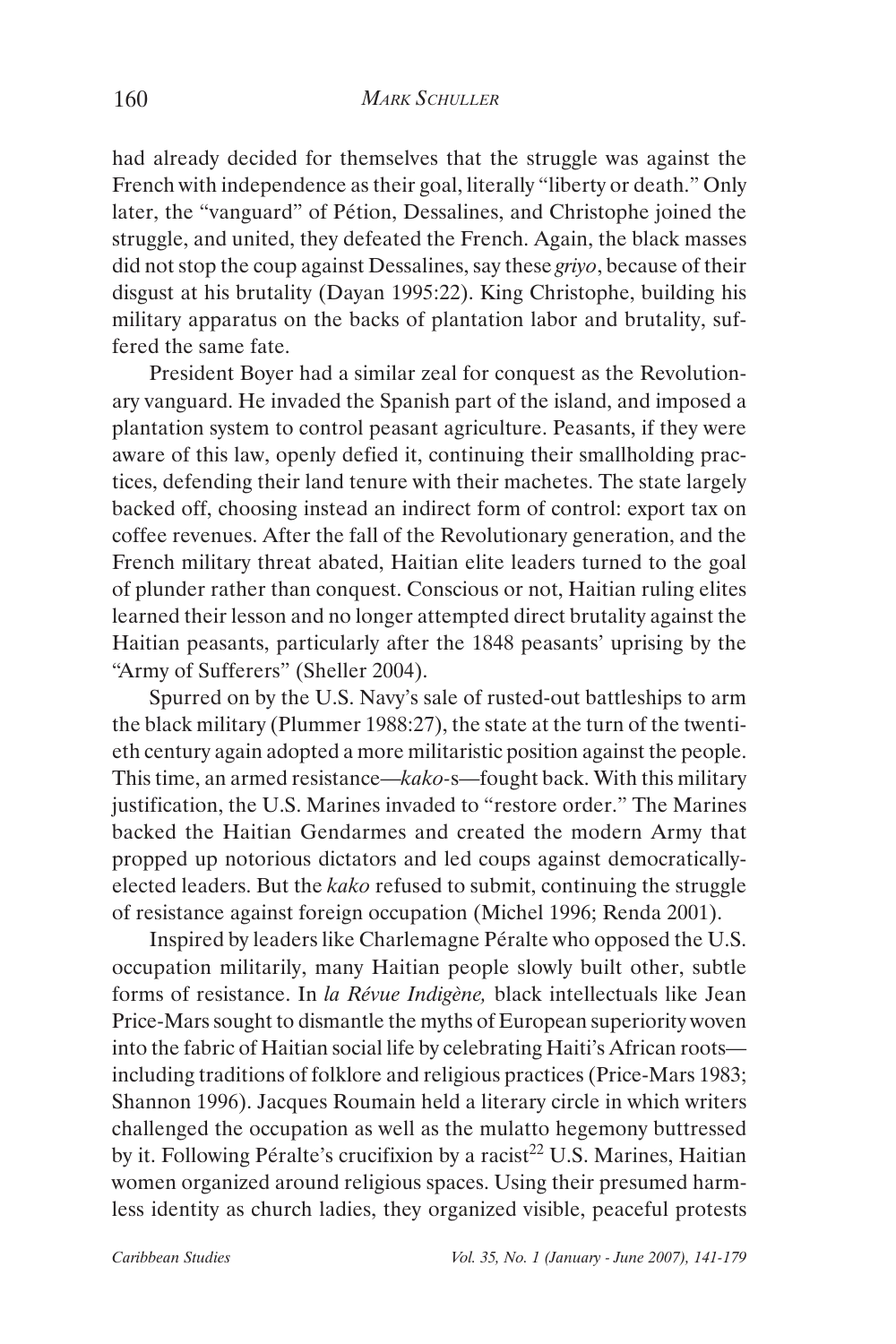against the Occupation that encouraged other peaceful dissent (Miller 1991:4-5), as I detail below.

This *istwa* is barely audible during the Duvalier dictatorship, a time of extreme repression and *tonton makout* murders and disappearances. Encouraged by Pope Jean Paul II's 1983 visit when he said that things must change in Haiti, the people began to organize, openly and defiantly after the pig fiasco. The violent suppression of a November 1985 student protest in Gonayiv uncorked peasants' pent-up anger, and suddenly Duvalier had an opposition: the people, forming popular organizations (OP's). While the U.S. removed Duvalier before this movement gathered full steam, providing a safety valve while maintaining military order, the poor black masses—peasants and urban dwellers—finally asserted their rights to participate in society. Because Duvalier's removal was largely cosmetic, with the repressive state apparatus still in tact and the military in firm control, the popular movement focused on *dechoukaj* (uprooting), attempting to root out the strong and deep roots of the dictatorship. The task was difficult, as the CNG junta was brutal in their suppression of OP's (and as mentioned above, had unwavering support from President Reagan). Despite this, the popular movement was able to push through a constitution that for the first time made Kreyòl an official language, and made several checks and balances against despotic power, including universal suffrage. This constitution of March 29, 1987 also called upon the government to guarantee citizens' human rights, defined to include rights to education and health care.

Despite four years of repression, the poor black masses asserted their right to democracy, thrusting Jean-Bertrand Aristide to power in a landslide. In preparation for the inauguration, neighborhood committees cleaned urban streets and repaired minor infrastructure problems. This movement continued to push for literacy, education, increases in the minimum wage, and further consultation in a whirlwind of activity in Aristide's first eight months. When a coalition of elites, black (military-Duvalierist), mulatto and foreign, conspired to reverse these gains in the coup d'état, the people continued the struggle for their right to self-determination and democracy, risking death. The coup regime targeted women with sexual violence (NCHR 1994; Rey 1999). Undaunted, women's organizations went underground and continued the struggle (Racine 1999). Many continue that struggle today.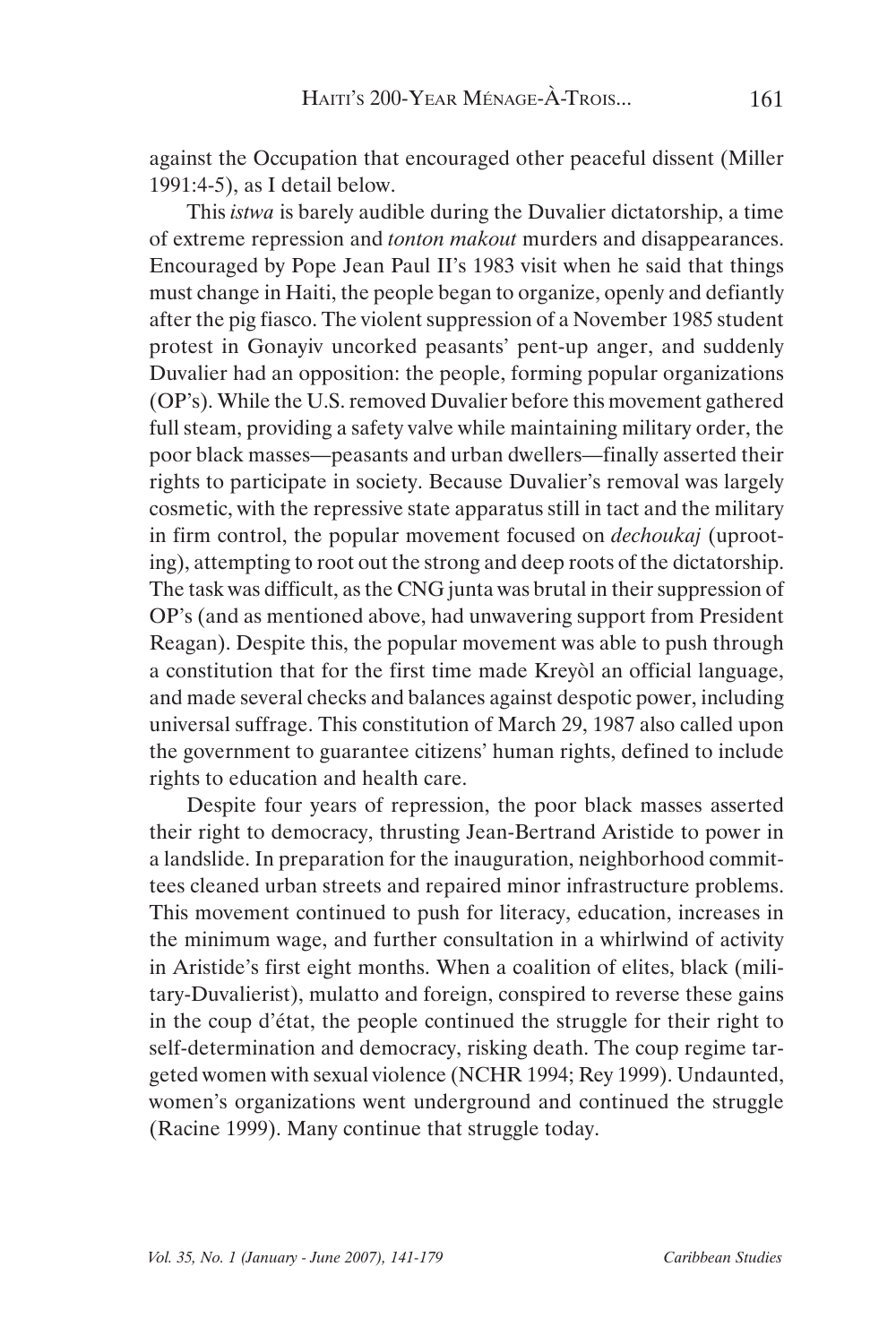#### **Women's** *istwa*

Women tend to get even less focus, but the *griyo* are passing down the lessons of resistance even as women shoulder ever greater economic burden (Bell 2001). Despite (or because of) this marginalization, Haitian women *griyo* tell their *istwa* especially through folklore,<sup>23</sup> krik-krak (Haiti's vibrant oral storytelling culture) (Danticat 1995; 1998), $^{24}$  and through traditional religious spaces (Brown 1991; Dayan 1995).<sup>25</sup> Following Anacaona, a few Haitian women are given a place in Haiti's collective memory for their contributions to the cause of freedom. Marie-Jeanne represents the rebellious slave woman, although Duvalierist state ideology recast her as an enemy of the state (Charles 1995:140; Racine 1995). Catharine Flon, who sewed together the red and the blue for first Haitian flag, symbolizes unity of the blacks and mulattoes and was recently accorded a place on Channmas, the national heroes plaza surrounding the National Palace. In one of his last symbolic gestures before his ouster, Aristide praised Dessalines' wife Claire Heureuse as he consecrated a statue at the end of Airport Road that read, "Haiti is the mother of liberty, honor and respect for all Haitian women."<sup>26</sup>

Despite legal discrimination and cultural ideologies relegating women to second-class status, Haitian women's culturally constructed and valorized identities as mothers grant them important roles during national crises, and central roles in resistance, as elsewhere in Latin America and the Caribbean.<sup>27</sup> Price-Mars exhorted women to raise children to be proud of their African heritage and to stand up to the U.S. Occupation (Price-Mars 2001). Indeed, in 1930, during a visit led by a U.S. Senator, the Forbes Commission, a group of women marched to their hotel to deliver the message that the Marines were an unwanted presence (Racine 1995:8). In 1934, just before the U.S. troops pulled out—and arguably offering a final push—a group of professional women founded Haiti's first formal women's organization, the Ligue Féminine d'Action Sociale (Charles 1995; N'Zengou-Tayo 1998; Racine 1995). After a generation of activism from these professional women, the 1950 constitution granted women the right to vote, first participating in national elections in 1957, in which François Duvalier rose to power.<sup>28</sup>

Women played visible leadership roles in the democratic movement in the 1980s, including in the November 1985 protest that sparked Duvalier's eventual downfall. Shortly after his departure, on April 3, 1986, a group of 30,000 women marched in the streets of Pòtoprens, among the largest. As scholars (e.g., Benoit 1995; Charles 1995; Racine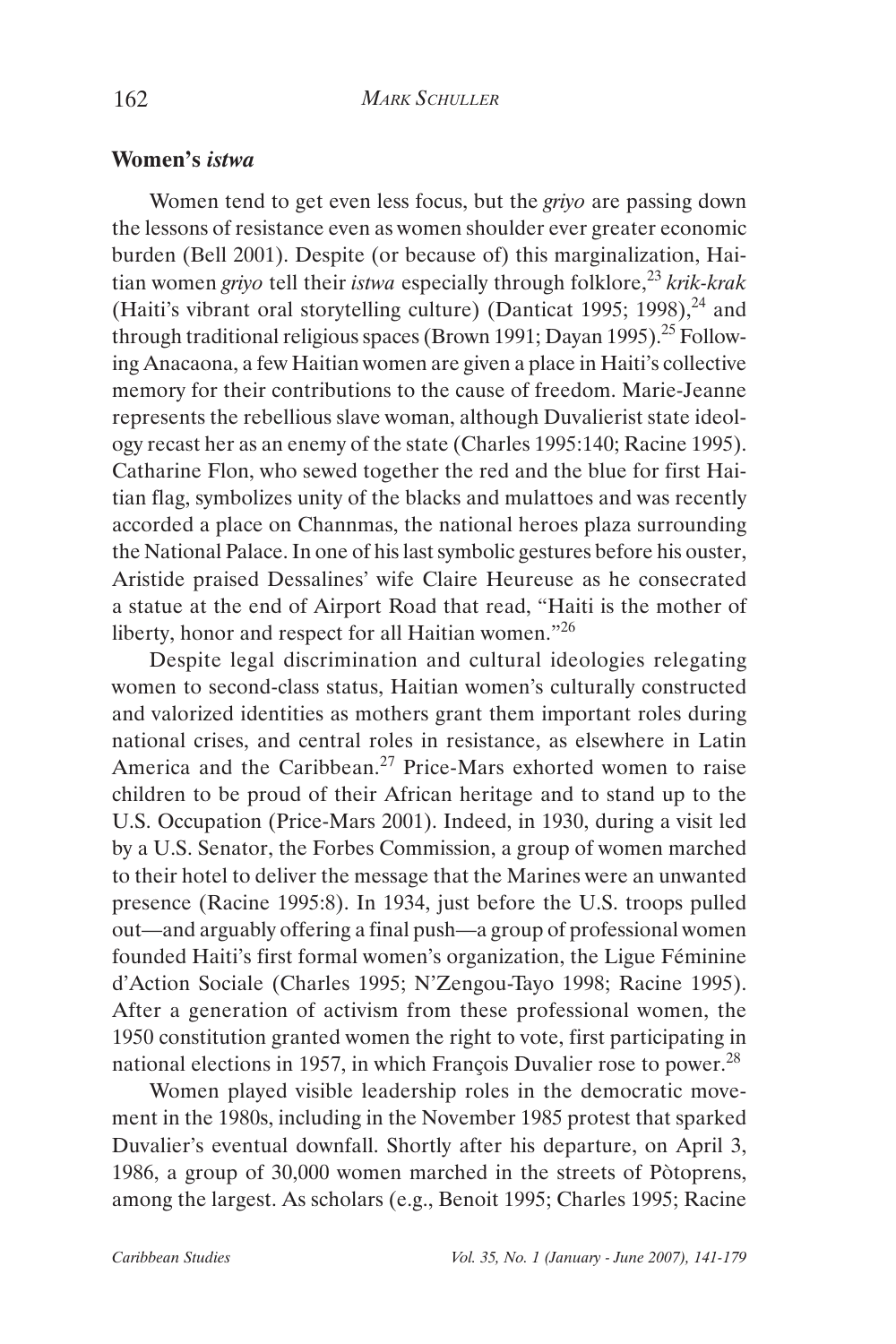1995) have argued, women's popular organizations—organizing working class women, peasants, and *timachann* (street merchants)—have had a dual focus on citizenship, democratization, and economic transformation on the one hand with women's participation in civic life, representation, and change in traditional cultural roles and stereotypes on the other. Women played such a central role in the popular movement that Aristide launched his campaign in a gendered space, the Mache Solomon—an open-air market in a low-income Pòtoprens neighborhood (Racine 1995:11), and political parties formed women's groups to attract women to their cause (Benoit 1995:27). Also owing to their centrality, women became increasingly targeted for sexual violence, particularly during the 1991-4 coup d'état (Bell 2001; Racine 1999).

## **Contemporary moment**

Where is this defiantly strong popular movement now? Democracy and resistance are occurring in small, often unnoticeable ways, in the provinces. Peasant organizations continue their quiet revolution of transforming society at the grassroots, actualizing movement goals of self-determination and equality. As Jennie Smith shows*,* peasants have a wide array of local associations (2001), and individually challenge people in authority (albeit temporarily) through "pointing" songs, *chan pwen* (2004). While the self-named political class in Pòtoprens regularly commits ritual patricide, hamstrung by opportunism and seemingly endless infighting, there is a quiet, but strong and vital, grassroots movement of Haiti's poor in various parts of Pòtoprens and Haiti's mountainous countryside, of peasants', women's, and workers' organizations, that continue to build a new society.

This Haiti misses the attention of elite Haitian media and foreign wire services, and even solidarity organizations that focus on the "political" stage, available through lived experience and ethnography. The recent crisis period in Haiti was unquestionably difficult (see Schuller forthcoming for a more detailed discussion). The assembly jobs in the country are dwindling, with owners blaming the Aristide government and the "chimères" for the violence but endorsing a U.S. free trade bill called HOPE to create jobs. In this dearth of jobs, several workers told me that while "50,000 people are behind you" competing for the same job, they are more intimidated. Prices for staple goods skyrocketed during the interim period, making it more difficult for families to provide food. Public transit fares went up three times during this protracted political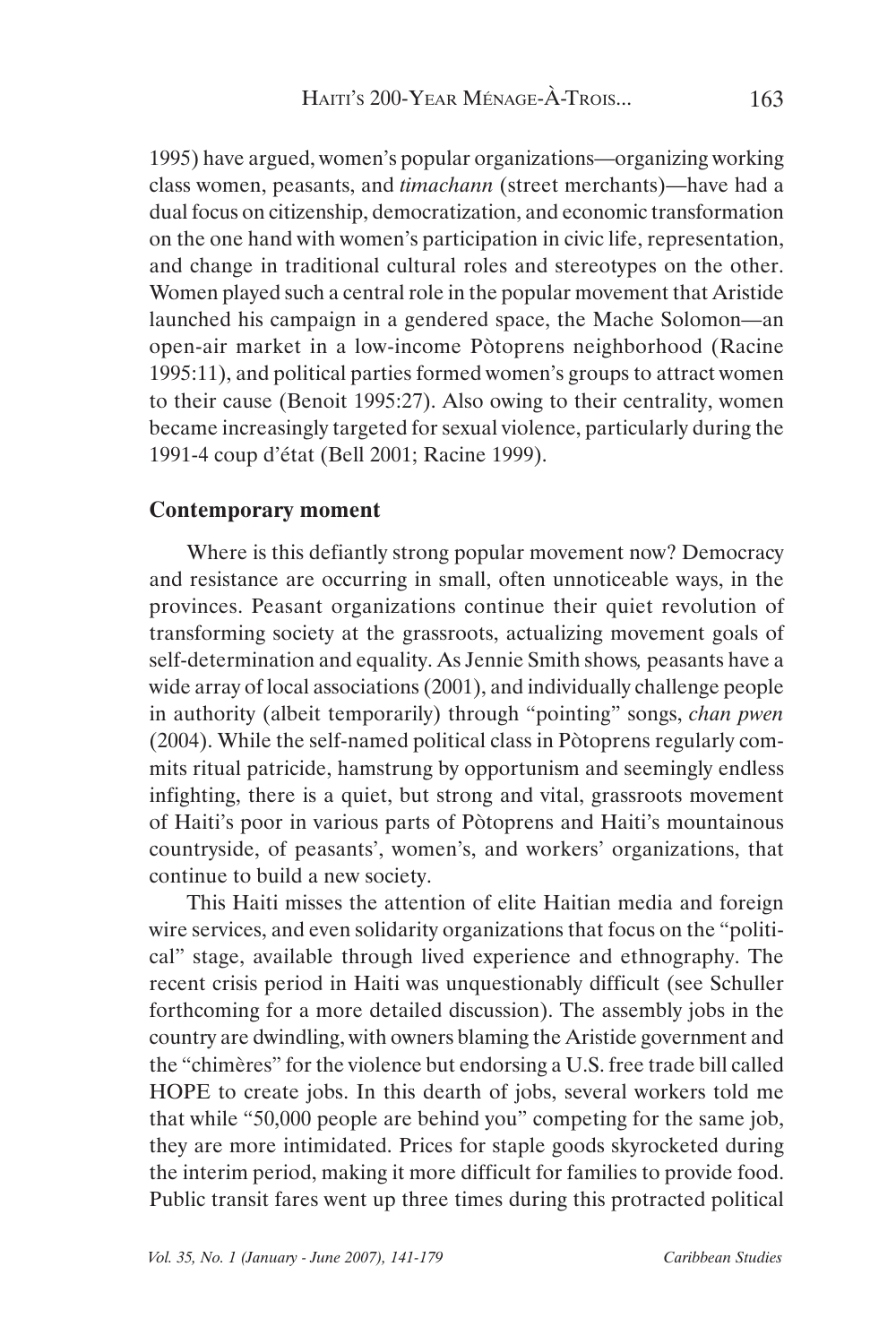crisis. Two tropical storms wiped out tens of thousands of homes and killed thousands of people each. Violence cut off poor Pòtoprens neighborhoods from the rest of the country, further isolating residents who faced death on a daily basis. Many rents in relatively safe neighborhoods doubled in 2004. The human costs of this protracted political crisis are erased as they are subsumed into interim government statistics or juxtaposed as context-less "man on the street" interviews—if reported at all. Even more invisible in these elitist, hit-and-run accounts is the slow, quiet work of building grassroots organizations and animated social debate. Under the most extreme circumstances, the *youn-ede-lòt* (helping one another) spirit of solidarity between people in Haiti continues to *kenbe la* (hang on), as neighbors repair roads, promote literacy, organize labor unions, build common granaries, plant trees, and discuss AIDS. This other *istwa*, this other Haiti, has lessons to offer marginalized peoples everywhere. To have access to this knowledge requires a different set of eyes and ears, a slower, patient, sympathetic understanding and solidarity that goes beyond the focus on elite actors and their machinations. Partnerships with this resilient civil society that begin with listening and following local lead, animated by solidarity rather than official foreign policy, can be (and are) built. It is not surprising that mainstream media does not (indeed cannot) report on it. But it is there, nonetheless.

## **Resistance**

This *istwa* is told in religious ceremonies of the *ti legliz* (liberation theology Christian Base Communities) and Vodou, in meetings of grassroots organizations, at the marketplace and as neighbors stopping to have a *brase lide* (conversations about ideas) or in more structured *tèt ansanm* (literally, heads together; brainstorming meetings). Promoters of this *istwa* tend to believe in Haitian women and men's agency. Extreme variants focus on individual responsibility to the point that social and historical forces are erased; these are the individualist narratives discussed above. But even the most fervent anti-imperialists often end a conversation saying something such as: we Haitians are responsible for our future. An Aristide supporter and anti-imperialist said, "The first person (people) who is responsible aren't the *blan*, no. The foreigner is not the first responsible. The first responsible are Haitians."29 Whether or not this is a function of pride passed down by the revolutionary ancestors, and whether this is also largely ideological, a function of what Glick Schiller and Fouron call an "apparent state" (2001:214), this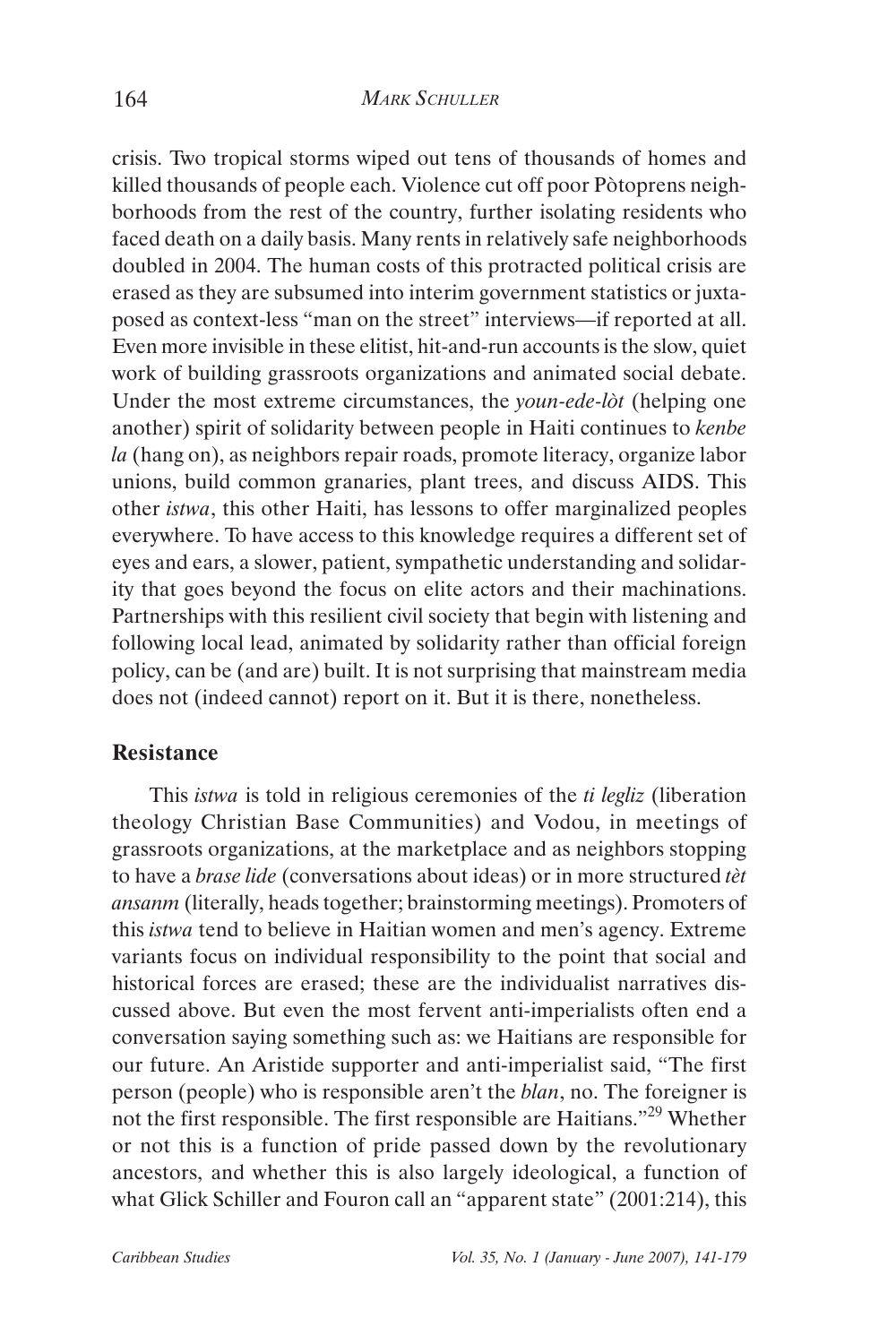*istwa* demands that Haitians be treated with the respect and autonomy as people in charge of their destiny. Brian Meeks concludes his analysis of James saying, "it is not that productive forces do not play their role in shaping events, but that people adamantly refuse to play the minor parts assigned to them" (1994:101).

Animating this *istwa*, while accounting for structural forces, are theories of "resistance." While it has been argued that social, economic, racial, and global inequality can be totalizing, inscribed in the practice of everyday life, people can occasionally resist this domination or hegemony.30 James C. Scott calls on ethnographers to learn how to see the "weapons of the weak" with a broader lens—as individual polyps gradually build a coral reef, people build movements that change the course of history (1985:36). DeCerteau points out that individuals can engage in "tactics" to disrupt the day-to-day reproduction of domination (1984). While others warn against the "romance of resistance" (Abu-Lughod 1990; Ortner 1995; 1997), Haiti's people have shown that it is possible to alter the course of history. Haiti's history also shows that these moments of popular victories seldom go unpunished, as global elites and local intermediaries regroup and refine their tools and tactics. Finally, Haiti's history shows the importance of collectivism and conscious onthe-ground theorizing and action.

# **Taken Together**

Haiti's trajectory is a particularly rich ground for highlighting the interplay between three sets of actors, calling for (at least) a tripartite analysis with which to understand it. It is important not to reify and essentialize such fragmentary entities such as "foreign powers," "the state," and "civil society." Foreign powers include a constantly competing set of powerful nation-states that have at times opposing interests: a set of public and private sphere international agencies, referred to as the "core" in Wallersteinian terms (1974; 2003) as well as nation-states such as Brazil that comprise the "semi-periphery" and groups of "peripheral" nation-states such as CARICOM. As Abrams (1988) and political anthropologists have argued (Aretxaga 2003; Chalfin 2006; Ferguson and Gupta 2002; Gupta and Sharma 2006; Trouillot 2001), states are not monolithic, unitary entities. And as I and others have argued, particularly in the case of Haiti (Jean 2002), "civil society" glosses over real differences and systems of discrimination (Benhabib 2002; Fraser 1992; Gramsci 1971; Schuller 2006b; Schuller 2007; Young 1990).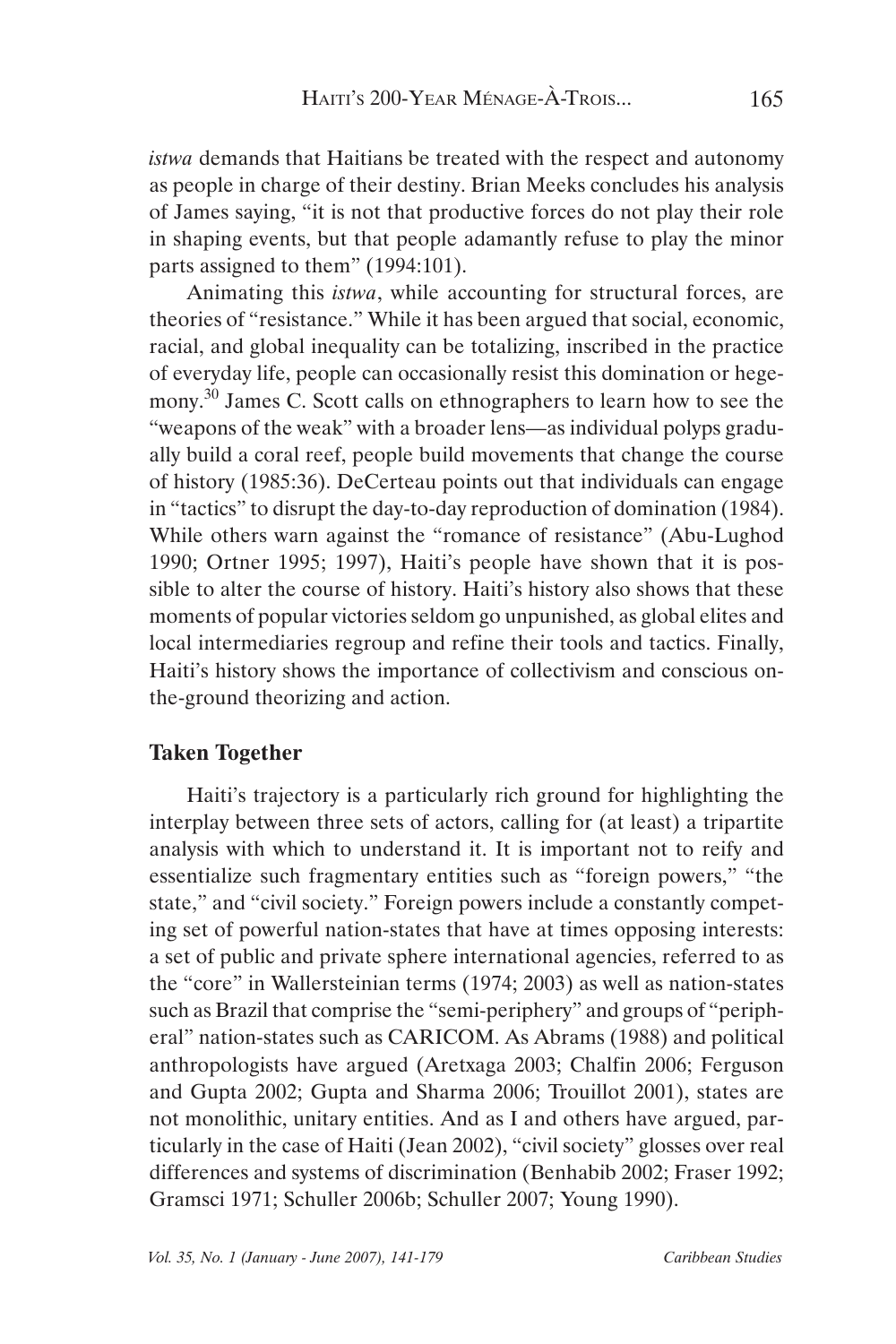Foreign elite groups—in a process now called "globalization"—are always putting pressure on the system, first in terms of slavery and threat of reconquest, and later debt, imperialism, U.S. Occupation, and structural adjustment programs. The Haitian government and elite groups have also taken their toll on the people, with militarism, brutality, pilfering and later corruption, opportunism, and mismanagement. But the Haitian people have not always played the victim, at times making decisive steps toward independence and the end of slavery, and later collective organizing, solidarity, and resistance against despotism. Extreme inequalities of class, color/caste, and gender structure these interrelationships as they are structured by them.

A tripartite analysis can make sense of the advances of a unified Haitian people, without resorting to exceptionalism or treating it as an aberration. Slaves not formally educated were able to defeat three of the world's most powerful armies, paving the way for both the end of slavery and the United States' "Manifest Destiny" (Reinhardt 2005). However, a tripartite analysis does not mean that the three general sets of actors are all on equal footing. As James argued, quoting Marx, "men make history, but only such history as it is possible for them to make" (1989:x). However, while it is true that not all three actors are on equal footing, they need to be rendered visible in order to understand their relative status; if local civic activity is theoretically dismissed, how can its relative lack of power be evaluated?

Once theorized within a tripartite framework, changes in Haiti's trajectory can be fully understood as shifts in the relationships between the three general sets of actors. The Revolution was the first fundamental shift, but France's recognition of Haiti's independence by imposing an indemnity heralded a strategy of plunder rather than conquest. The 1915- 1934 U.S. Occupation tipped the balance in favor of mulatto elites while re-arming the black military, catalyzing nationalist resistance. The people revolted in 1985, and some now argue that they are still in revolt, that Haiti has been in turmoil since this never-ending transition to democracy began. But when the people, the government, and the *blan* are united, so-called progress is possible. Thus understood, Haitian and foreign analysts (and I mean to include everyday *brase lide* as well as scholarly articles and conferences) can debate these shifts: what precipitated them?

This framework calls attention to the intermediaries of the system, such as the slave drivers or free "*gens de couleur*" in colonial Saint-Domingue. What roles do they play in holding up or transforming the system? Are they a revolutionary, conservative, or reactionary force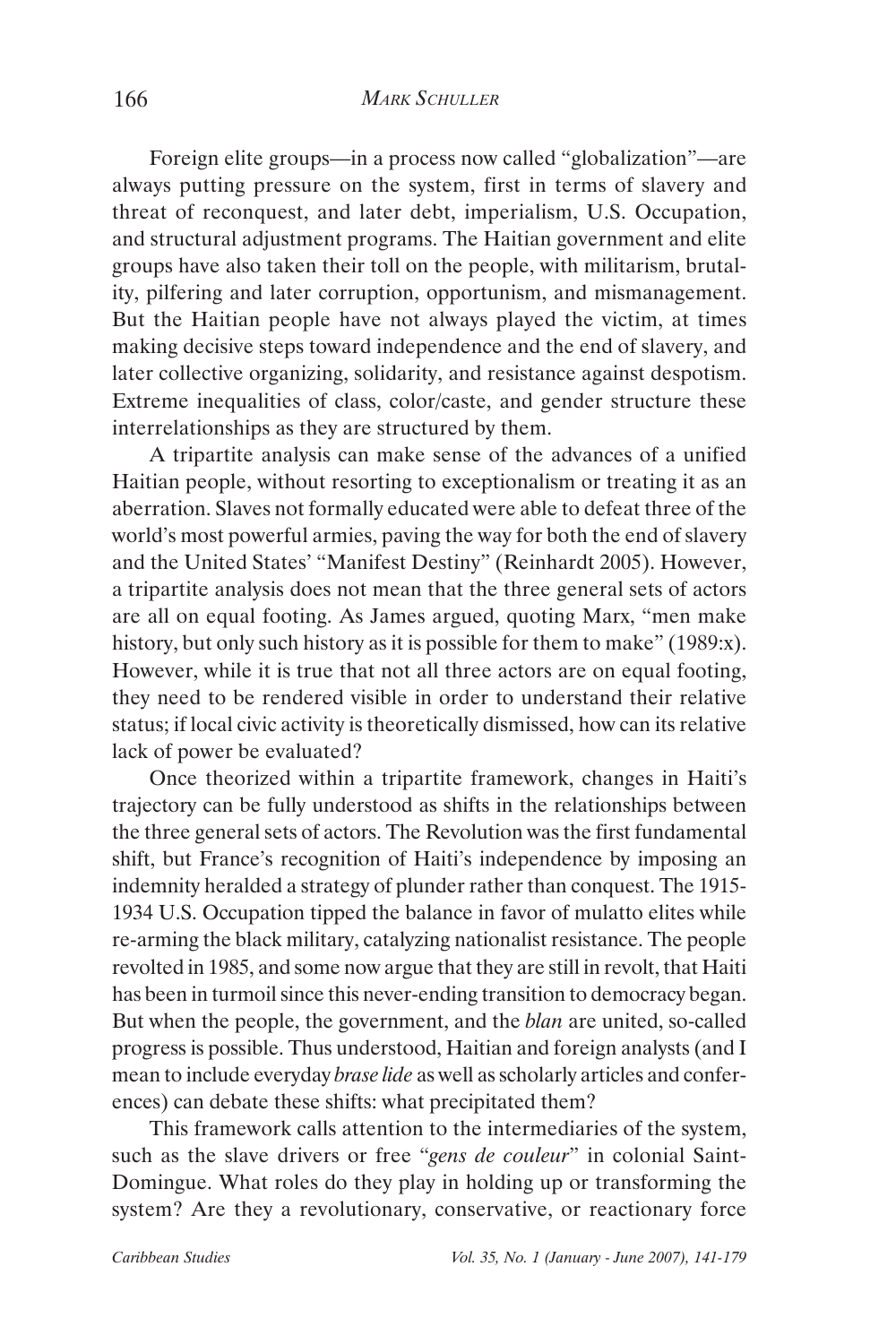at a given moment? The system is held together by a small group of elites—traditionally a lighter-skinned merchant class that does not invest in education or infrastructure (Trouillot 1997). Haiti is second only to Namibia in inequality (Jadotte  $2006$ ).<sup>31</sup> There are advantages for local elite groups—as well as for semi-elites, the small middle classes—in identifying with foreign powers, in "globalization." However, much of the shifts of Haiti's trajectory fall on these intermediaries, especially when their alliance is with "the people" instead of (as is usually the case) foreign elites. An important lesson of Haiti's history is emblazoned on its flag: *l'union fait la force* (in unity there is strength). When blacks and mulattos unified, they collectively drove out the French. Is such a unity a singular and reactive event? Will this current state of affairs, Haiti being controlled by MINUSTAH and recently ruled by a foreign-backed interim government, generate tactical alliances that can once again shift the relationship?

# **Post-"crisis" and return of democratic order**

This is a challenging moment for Haiti, as the situation is complex and pressing because of Haiti's continued economic and environmental crises. On the level of "the people," despite some sectors'—especially those closely related to runner-up political parties—loud protests following calculation methods that granted Préval a first-round victory, there has been a palpable increase in goodwill. While it is far to soon to say whether this democratic transition will heal the deep social wounds within Haitian society, a couple of primary indices—high costs of living and kidnapping—showed signs of letting up during subsequent visits in August 2006, January and March 2007. On the State stage, Préval's "unity" government—so far—has not fissured into its constituent factions despite partisan bickering and a rocky campaign against corruption. Préval also has a delicate international balancing act, whereby there are not one but three poles of foreign interests each pulling in a different direction: Chávez offering to develop State-run services like electricity while the neoliberal Washington-Brussels-Bretton Woods junta pressures for privatization of the phone company, and polyglot U.N. forces largely led by social democratic South American governments remain on Haitian soil. Said many interlocutors on these latest visits when asked what they thought of the situation, "*se swiv nap swiv"* (we're following the situation). Rather than just following one of three levels of analysis, the tripartite model is indispensable for a complete picture and diagnosis,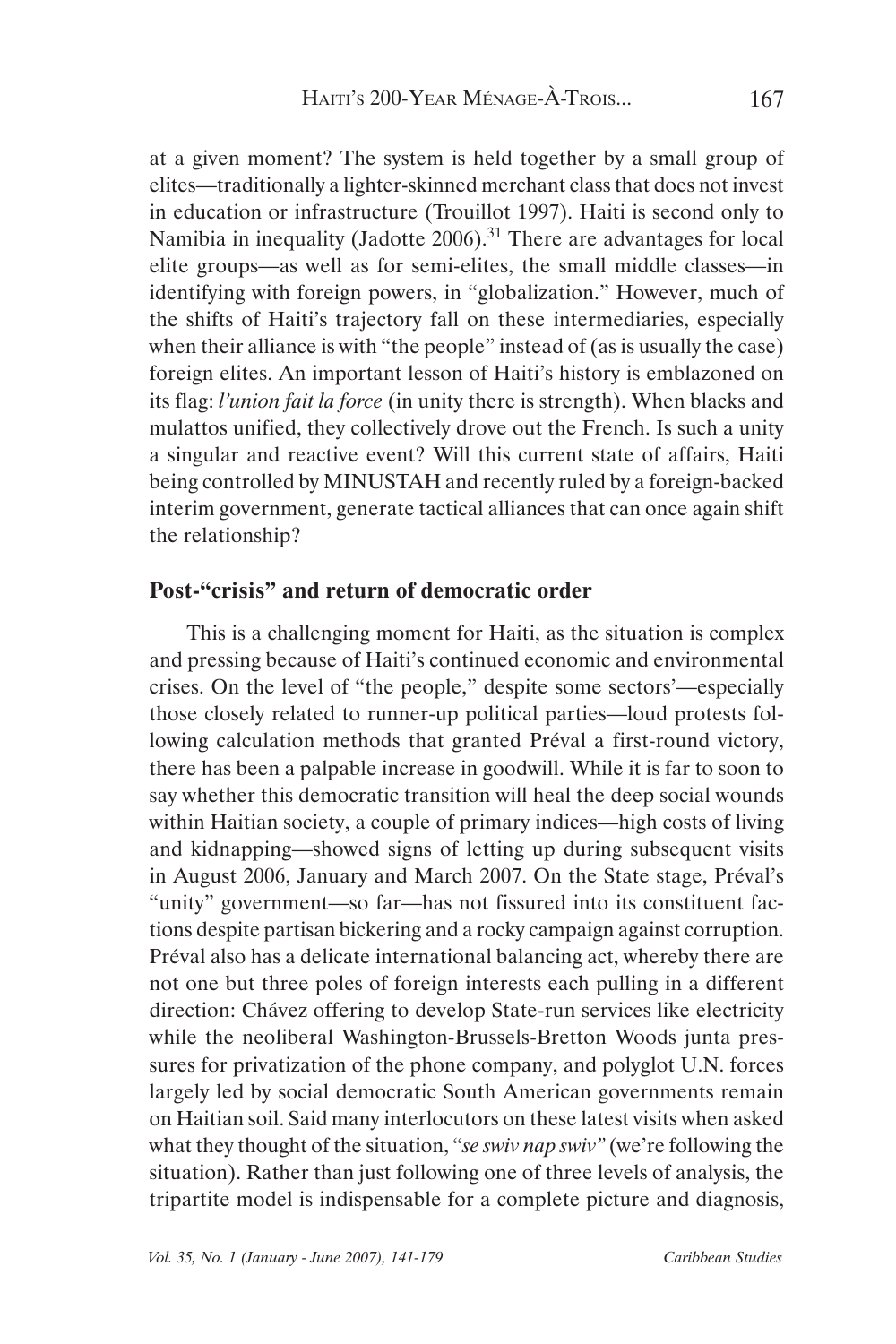highlighting just how delicate and precarious Haiti's social, political, and economic situation is. But also implicit in this model is that *if* this balancing act is successful in bringing about long-term stability at all three levels, Haitian people can build the foundations toward sustainable social and economic progress.

## **Beyond Haiti**

The lessons learned from a close understanding of Haiti's *istwa* are not applicable to Haiti alone. The tripartite model Haiti's past and present demands is useful in other situations for a nuanced, appropriate form of solidarity. The situation within pre- and post-invasion Afghanistan offers a good case in point. I cannot possibly do justice to this complex situation within these few words; others (e.g., Ignatieff 2003; Schade 2005; Stockton 2004) offer far better guidance, and I am *not* equating Aristide with the Taliban. That would be a misapplication of the complex, multiscalar tripartite analysis in the article. However, progressive activists in the U.S. and Northern Europe were presented with profound dilemmas that often arise within simplistic binary frameworks. U.S. feminists such as Eve Ensler focused on the *birq'a* (veiling practices) as highly visible symbols of women's subjugation under the Taliban regime, expressing a state-versus-civil society tension. Global justice activists such as Michael Moore critiqued the U.S. exploitation of the events of 9/11 to install a client regime of Bush and Cheney associate Hamid Karzai and build a pipeline to gain access to newly-independent former Soviet states' oil reserves. At least in the U.S., these contradictions splintered a liberal/socialist constituency of an embryonic peace movement (admittedly silenced by the War on Terror) and all but silenced voices from Afghanistan, especially women. Organizations like the Revolutionary Association of the Women of Afghanistan (RAWA) offered a nuanced, feminist, tripartite critique of *both* Taliban and Coalition Authority regimes as well as the foreign use of the veil to build the case for war, a familiar imperialist strategy (Afary 1997; Jayawardena 1994).

Another world *is* possible, a globalization built on solidarity, justice, mutual respect, and self-determination. Transnational solidarity is a delicate relationship, requiring careful attention to multiple interactions and players. As Haiti paved the way to abolition and Latin American independence, lessons Haiti's ménage-à-trois offers can help solidarity movements sharpen their analyses to address actually-existing complexities and dilemmas posed by this new world order.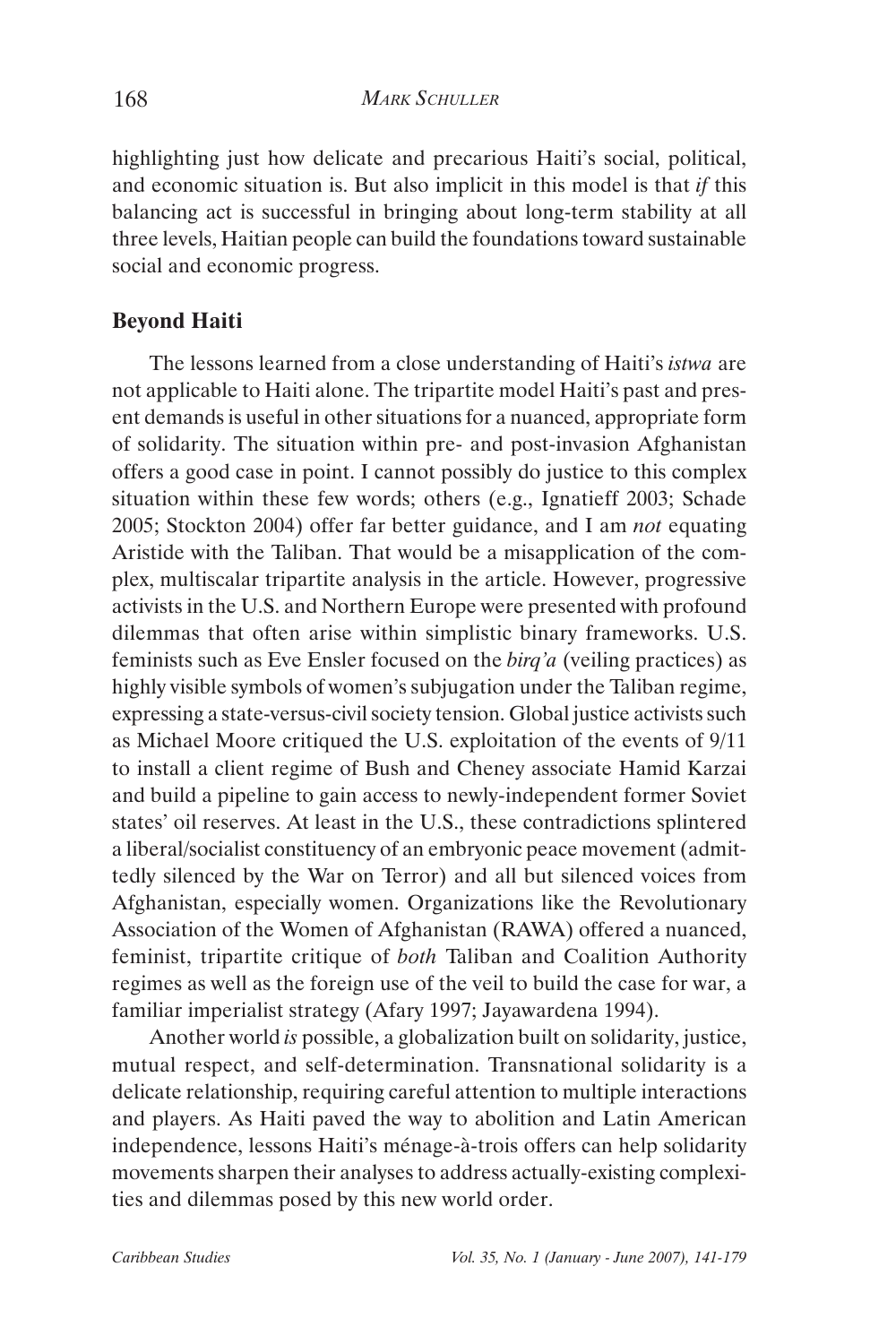## **References**

- Abrams, Philip. 1988. "Notes on the Difficulty of Studying the State." *Journal of Historical Sociology* 1:58-89.
- Afary, Janet. 1997. "The War Against Feminism in the Name of the Almighty: Making Sense of Gender and Muslim Fundamentalism." *New Left Review* 89-110.
- Antonin, Arnold. 2004. "GNB Kont Atila." Running time 1:41. Haiti: UAV / CPB - avec le soutien de la Fokal.
- Bell, Beverly. 2001. *Walking on Fire: Haitian Women's Stories of Survival and Resistance*. Ithaca, NY: Cornell University Press.
- Benoit, Olga. 1995. "Women's Popular Organizations." *Roots* 1:26-29.
- Bogdanich, Walt and Jenny Nordberg. 2006. "Mixed U.S. Signals Helped Tilt Haiti Toward Chaos." *New York Times*, p. 1.
- Bohning, Don. 2004. "An International Protectorate Could Bring Stability to Haiti: Nation in Chaos." *Miami Herald*.
- Booth, John A. and Patricia Bayer Richard. 1998. "Civil Society, Political Capital, and Democratization in Central America." *The Journal of Politics* 60:780-800.
- Bourguignon, Erika. 2000. "Relativism and Ambivalence in the Work of M. J. Herskovits." *Ethos* 26:103-114.
- Brown, Karen McCarthy. 1991. *Mama Lola: A Vodou Priestess in Brooklyn*. Berkeley: University of California Press.
- Carpentier, Alejo. 1987. *The Kingdom of this World*. Translated by Harriet de Onís. New York: Limited Editions Club.
- Cesaire, Aime. 1970. *The Tragedy of King Christophe*. Translated by R. Manheim. New York: Grove Press.
- Charles, Asselin. 1999. "Haitian Exceptionalism and Caribbean Consciousness." *Journal of Caribbean Literature* 3(2).
- Charles, Carolle. 1995. "Gender and Politics in Contemporary Haiti: The Duvalierist State, Transnationalism, and the Emergence of a New Feminism (1980-1990)." *Feminist Studies* 21:135-164.
- Charles, Jacqueline. 2005. "Haiti: Aristide Stole Millions." *Miami Herald*.
- Chin, Pat, Greg Dunkel, Sara Flounders, and Kim Ives. 2004. "Haiti: A Slave Revolution - 200 Years after 1804." New York: International Action Center.
- Chomsky, Noam, Paul Farmer, and Amy Goodman. 2004. "Getting Haiti Right This Time: The U.S. and the Coup." Monroe, ME: Common Courage Press.
- Clastres, Pierre. 1987. *Society Against the State: Essays in Political Anthropology*.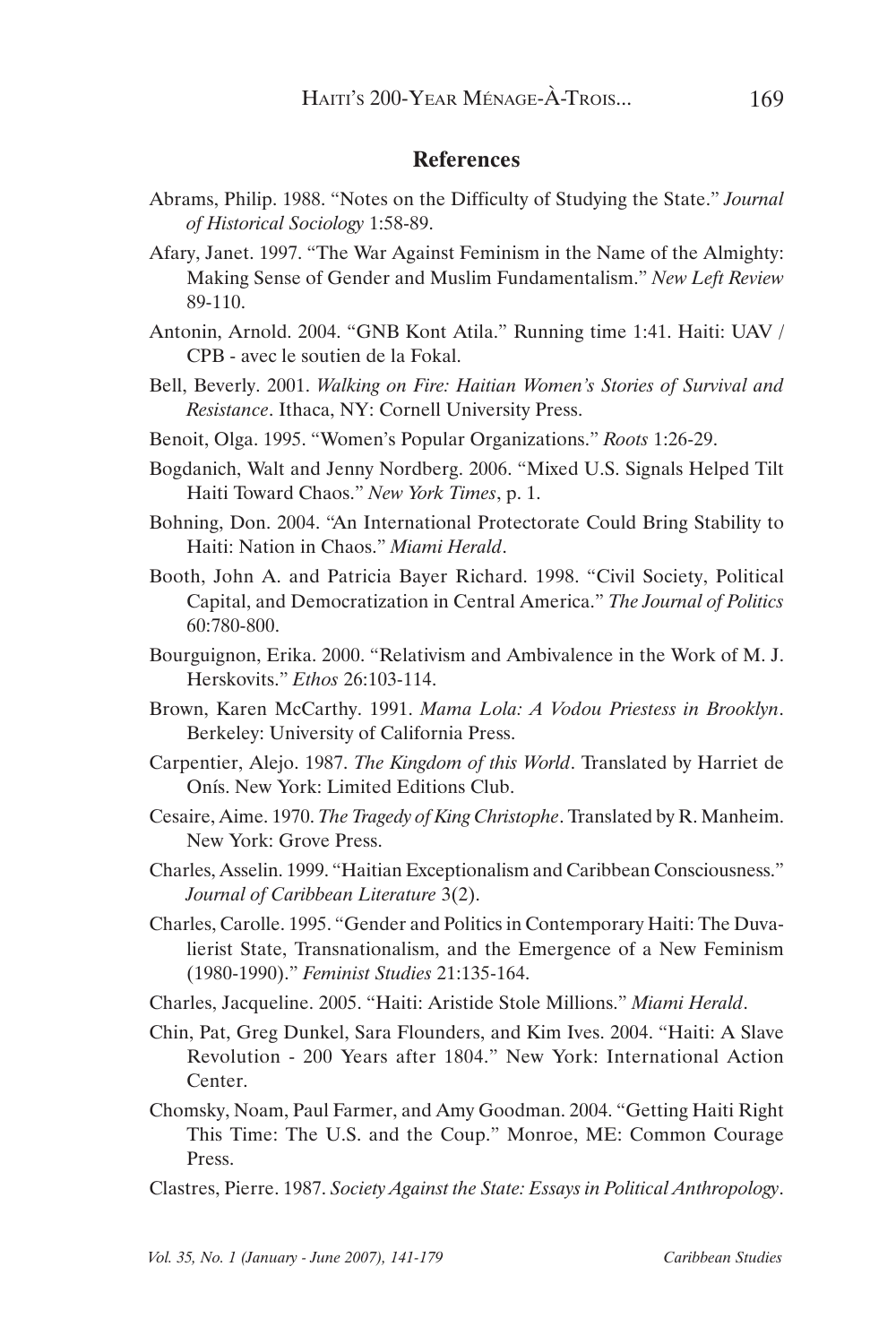New York: Zone Books.

- Clement, Christopher. 1997. "Returning Aristide: The Contradictions of U.S. Foreign Policy in Haiti." *Race & Class* 39:21-36.
- Coppa, A., A. Cucina, B. Chiarelli, F. Luna Calderón, and D. Mancinelli. 1995. "Dental Anthropology and Paleodemography of the Precolumbian Populations of Hispaniola from the Third Millennium B.C. to the Spanish Conquest." *Human Evolution* 10:153-167.
- Cox, Robert W. and Michael G. Schechter. 2002. *The Political Economy of a Plural World: Critical Reflections on Power, Morals and Civilization*. London; New York: Routledge.
- Curet, L. Antonio. 1998. "New Formulae for Estimating Prehistoric Populations for Lowland South America and the Caribbean." *Antiquity* 72:359-75.
- Curtin, Philip. 1990. *The Rise and Fall of the Plantation Complex: Essays in Atlantic History*. Cambridge, UK: Cambridge University Press.
- Danticat, Edwidge. 1995. *Krik? Krak!* New York: Soho Press.
	- . 1998. *The Farming of Bones*. New York: Soho Press.
- Dash, J. Michael. 1997. *Haiti and the United States: National Stereotypes and the Literary Imagination*. New York: St. Martins Press.
- Dayan, Joan. 1995. *Haiti, History and the Gods*. Berkeley: University of California Press.
- De Certeau, Michel. 1984. *The Practice of Everyday Life*. Berkeley: University of California Press.
- De Tocqueville, Alexis and Stephen D. Grant. 2000. *Democracy in America*. Indianapolis, IND: Hackett Pub.
- Deagan, Kathleen. 1998. "Transculturation and Spanish American Ethnogenesis: the Archaeological Legacy of the Quincentenary." Pp. 23-43 in *Studies in Culture Contact: Interaction, Culture Change, and Archaeology*. Occasional Paper # 25, edited by J. G. Cusick. Carbondale, IL: Center for Archaeological Investigations.
- Debbasch, Yvan. 1973. "Le Maniel: Further Notes." Pp. 143-148 in *Maroon Societies: Rebel Slave Communities in the Americas*, edited by R. Price. New York: Anchor Books.
- Debien, Gabriel. 1973. "Marronage in the French Caribbean." Pp. 107-134 in *Maroon Societies: Rebel Slave Communities in the Americas*, edited by R. Price. Garden City, NY: Anchor Books.
- DeWind, Josh and David H. Kinley III. 1988. *Aiding Migration: the Impact of International Development Assistance on Haiti*. Boulder, CO: Westview Press.
- Douyon, Frantz. 2004. *Haïti de l'indépendance à la dépendance*. Paris: L'Harmattan.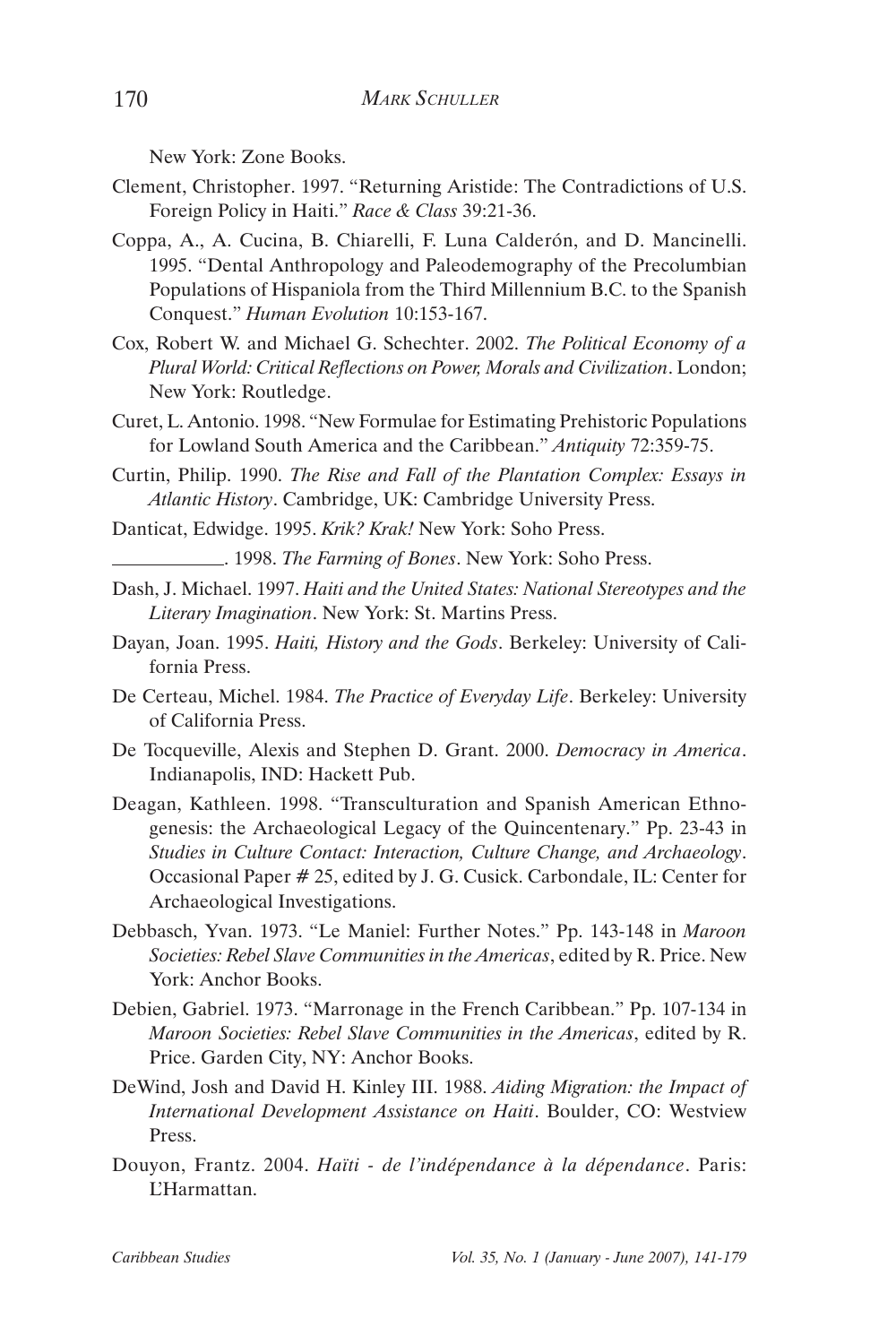- Doyle, Kate. 1994. "Hollow Diplomacy in Haiti." *World Policy Journal* 11:50-58.
- Dubois, Laurent. 2004. *Avengers of the New World: The Story of the Haitian Revolution*. Cambridge, MA: Belknap Press of Harvard University Press.

Dupuy, Alex. 1989. *Haiti in the World Economy: Class, Race and Underdevelopment Since 1700*, edited by R. H. Chilcote. Boulder: Westview Press.

. 2005. "From Jean-Bertrand Aristide to Gerard Latortue: The Unending Crisis of Democratization in Haiti." *Journal of Latin American Anthropology* 10:186-205.

. 2007. *The Prophet and Power: Jean Bertrand Aristide, Haiti, and the International Community*. Lanham, MD: Rowman and Littlefield.

- Engler, Yves and Anthony Fenton. 2005. *Canada in Haiti: Waging War on the Poor Majority*. Vancouver and Winnipeg: Red Publishing and Fernwood Publishing.
- Étienne, Sauveur Pierre. 1997. *Haiti: L'Invasion des ONG*. Port-au-Prince, Haiti: Centre de Recherche Sociale et de Formation Economique pour le Développement.
- Farmer, Paul. 2003. *The Uses of Haiti*. Monroe, ME: Common Courage Press. . 2004. "An Anthropology of Structural Violence." *Current Anthropology* 45:305-325.
- Fatton, Robert, Jr. 2002. *Haiti's Predatory Republic: The Unending Transition to Democracy*. Boudler, CO: Lynne Reiner Publishers.
- Ferguson, James (1956-). 1987. *Papa Doc, Baby Doc: Haiti and the Duvaliers*. Oxford: Basil Blackwell.
- Fick, Carolyn. 1990. *The Making of Haiti: the Saint Domingue Revolution from Below*. Knoxville: University of Tennessee Press.
- Foley, Michael W. and Bob Edwards. 1996. "The Paradox of Civil Society." *Journal of Democracy* 7:38-52.
- Fukuyama, Francis. 2000. "Social Capital and Civil Society." International Monetary Fund, Washington, D.C.
- Gaillard, G-K. 1990. *L'Expérience haïtienne de la dette extérieure*. Port-au-Prince: Maison Henri Deschamps.
- Glick Schiller, Nina and Georges Fouron. 2001. *Georges Woke Up Laughing: Long Distance Nationalism and the Search for Home*. Durham: Duke University Press.
- Goff, Stanley. 2000. *Hideous Dream: A Soldier's Memoir of the US Invasion of Haiti*. New York: Soft Skull Press.
- Gold, Herbert. 1991. *Best Nightmare on Earth: A Life in Haiti*. New York: Touchstone Books.
- Harvey, David. 2005. *A Brief History of Neoliberalism*. New York: Oxford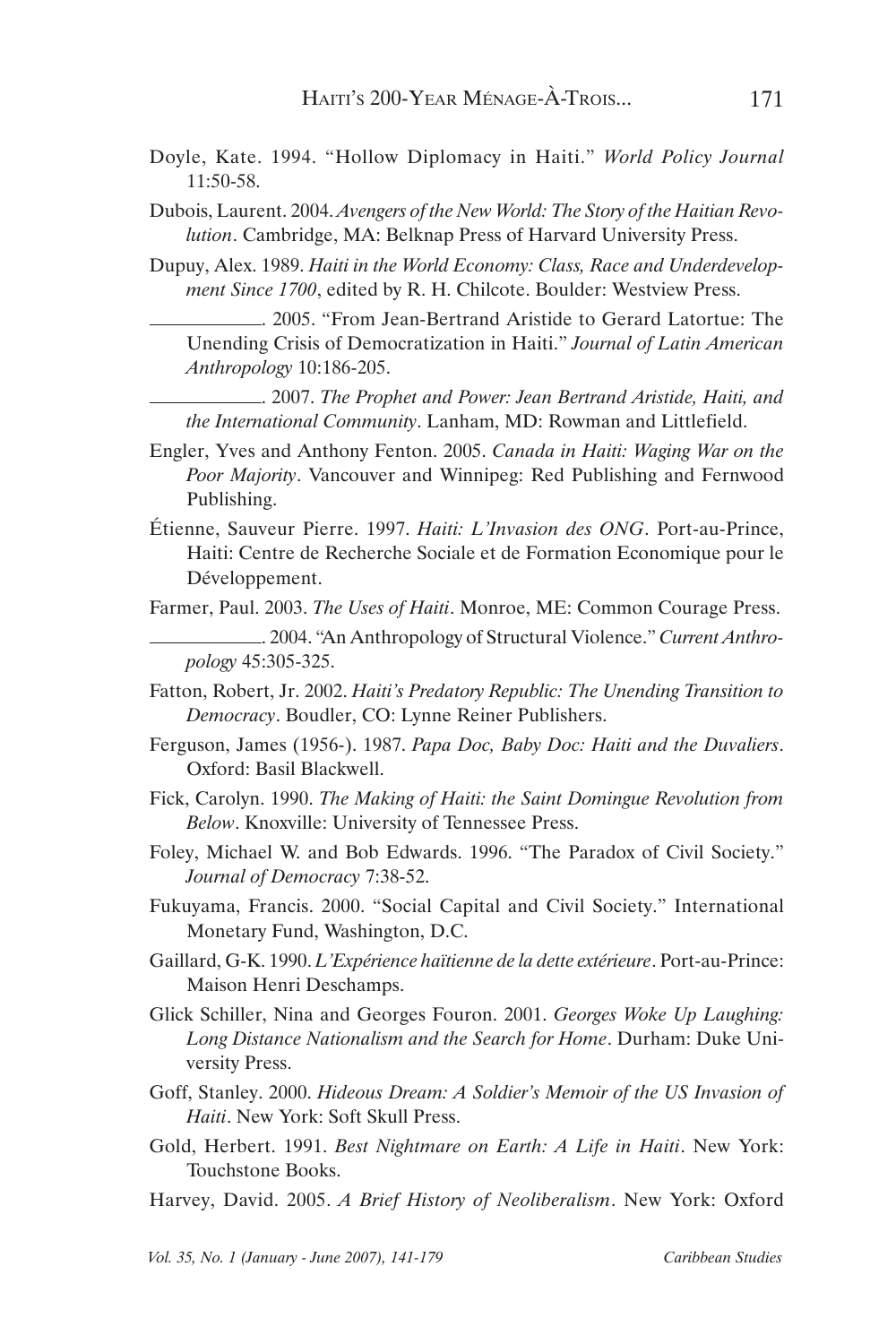University Press.

- Havel, V. 1999. "Democracy, the State, and Civil Society." *Religious Humanism* V33:46-55.
- Heinl, Robert Debs, Nancy Gordon Heinl, and revised and expanded by Michael Heinl. 1996. *Written in Blood: The Story of the Haitian People, 1492-1995*. Lanham, MD: University Press of America.
- Houtart, François. 1995. *Le Défi de la Mondialisation pour le Sud*. Port-au-Prince: CRESFED.
- Howard, David. 2001. *Coloring the Nation: Race and Ethnicity in the Dominican Republic*. Oxford and Boulder: Signal Books and L. Rienner Publishers.
- Jacklin, Jean Paul. 2007. "CHUTE D'ARISTIDE Les révélations de Guy Philippe à Signal FM." In *Le Matin*. Port-au-Prince.
- Jadotte, Evans. 2006. "Income Distribution and Poverty in the Republic of Haiti." Poverty Monitoring, Measurement and Analysis, Quebec.
- James, C. L. R. 1989 (1938). *The Black Jacobins: Toussaint Louverture and the San Domingo Revolution*. New York: Vintage Books.
- Jayawardena, Kumari. 1994. *Feminism and Nationalism in the Third World*. London: Zed Books.
- Jean, J.A. Gracien. 2002. Pp. 1-55 in *Sociétés Civiles en Mutation*, edited by P. Fils-Aimé. Port-au-Prince: Centre International de Politologie Appliquée-Haïti.
- Karim, Lamia and Lauren Leve. 2001. "Privatizing the State: Ethnography of Development, Transnational Capital, and NGOs." *Political and Legal Anthropology Review* 24:53-58.
- Knight, Franklin W. 2000. "*AHR Forum* the Haitian Revolution." *American History Review* 105:103-115.
- Lawless, Robert. 1992. *Haiti's Bad Press*. Rochester, VT: Schenkman Books.
- Leyburn, James Graham. 1941. *The Haitian People*. New York: Yale University Press.
- Loederer, Richard A. 1935. *Voodoo Fire in Haiti*. Translated by D. I. Vesey. New York: The Literary Guild.
- Lundahl, Mats. 1984. "Papa Doc: Innovator in the Predatory State." *Scandia* 50:39-78.

. 1989. "History as an Obstacle to Change: The Case of Haiti." *Journal of Interamerican Studies and World Affairs* 31:1-21.

- Maingot, Anthony. 1996. "Haiti and the Terrified Consciousness of the Caribbean." Pp. 53-80 in *Ethnicity in the Caribbean: Essays in Honor of Harry Hoetink*, edited by G. Oostindie and H. Hoetink. London: Macmillan Caribbean.
- Matibag, Eugenio. 2003. *Haitian-Dominican Counterpoint: Nation, State, and*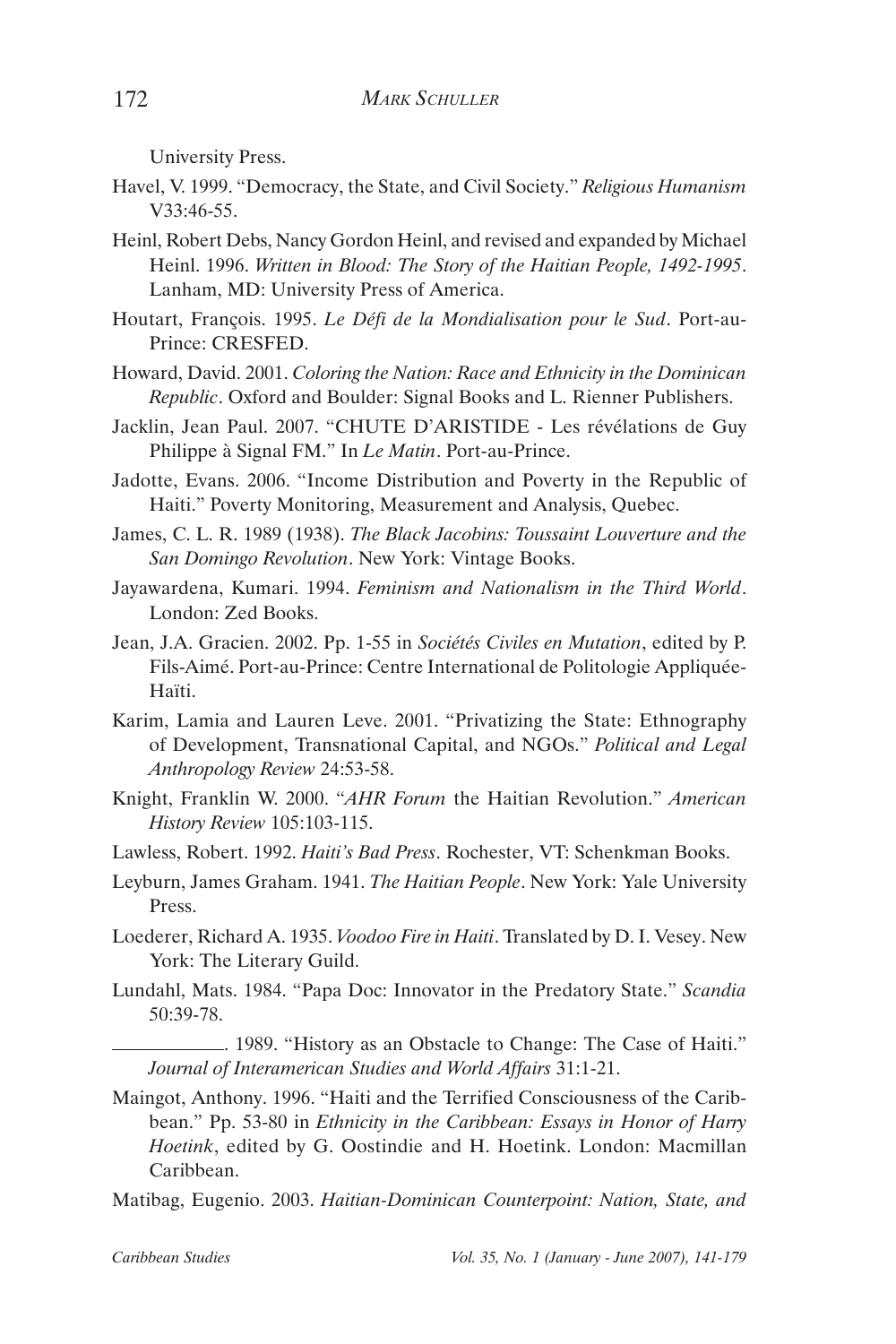*Race on Hispaniola*. New York: Palgrave.

Matthewson, Tim. 1996. "Jefferson and the Nonrecognition of Haiti." *Proceedings of the American Philosophical Society* 140:22-48.

. 2003. *A Proslavery Foreign Policy: Haitian-American Relations during the Early Republic*. Westport, CT: Praeger.

- McAlister, Elizabeth. 2002. *Rara! Vodou, Power, and Performance in Haiti and its Diaspora.* Berkeley: University of California Press.
- McFadyen, Dierdre, Pierre LaRamée, and with Mark Fried and Fred Rosen - NACLA. 1995. "Haiti: Dangerous Crossroads." Boston: South End Press.
- McMichael, Philip. 1996. "Globalization: Myths and Realities." *Rural Sociology* 61:25-55.
- Meeks, Brian. 1994. "Re-reading the Black Jacobins: James, the Dialectic and the Revolutionary Conjuncture." *Social and Economic Studies* 43:75-103.
- Miami Herald. 2005. "Former Security Chief Gets 3-Year Jail Sentence."
- Michel, Claudine and Patrick Bellegarde-Smith. 2006. *Vodou in Haitian Life: Invisible Powers.* New York: Palgrave Macmillan.
- Michel, George, M.D. 1996. "Charlemagne Péralte and the First American Occupation of Haiti." Pp. 88. Dubuque, IA: Kendall/ Hunt Publishing Company.
- Miller, Francesca. 1991. *Latin American Women and the Search for Social Justice*. Hanover: University Press of New England.
- Mintz, Sidney J. 1977. *Was the Plantation Slave a Proletarian?* Binghamton: Fernand Braudel Center for the Study of Economies, Historical Systems Civilizations, State University of New York at Binghamton.
- N'Zengou-Tayo, Marie-José. 1998. "Fanm Se Poto Mitan: Haitian Women, the Pillar of Society." *Feminist Review* 59:118-142.
- National Coalition for Haitian Refugees and Americas Watch Committee (U.S.). 1994. "Rape in Haiti: A Weapon of Terror." *Human Rights Watch* 6(8), New York.
- National Coalition for Haitian Rights. 2003. "Yon Sèl Dwèt Pa Manje Kalalou: Haiti on the Eve of its Bicentennial." National Coalition for Haitian Rights, New York.
- Nicholls, David. 1974. "A Work of Combat: Mulatto Historians and the Haitian Past, 1847-1867." *Journal of Interamerican Studies and World Affairs* 16:15-38.
- Pelczynski, Z. A. 1988. "Solidarity and 'the Rebirth of Civil Society' in Poland, 1976-81." Pp. 361-380 in *Civil Society and the State*, edited by J. Keane. London: Verso.
- Plummer, Brenda Gayle. 1988. *Haiti and the Great Powers, 1912-1915*. Baton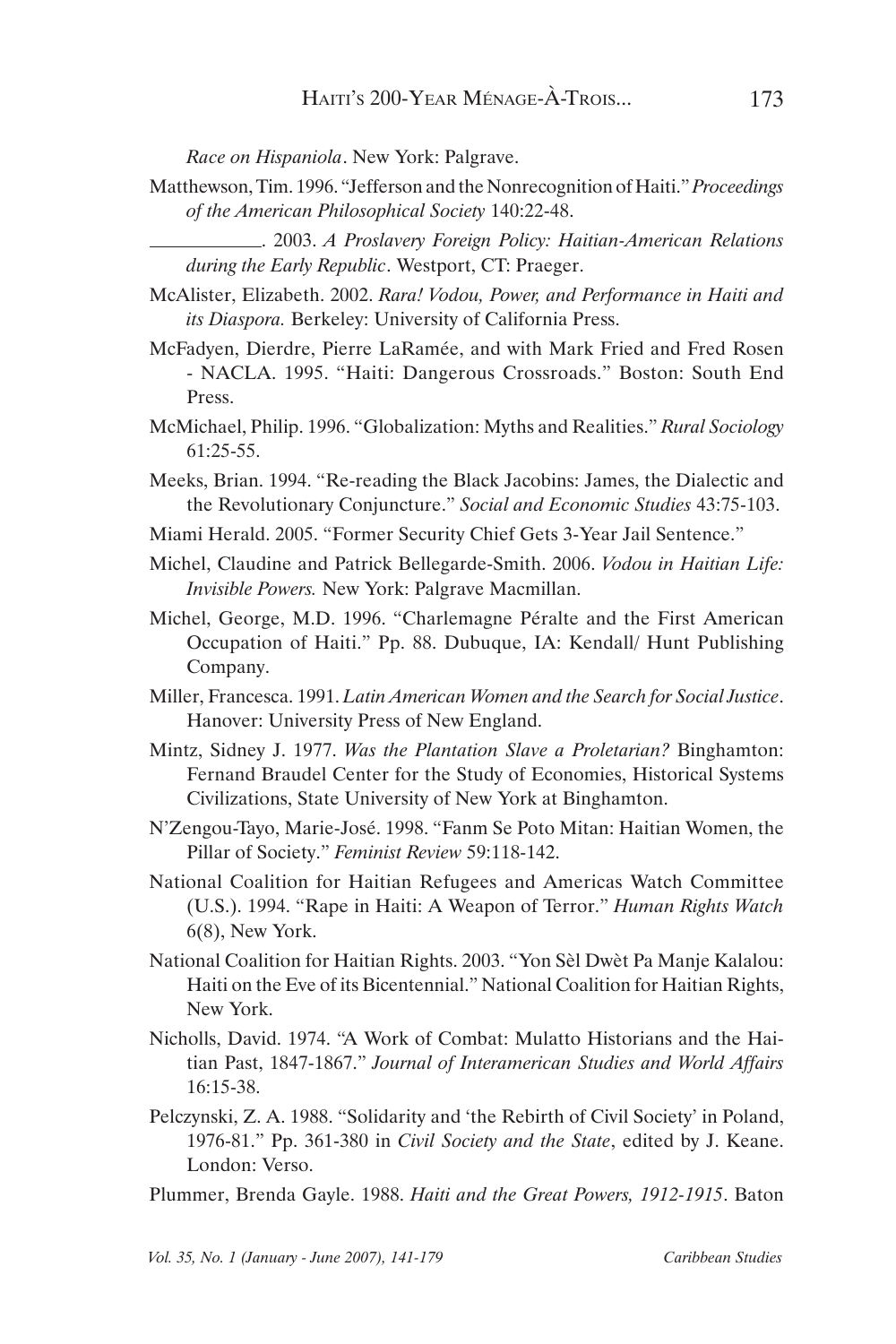Rouge: Louisiana State University Press.

Price-Mars, Jean. 1956. *Formation Ethique, Folk-Lore, et Culture du Peuple Haitien*. Port-au-Prince: Imprimerie N A Theodore.

. 1983. *So Spoke the Uncle*. Translated by M. W. Shannon. Washington: Three Continents Press.

. 2001 (1917). *La Femme de Demain*. Port-au-Prince: Editions Presses Nationales d'Haïti.

Racine, Marie M. B. 1995. "The Long Journey Toward Freedom." *Roots* 1:7- 12.

. 1999. *Like the Dew that Waters the Grass: Words from Haitian Women*. Washington: EPICA.

Reinhardt, Thomas. 2005. "200 Years of Forgetting: Hushing up the Haitian Revolution." *Journal of Black Studies* 35:246-261.

Renda, Mary. 2001. *Taking Haiti: Military Occupation and the Culture of U.S. Imperialism, 1915-1940*. Chapel Hill: University of North Carolina Press.

- Rey, Terry. 1999. "Junta, Rape, and Religion in Haiti." *Journal of Feminist Studies in Religion* 15:73-100.
- Ridgeway, James. 1994. *The Haiti Files: Decoding the Crisis*. Washington, DC: Essential Books / Azul Editions.
- Robinson, William I. 1996. *Promoting Polyarchy: Globalization, US Intervention, and Hegemony*. Cambridge: Cambridge University Press.

. 2004. *A Theory of Global Capitalism: Production, Class, and State in a Transnational World*. Baltimore: Johns Hopkins University Press.

- Rodríguez O., Jaime E. 2000. "*AHR Forum:* The Emancipation of America." *American History Review* 105:131-152.
- Rohter, Larry. 1996. "Cables Show U.S. Deception on Haitian Violence." *New York Times*.
- Rotberg, Robert. 1997. "Preface: Haiti's Last Best Chance." Pp. vii-xiii in *Haiti Renewed: Political and Economic Prospects*, edited by R. I. Rotberg. Cambridge, MA/ Washington, D.C.: World Peace Foundation/ Brookings Institution Press.
- Sagás, Ernesto. 2000. *Race and Politics in the Dominican Republic*. Gainesville: University Press of Florida.
- Saint-Mery, M.L.E. Moreau de. 1973 (1797). "The Border Maroons of Saint-Domingue: Le Maniel." Pp. 135-142 in *Maroon Societies: Rebel Slave Communities in the Americas*, edited by R. Price. New York: Anchor Books.
- Sassen, Saskia. 1998. *Globalization and Its Discontents: Essays on the New Mobility of People and Money*. New York: The New Press.
- Schuller, Mark. 2006. "Break the Chains of Haiti's Debt." Jubilee USA, Washington.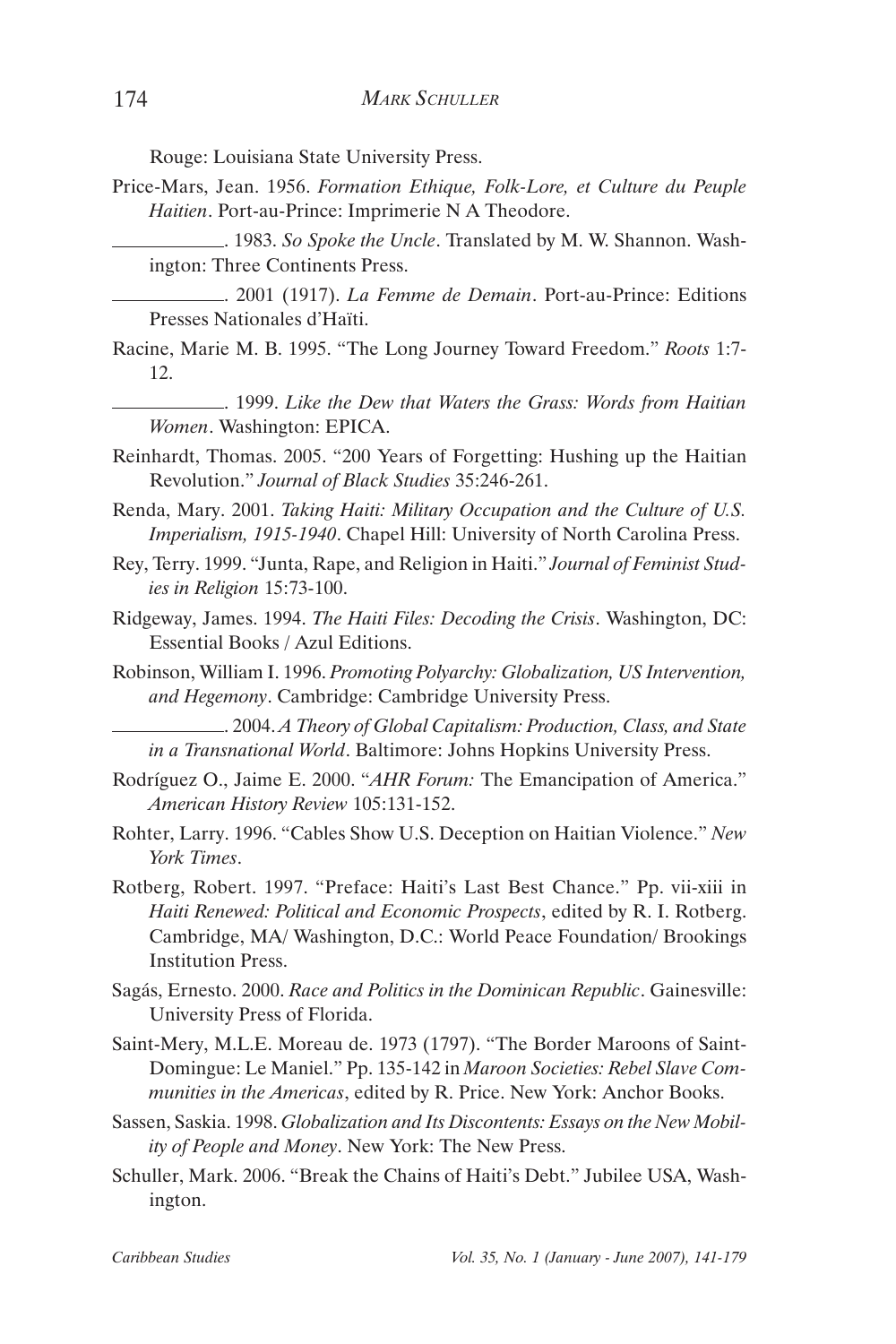. forthcoming. "'Haiti Is Finished!' Haiti's End of History Meets the Ends of Capitalism." In *Capitalizing on Catastrophe: Neoliberal Strategies in Disaster Reconstruction*, edited by N. Gunewardena and M. Schuller. Lanham, MD: Alta Mira Press.

- Scott, Helen. 2006. *Caribbean Women Writers and Globalization: Fictions of Independence*. Burlington, VT: Ashgate Books.
- Scott, James C. 1985. *Weapons of the Weak: Everyday Forms of Peasant Resistance*. New Haven, CT: Yale University Press.
- Shacochis, Bob. 1999. *The Immaculate Invasion*. New York: Viking Books.
- Shannon, Magdaline W. 1996. *Jean Price-Mars, the Haitian Elite, and the American Occupation*. London: Macmillan.
- Sheller, Mimi. 2004. "'You Signed My Name, but Not My Feet': Paradoxes of Peasant Resistance and State Control in Post-Revolutionary Haiti." *Journal of Haitian Studies* 10:72-86.
- Sklair, Leslie. 2001. *The Transnational Capitalist Class*. Malden, MA: Blackwell.
- Smith, Jennie Marcelle. 2001. *When the Hands are Many: Community Organization and Social Change in Rural Haiti*. Ithaca: Cornell University Press.

. 2004. "Singing Back: the *Chan Pwen* of Haiti." *Ethnomusicology* 48:105-126.

- St. John, Sir Spencer. 1889 (reprint in 1971). *Hayti or the Black Republic*, edited by R. Rotberg. London: Frank Cass and Co.
- Stiglitz, Joseph E. 2002. *Globalization and Its Discontents*. New York: W.W. Norton.
- Suárez, Lucía. 2006. *The Tears of Hispaniola: Haitian and Dominican Diaspora Memory*. Gainesville: University of Florida Press.
- Tannenbaum, Frank. 1947. *Slave and Citizen, the Negro in the Americas*. New York: A. A. Knopf.
- Trouillot, Michel-Rolph. 1990. *Haiti, State Against Nation: The Origins and Legacy of Duvalierism*. New York: Monthly Review Press.

. 1994. "Haiti's Nightmare and the Lessons of History." *NACLA Report on the Americas* XXVII:46-52.

. 1995. *Silencing the Past: Power and the Production of History*. Boston: Beacon Press.

. 1997. "A Social Contract for Whom? Haitian History and Haiti's Future." Pp. 47-59 in *Haiti Renewed: Political and Economic Prospects*, edited by R. I. Rotberg. Cambridge, MA/ Washington, D.C.: World Peace Foundation/ Brookings Institution Press.

United Nations. 1949. "Mission to Haiti: Report of the United Nations Mission of Technical Assistance to the Republic of Haiti." United Nations, Lake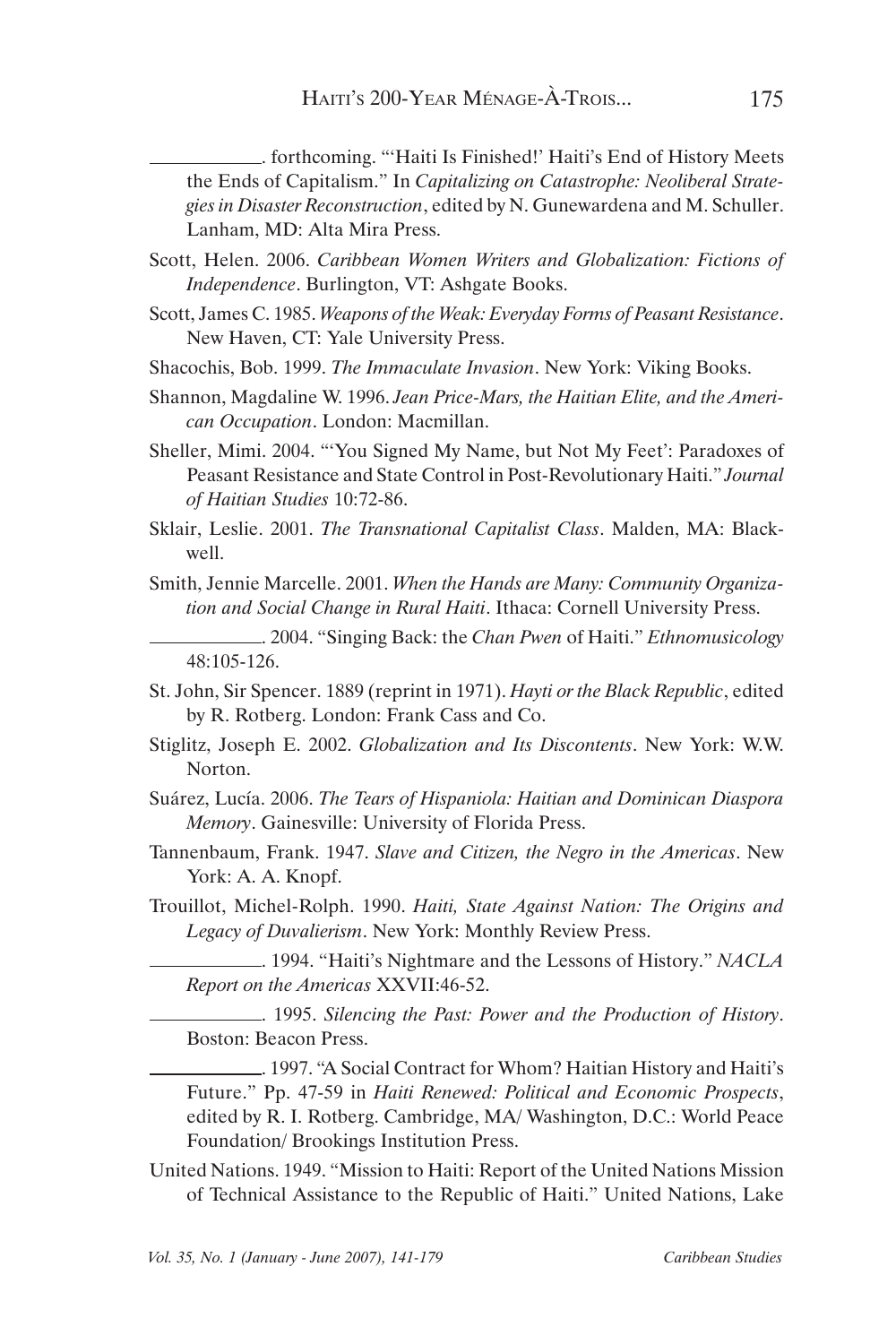Success, NY.

- Verna, Chantalle Francesca. 2005. "Haiti's 'Second Independence' and the Promise of Pan-American Cooperation, 1934-1956." Ph.D. Thesis, Department of History, Michigan State University, East Lansing.
- Wallerstein, Immanuel Maurice. 1974. *The Modern World-System*. New York: Academic Press.

. 2003. *The Decline of American Power: The U.S. in a Chaotic World*. New York: The New Press.

. 2004. *World Systems Analysis: An Introduction*. Durham, NC: Duke University Press.

- Weisbrot, Mark. 1997. "Structural Adjustment in Haiti." *Monthly Review* 48:25- 39.
- Wucker, Michele. 1999. *Why the Cocks Fight: Dominicans, Haitians, and the Struggle for Hispaniola*. New York: Hill and Wang.
- Zacaïr, Philippe. 2005. "Haiti on His Mind: Antonio Maceo and Caribbeanness." *Caribbean Studies* 33(1):47-78.

#### **Notes**

- Research was supported by a National Science Foundation Graduate Research Fellowship, a fellowship from the Institute on Global Conflict and Cooperation and several grants from UCSB. I gave the first presentation of the theoretical argument for the African American Studies, Anthropology, and Latin American Studies departments at the University of Florida. An earlier version of this article was presented at a Haitian Studies Association conference. I would like to thank people who raised questions and critiques, including Gerald Murray and Amory Starr, and especially my Ph.D. committee for their thoughtful critiques and support: Susan Stonich, Mary Hancock, M. Catherine Maternowska, and Christopher McAuley. Special thanks to Claudine Michel, Pierre Minn, Kiran Jayaram, and Valerie Andrushko for their insightful critiques and Marc Prou, Pierre Minn, and Hugo Santos-Gómez for help translating the abstract. Finally, this article was greatly improved by the editorial board and anonymous reviewers of *Caribbean Studies,* with their thorough critiques and sharp, detailed, and nuanced analysis.
- <sup>1</sup> In Haiti, "the people" (*pèp la*) is a highly politicized, polemic term referring to the (often excluded) poor majority.
- <sup>2</sup> Despite convention described in the following note, since all my uses of *griyo* are plural, and since in common usage the term is never followed (to my knowledge) by a plural denotation, I do not alter the word.
- 3 Since Kreyòl does not distinguish singular from plural through suffixes but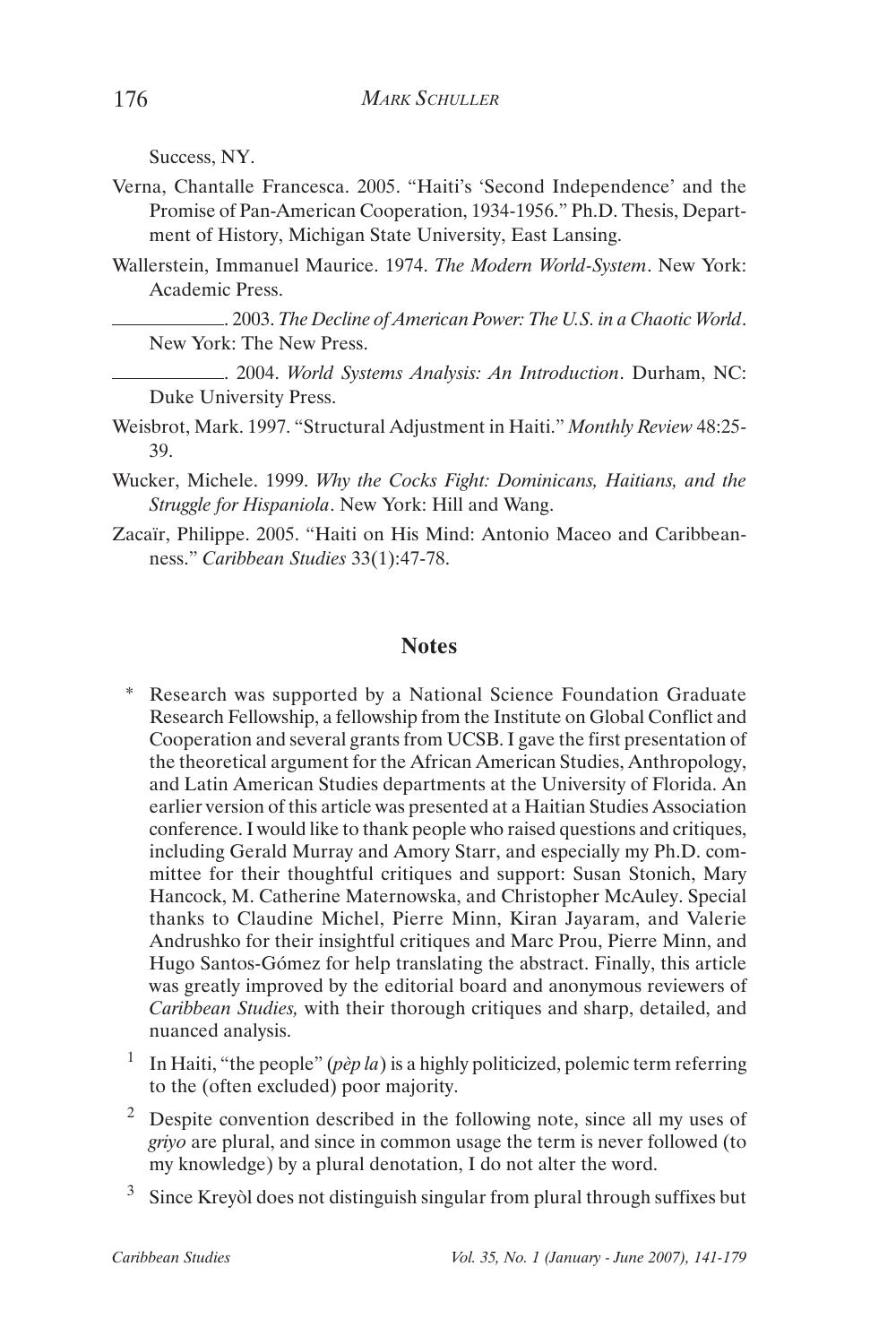context or the word "yo," convention in English translation is to add the  $\frac{1}{10}$   $\frac{1}{10}$   $\frac{1}{10}$ 

- 4 Other slave revolts include Jamaica in 1760, the Simmons Plantation (Barbados) in the late 18th Century, in the United States—both the Prosser Conspiracy August 30, 1800 and Nat and Cherry Turner on August 21-22, 1831, Brazil on December 24, 1826, Cuba in 1843, and Dutch St. Croix on October 1, 1878.
- 5 The mass servitude of South Asians in the Caribbean followed the Empire's 1838 abolition of slavery.
- 6 It should also be noted that eight U.S. presidents before the Civil War owned slaves.
- $\frac{7}{1}$  Despite this move that Bolívar accepted, Monroe eventually boycotted Bolívar's 1825 Pan-American Congress
- Given the thrust of the *istwa*, events that did not have a direct bearing on regional or geopolitical history are not told, but a few Haitian scholars continue this narrative throughout the  $19<sup>th</sup>$  Century, detailing foreign governments' uninterrupted pillage of Haiti—the term was "cash cow"—e.g. Étienne, Sauveur Pierre. 1997. *Haiti: L'Invasion des ONG*. Port-au-Prince, Haiti: Centre de Recherche Sociale et de Formation Economique pour le Développement.
- $9\degree$  Once an exporter of rice, Haiti is now unable to feed itself, producing only 18 percent of rice consumed, importing \$200 million per year (National Campaign to Defend Haitian Rice, December 2004).
- $10$  Readers may note that I have not categorized the Haitian Diaspora in this (and following) list of *griyo*. Given the impassioned conversations at the Haitian Studies Association conferences, it can be fairly stated that this is a diverse group of scholars with very wide-ranging views.
- <sup>11</sup> As opposed to "altermondialisme" or "global justice" as movement organizing principles.
- <sup>12</sup> The Spanish-speaking Caribbean was by and large independent at this time, but Césaire and others were militating for an end to colonialism in other Francophone Caribbean countries, including his home of Martinique
- 13 In May 2007, a civil society campaign successfully froze Duvalier's Swiss accounts, valued at 7.6 million francs.
- <sup>14</sup> The February 7, 2006 elections had 34 presidential candidates among 43 parties, with losing parties again challenging the calculation methods.
- <sup>15</sup> That said, there has been an emergence of a discourse of Duvalier being the "good old days," not just from middle classes. To some, Duvalier represents stability, security, and even a nationalist protection against neoliberalism.
- <sup>16</sup> *Rat pa kaka* refers to Aristide defenders, a truncated version of a Haitian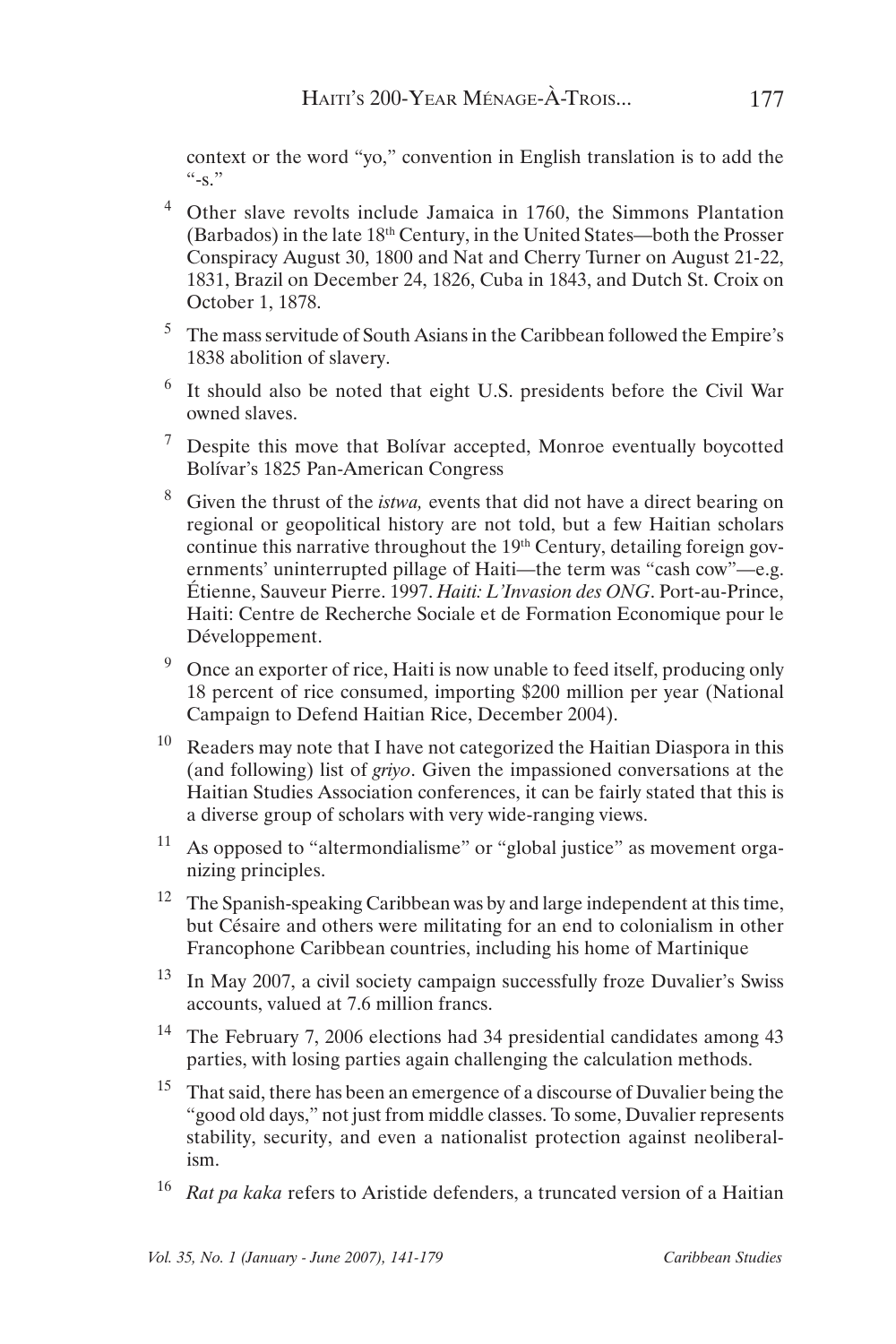proverb that they chanted. *Grenn nan bouda* refers mainly to university student protesters against Aristide.

- <sup>17</sup> Guy Philippe admitted to ties to foreign agencies and the supposedlyseparate "political" opposition. Jacklin, Jean Paul. 2007. "CHUTE D'ARISTIDE - Les révélations de Guy Philippe à Signal FM." in *Le Matin*. Port-au-Prince.
- 18 U.S. Secretary of State Colin Powell said in a Fox News interview: "We are working hard with the new council of eminent persons that has been created to come up with a new prime minister" (reported in AFP, March 9, 2004).
- <sup>19</sup> For example, the U.S. State Department gave an award for human rights to the Haiti branch of the National Coalition for Human Rights, criticized for exposing only abuses of Aristide's government and his supporters.
- $20$  There are several organizations who engage in Haiti solidarity work, with a very wide and sometimes opposing range of approaches/ strategies: e.g., Haiti Action Committee, Institute for Justice and Democracy in Haiti, Quixote Center, Grassroots Haiti Solidarity Committee, National Coalition for Haitian Rights, and Haiti Democracy Project in the U.S.; Haiti Support Group, Coordination Europe-Haïti, Freres des Hommes, and EURODAD in Europe.
- 21 The more common *istwa* of the ra-ra is that they are celebrations of Lent, as slaves were only allowed this humanizing celebration because of its Christian nature—see McAlister, Elizabeth. 2002. *Rara! Vodou, Power, and Performance in Haiti and its Diaspora.* Berkeley: University of California Press.
- 22 Secretary of State William Jennings Bryan was quoted as saying, "Dear me, think of it! Niggers speaking French!" Douyon, Frantz. 2004. *Haïti - de l'indépendance à la dépendance*. Paris: L'Harmattan, Shannon, Magdaline W. 1996. *Jean Price-Mars, the Haitian Elite, and the American Occupation*. London: Macmillan.
- 23 Several women, including Lenelle Moïse and Gina Ulysses, play roles of storyteller in their public performances, addressing themes of women and gender.
- <sup>24</sup> In addition to Danticat, several Haitian women produce literature—e.g., Myriam Chancy and Nadege Clitandre. Scott, Helen. 2006. *Caribbean Women Writers and Globalization: Fictions of Independence*. Burlington, VT: Ashgate Books. Danticat makes several references to women ancestors in her works.
- 25 Unlike the case in Christian churches, women play visible leadership roles in traditional ancestor worship. Ritual practice involves communication with ancestral spirits, many of whom are women Michel, Claudine and Patrick Bellegarde-Smith. 2006. "Vodou in Haitian Life: Invisible Powers." New York: Palgrave Macmillan..